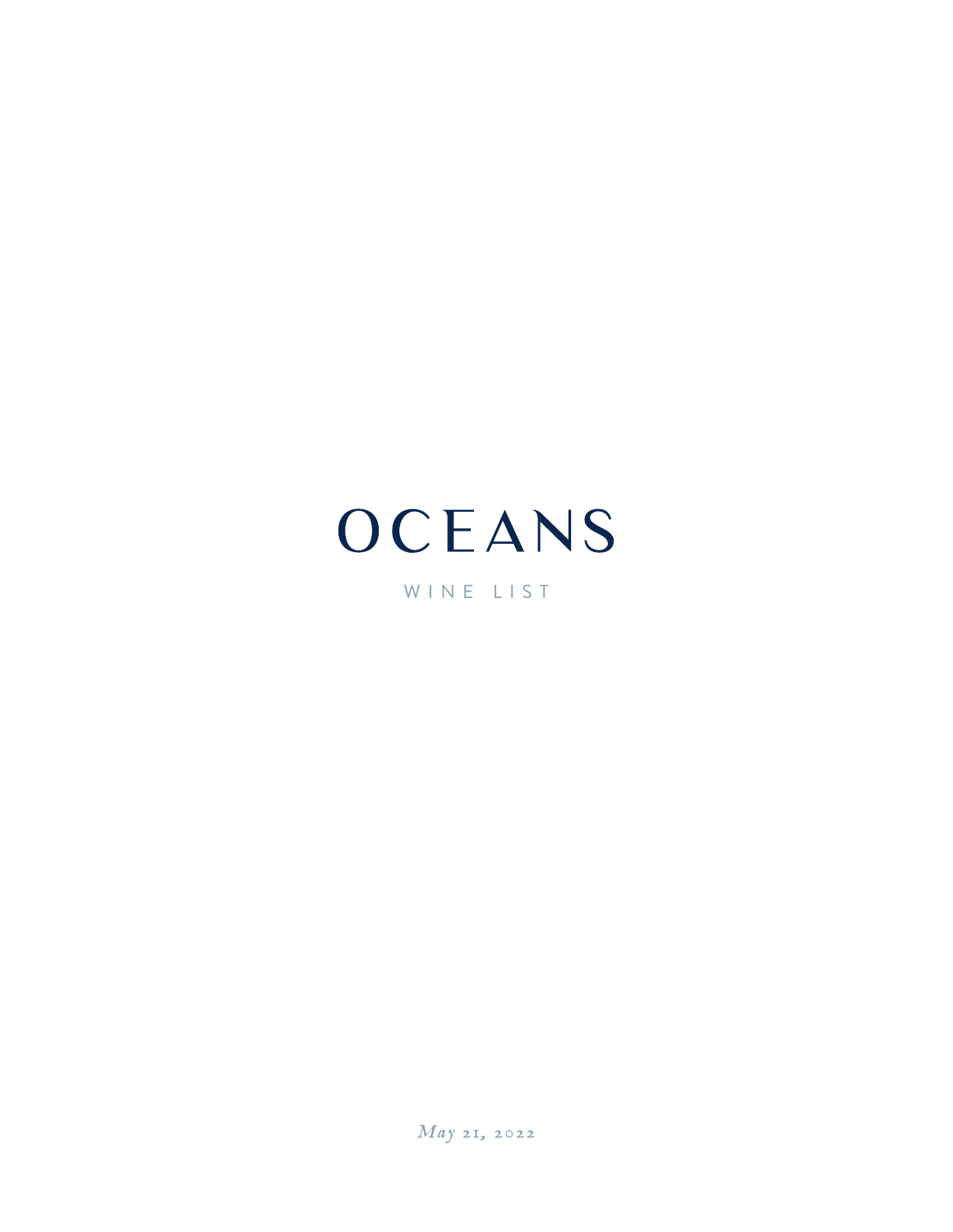#### "WINE IS SUNLIGHT, HELD TOGETHER BY WATER"

*- Galileo Galilei -*

We are on an ever-evolving journey to discover distinctive wines, to feature passionate growers, and to highlight noble varieties from vineyards that fascinate and inspire us. Please join us as we celebrate the vibrancy of Oceans.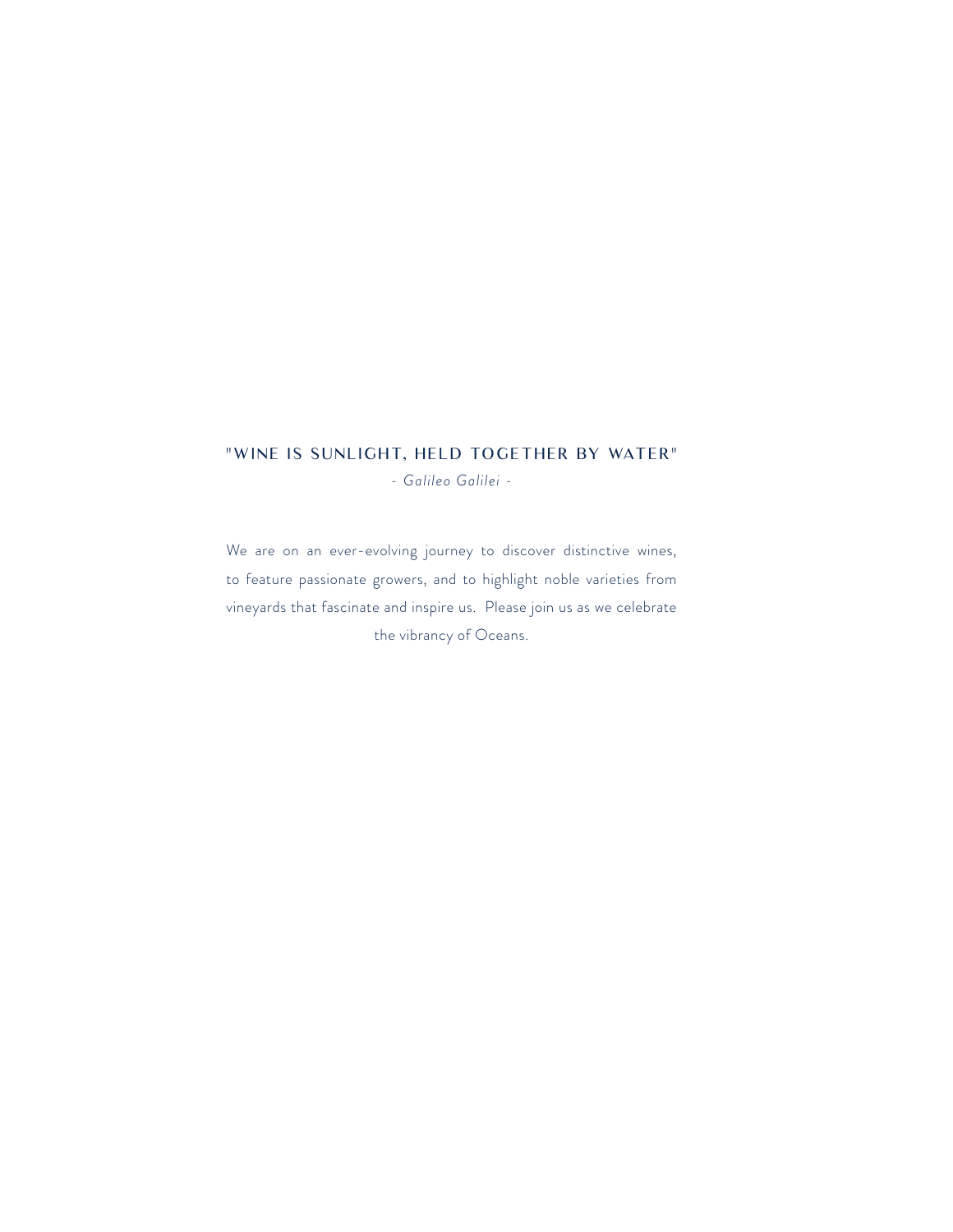## CONTENTS

|                             | 6  |
|-----------------------------|----|
|                             |    |
|                             | 8  |
|                             | 12 |
|                             | 22 |
|                             | 23 |
| HALF-BOTTLES & LARGE FORMAT | 43 |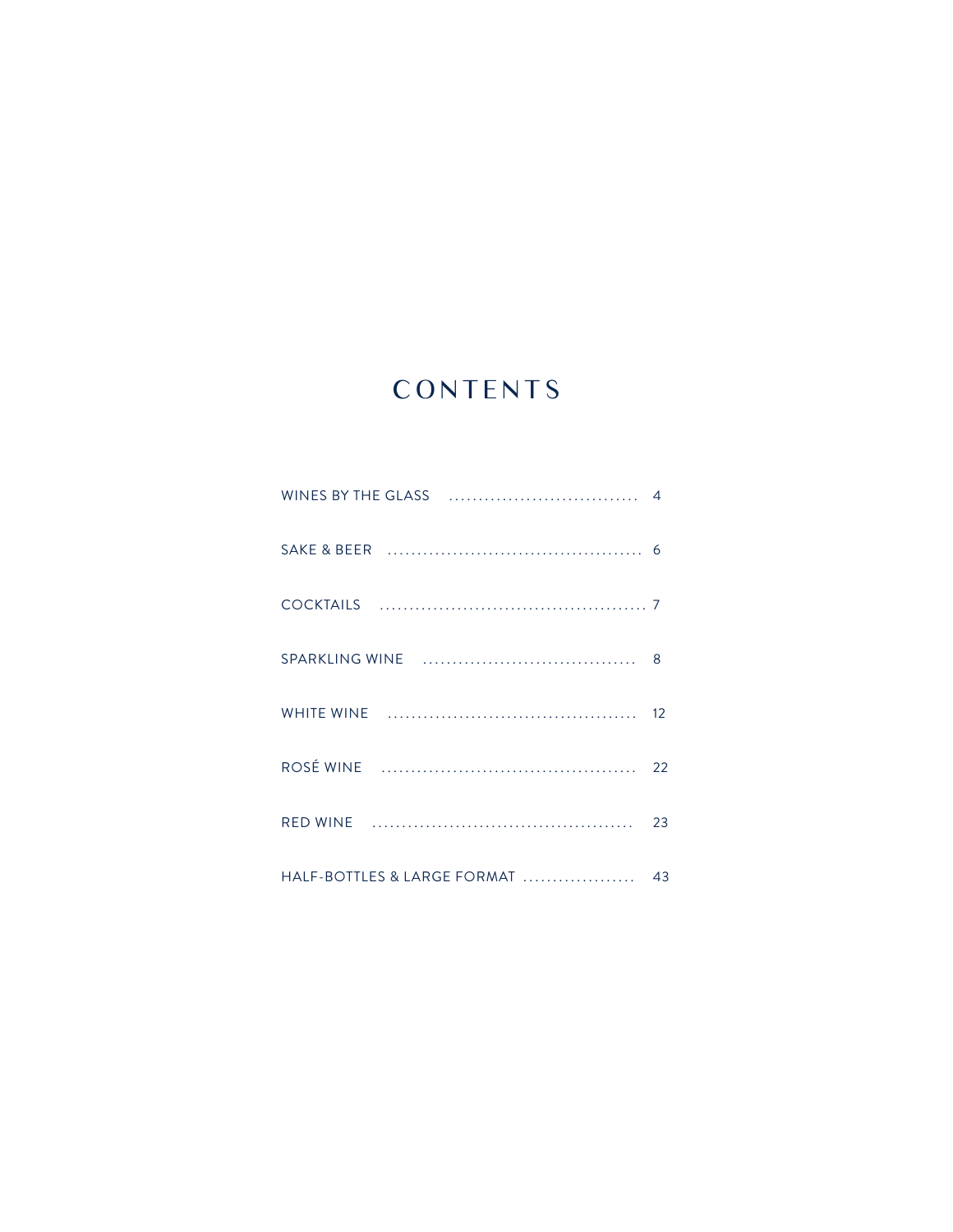## WINES BY THE GLASS

### SPARKLING

| Prosecco, Nino Franco 'Rustico' Valdobbiadene, Italy NV | 16 |
|---------------------------------------------------------|----|
| Rosé Crémant de Loire, Arnaud Lambert, France NV        | 18 |
| Champagne, Christian Etienne Cuvée Tradition, Brut NV   | 28 |

### WHITE

| Albariño, Pazo Señorans, Rías Baixas, Spain 2020                          | 19 |
|---------------------------------------------------------------------------|----|
| Sauvignon Blanc, Roger Neveu 'Côte des Embouffants' Sancerre, France 2020 | 22 |
| Riesling, Nathan K Finger Lakes, Seneca Lake, New York 2019               | 16 |
| Grillo della Timpa, Feudo Montoni, Sicily, Italy 2020                     | 16 |
| Chardonnay, Eden Rift 'Valliant', Central Coast, California 2018          | 19 |
| Chardonnay, Dom. Prunier-Bonheur 'Les Crais', Burgundy, France 2019       | 32 |

### CORAVIN WHITE 30z 50z

| Fenile/Ginestra/Ripoli, Marisa Cuomo 'Fiorduva', Campania, Italy 2019 | 32 | 54 |
|-----------------------------------------------------------------------|----|----|
| Sauvignon Blanc/Semillon, Château d'Yquem 'Y' Bordeaux, France 2017   | 48 | 82 |
| Chardonnay, Staglin Vineyards Estate, Napa Valley, California 2019    |    | 57 |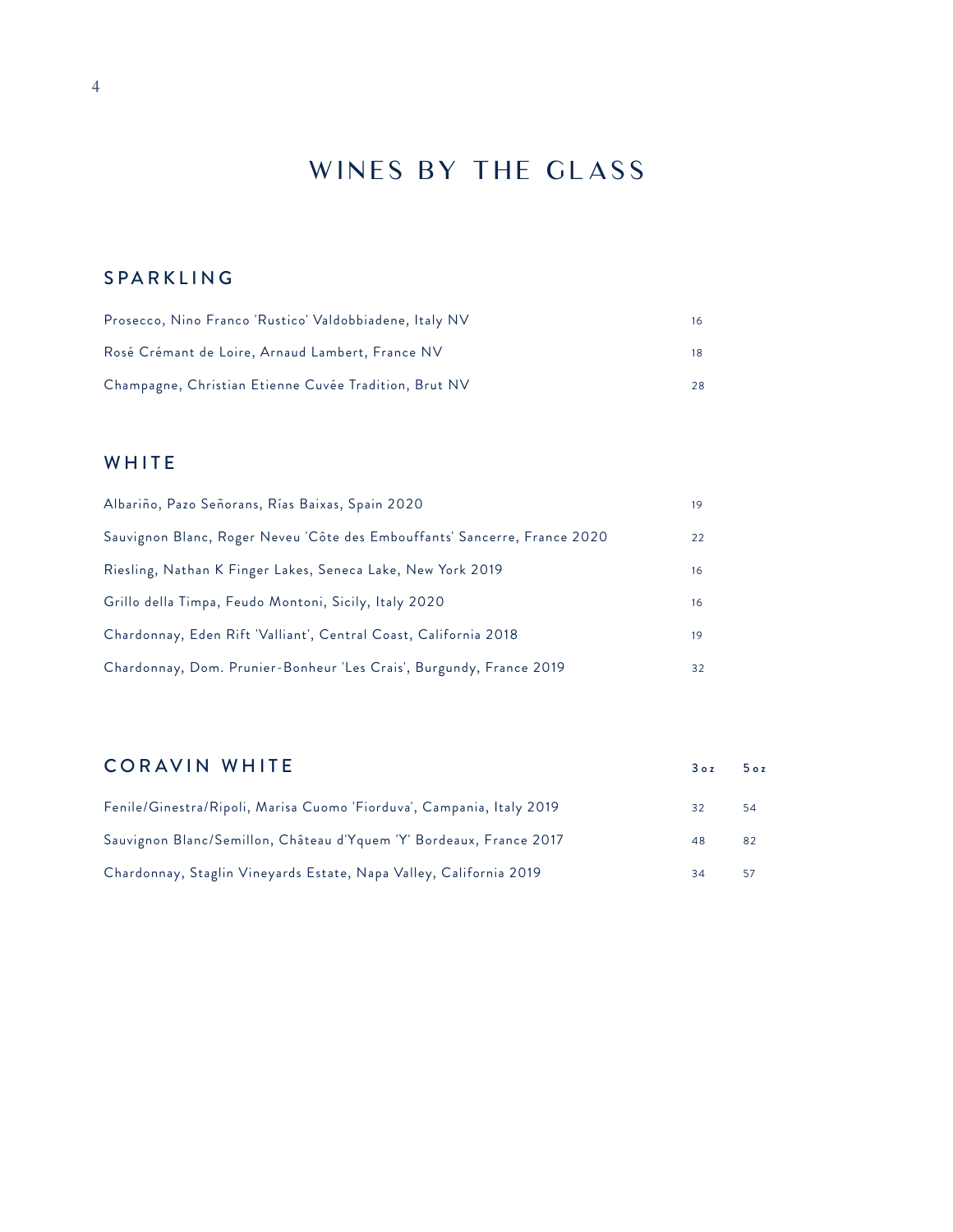## WINES BY THE GLASS

### ROSÉ

| Domaine Les Mesclances 'Charmes' Rose Vin de Pays, France 2020 |  |  |
|----------------------------------------------------------------|--|--|
|----------------------------------------------------------------|--|--|

### RED

| Pinot Noir, J.K. Carriere 'Provocateur', Willamette Valley, Oregon NV     | 20 |
|---------------------------------------------------------------------------|----|
| Pinot Noir, Thibault Liger-Belair 'La Roche', Burgundy, France 2014       | 26 |
| Grenache/Syrah, Jean-Luc Colombo 'Les Forots' Côtes du Rhône, France 2017 | 17 |
| Sangiovese, Sesti 'Monteleccio' Tuscany, Italy 2016                       | 18 |
| Bordeaux Blend, Croix de Carbonnieux, Pessac-Léognan, France 2016         | 23 |
| Cabernet Sauvignon, Truchard, Napa Valley California 2018                 | 28 |

### CORAVIN RED 30z 50z 50z

| Pinot Noir, Nicolas Rossignol Volnay 'Santenots' 1er Cru, Burgundy, France 2015 | 38 | 63 |
|---------------------------------------------------------------------------------|----|----|
| Rhône Blend, Domaine de Beaurenard Châteauneuf-du-Pape, France 2019             | 24 | 40 |
| Super Tuscan, Antinori 'Tignanello', Tuscany, Italy 2018                        | 45 |    |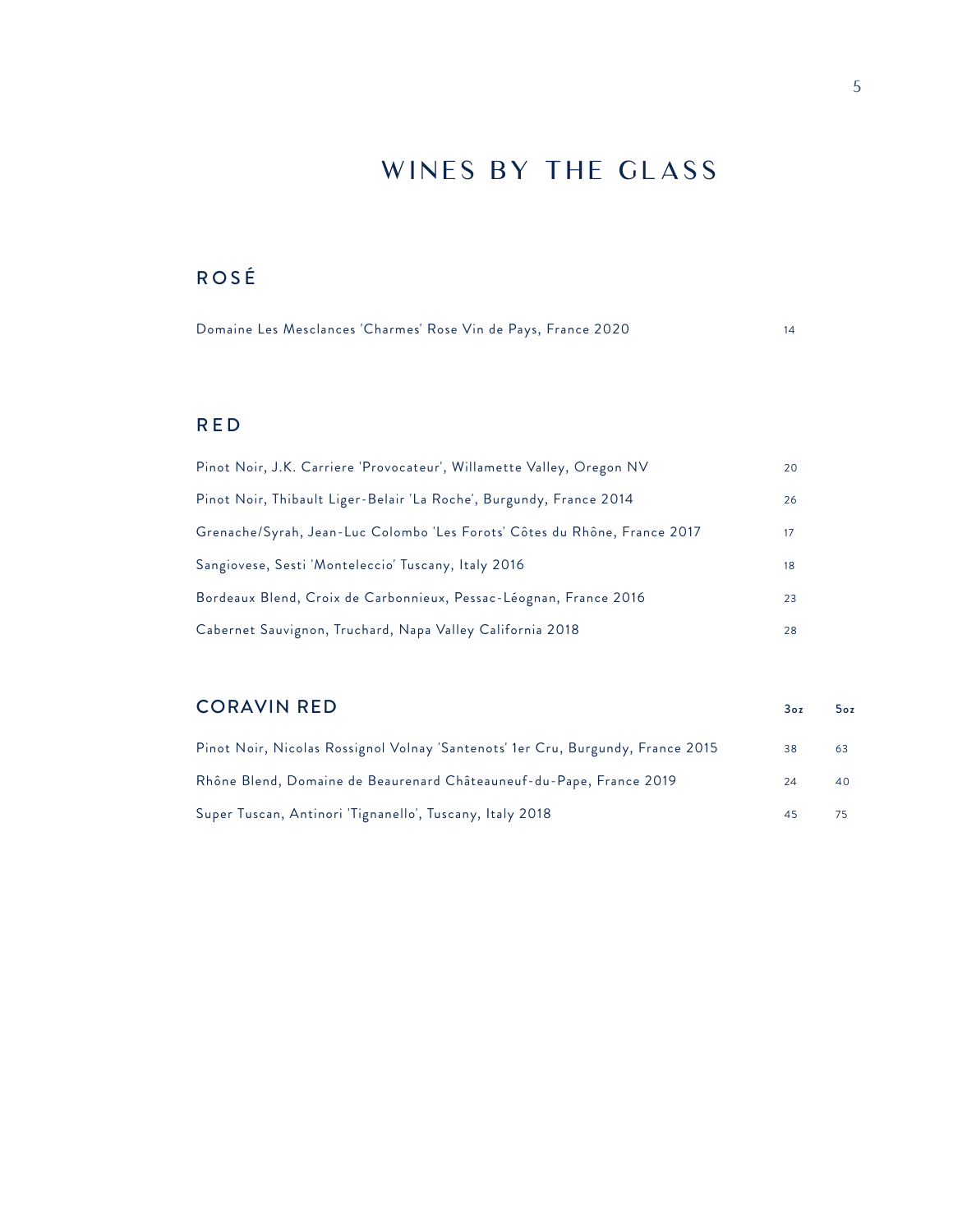## SAKE BY THE GLASS

|                                                                                    | gls | btl         |
|------------------------------------------------------------------------------------|-----|-------------|
| Watari Bune 'The 55', Junmai Ginjo, Ibaraki                                        | 13  | 104 (720ml) |
| Lively and bright, ripe melon, white peach on the finish                           |     |             |
| Manzairaku, Junmai, Ishikawa                                                       | 12  | 96 (720ml)  |
| Herbal spice, delicate ripe fruit, dry finish                                      |     |             |
| Heiwa Shuzou Nigori, Wakayama                                                      | 11  | 88 (720ml)  |
| Unfiltered, Creamy notes of vanilla, pear, and toasted rice with an off-dry finish |     |             |

## SAKE BY THE BOTTLE

| Maboroshi Sake 'Mystery' Junmai Daiginjo, Ishikawa                                         |               | 370 (720ml) |
|--------------------------------------------------------------------------------------------|---------------|-------------|
| Delicate roundness while light and ethereal on the palate, with concentrated candied fruit |               |             |
| Niizawa Zankyo Super 7' Junmai Daiginjo, Miyagi                                            | 2,400 (720ml) |             |
| Crisp notes of lemon-lime and apple aromas with a soft, frothy finish                      |               |             |
| Joto 'The Green One' Junmai, Yamagata                                                      | $104$ (1.8L)  |             |
| Clean and fruity notes - showcasing green apple and candied sugar                          |               |             |

## BEER & CIDER

#### DRAUGHT

| Sapporo Pilsner, JP, 4.9%                                       |    | 11                        |
|-----------------------------------------------------------------|----|---------------------------|
| Sixpoint Bengali IPA, NY, 6.4%                                  |    | 11                        |
| <b>BOTTLES &amp; CANS</b>                                       |    |                           |
| Hitachino 'White Nest' Ale, JP, 5.5%                            |    | 16                        |
| Dogfish Head '60 Minute' IPA, DE, 6%                            |    | 11                        |
| Greenport Harbor 'Black Duck Porter', NY, 4.7%                  |    | 13                        |
| Domaine Lesuffleur 'La Folatière Cidre 2015, Normandy, FR, 7.1% | 15 | 76                        |
| Clausthaler Non-Alcoholic Beer, Frankfurt, GER, 0.5%            |    | 8                         |
| Duché de Longueville Non-Alcoholic Sparkling Cider, FR          | 8  | 32<br>(750 <sub>m</sub> ) |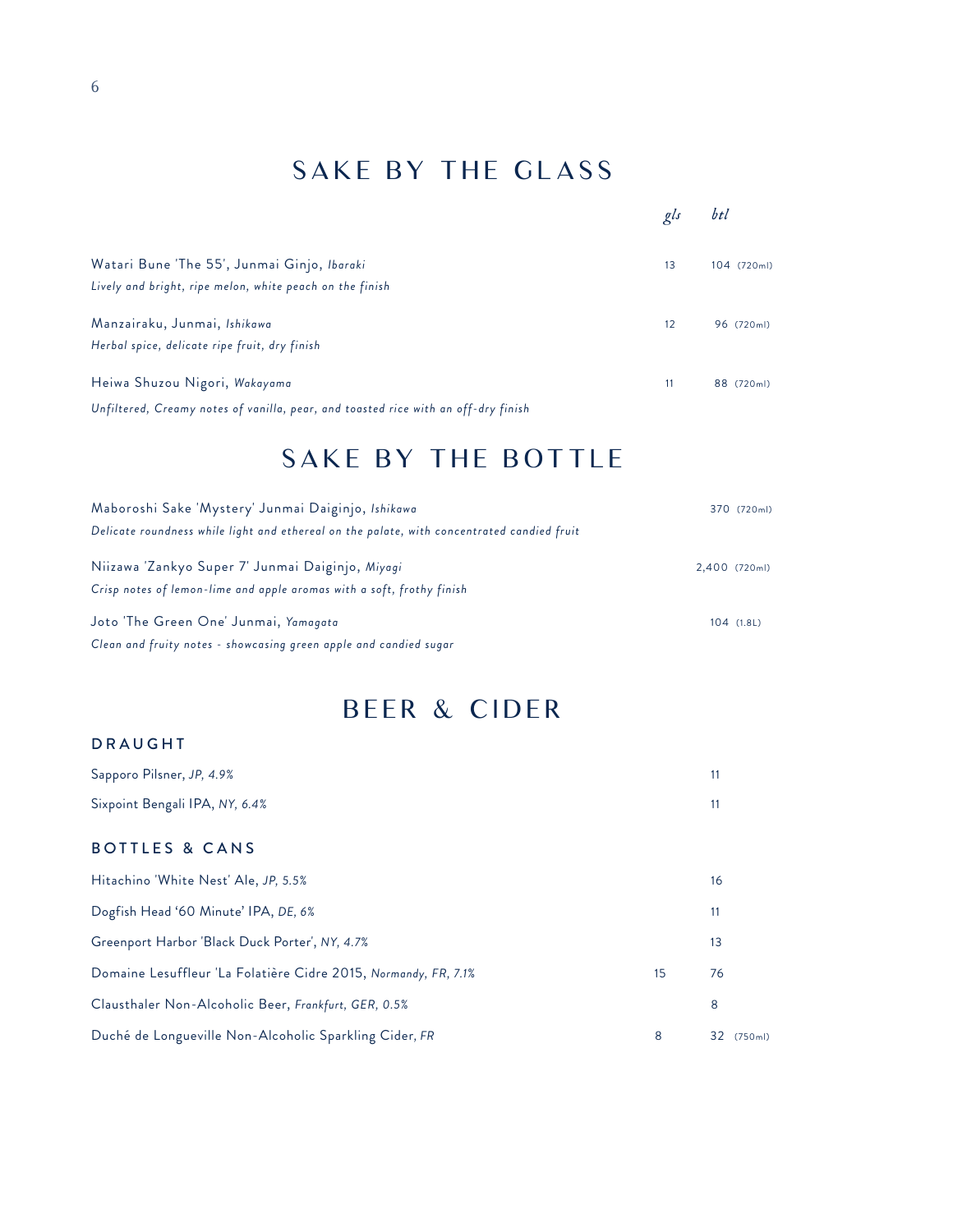## **COCKTAILS**

SHINJIRO 19 hangar one citron, sake, shiso, lemon, prosecco

GRAMERCY PARK 19 suntory roku gin, dolin blanc, chamomile infused aperol, lemon bitters

JACOB'S LADDER 19 ginger infused tanqueray rangpur, green chartreuse, orgeat, lime, basil

BRISOLE 19 ten to one white rum, pineapple, lemon, earl grey, vanilla, nutmeg, clarified milk

PACIFIC RIM 19 arette blanco tequila, togarashi agave, lime, yuzu

SMOKE SHOW 19 del maguey vida mezcal, carpano bianco, suze

MAKE 'ER MINE 19 maker's mark bourbon, fresh pineapple shrub, lemon

SUPERMAN 22 tin cup rye, hennessy v.s., antica formula, dolin rouge

ROTHMAN 19 old forester bourbon, giffard apricot, cocchi torino, campari

LA PRIMA 25 licor 43, don julio primavera, espresso

## SPIRIT-FREE COCKTAILS

GARDEN SPICE 12

seedlip garden, orange juice, fresh citrus, serrano pepper

EARLY RISER 12 orgeat, fresh lime, coconut water, grapefruit juice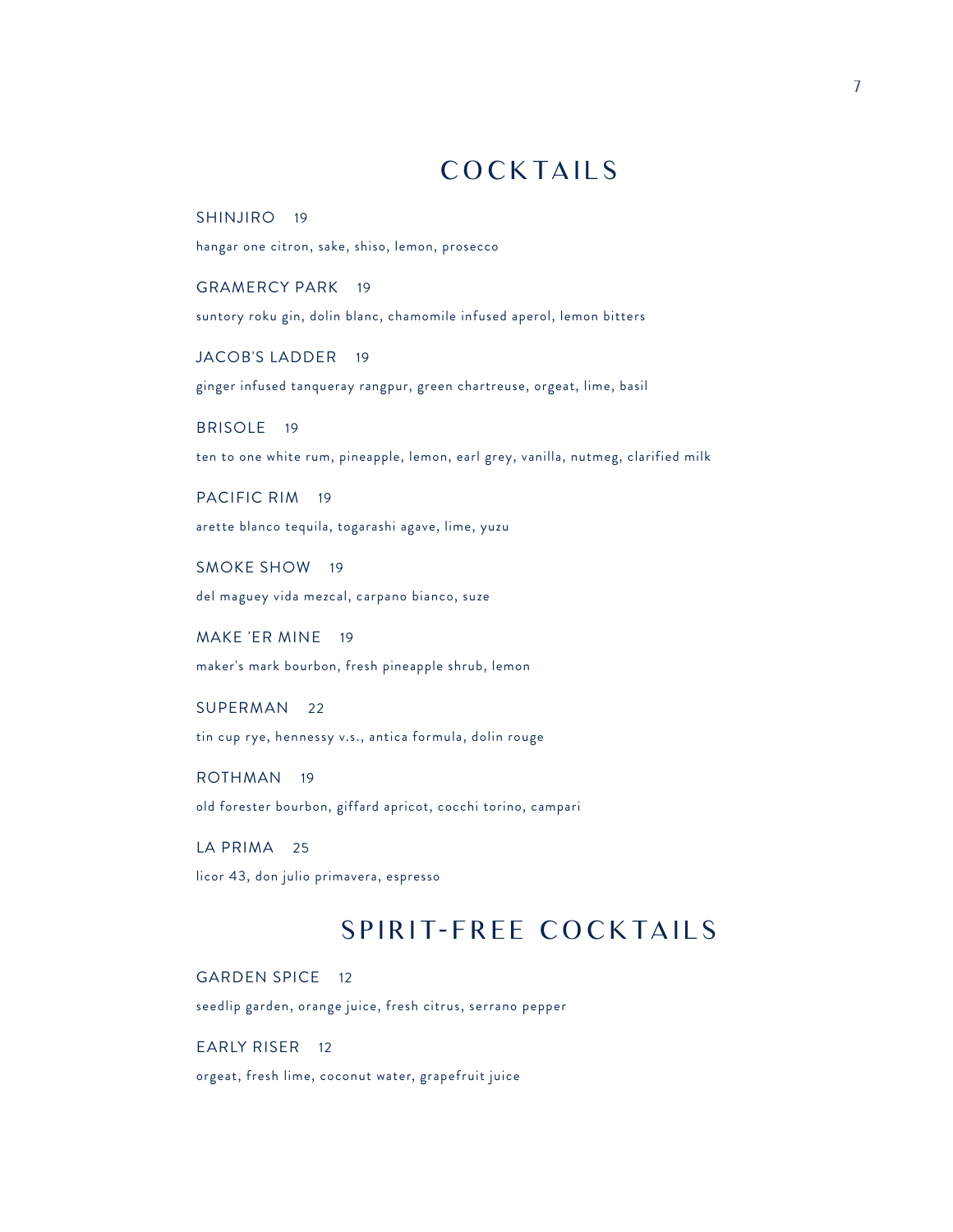## **CHAMPAGNE**

### NON-VINTAGE

| 200 |
|-----|
| 265 |
| 140 |
| 270 |
| 112 |
| 112 |
| 120 |
| 425 |
| 130 |
| 135 |
| 100 |
| 150 |
| 100 |
| 195 |
|     |

### VINTAGE

| Ayala Blanc de Blancs Brut 2013                                     | 165  |
|---------------------------------------------------------------------|------|
| Domaine Paul Bara Grand Cru Brut 2012                               | 196  |
| Domaine Paul Bara 'Special Club' Brut 2006                          | 225  |
| Domaine Paul Bara 'Comtesse Marie de France' Grand Cru Brut 2006    | 371  |
| Billecart-Salmon 'Le Clos Saint Hilaire' Brut 2002                  | 750  |
| Delamotte Blanc de Blancs Brut 2007                                 | 280  |
| Dhondt-Grellet 'Les Nogers' Blanc de Blancs 1er Cru Extra Brut 2015 | 252  |
| Pierre Gimonnet 'Special Club' Brut 2012                            | 210  |
| Hure Freres 'Instantanée' Brut 2014                                 | 152  |
| Krug Brut 2006                                                      | 765  |
| Krug 'Clos du Mesnil' Blanc de Blancs Brut 2004                     | 2160 |
| Larmandier-Bernier 'Vieille Vigne du Levant' Extra-Brut 2009        | 210  |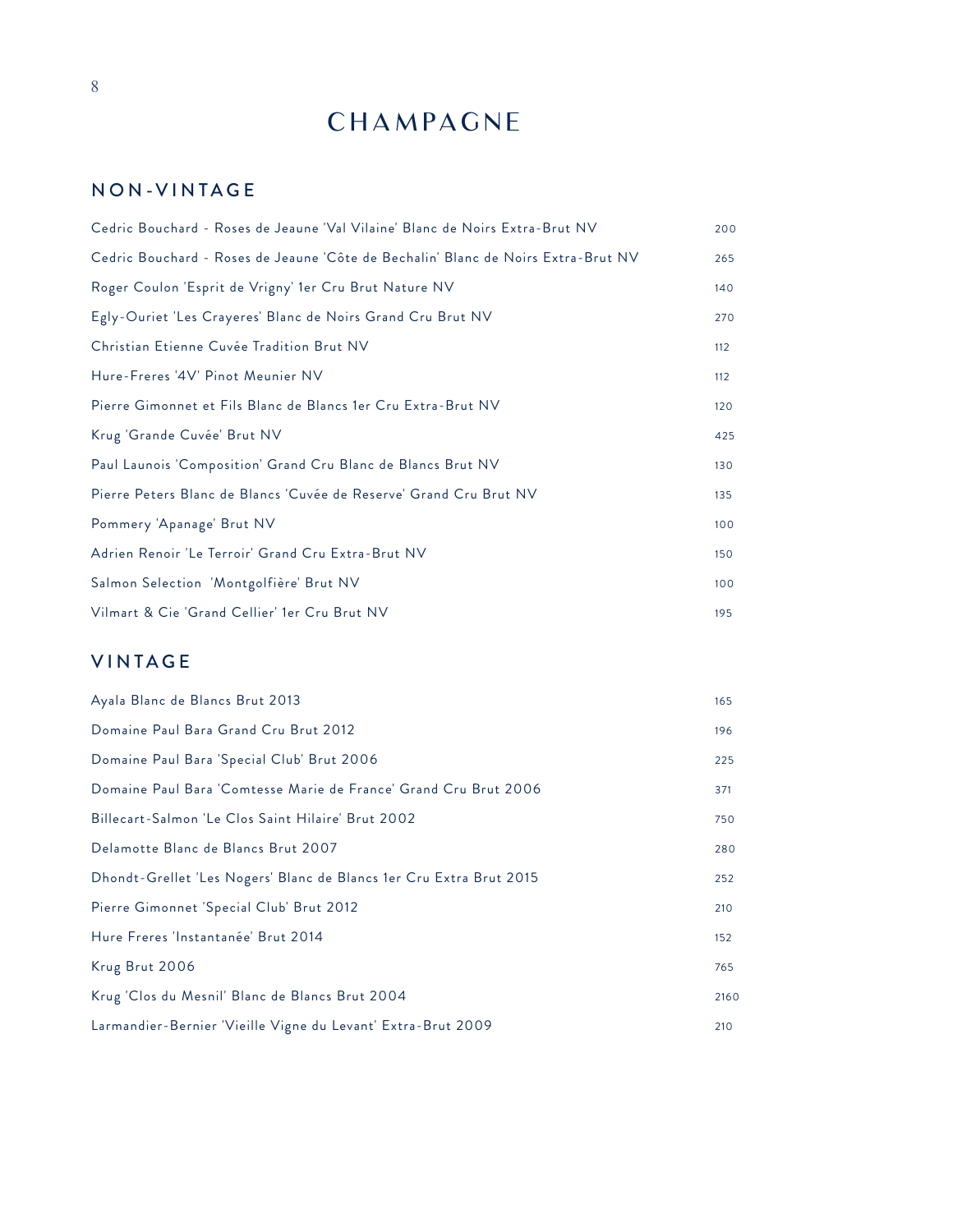| Miniére F+R 'Les Voirmissa' Blanc de Noirs Extra-Brut 2014                | 189  |
|---------------------------------------------------------------------------|------|
| Moet & Chandon Dom Perignon Brut 2010                                     | 435  |
| Moet & Chandon Dom Perignon Brut 2008                                     | 550  |
| Moet & Chandon 'Dom Perignon - P2' Brut 2000                              | 700  |
| Robert Moncuit 'Les Chetillons' Blanc de Blancs Grand Cru Extra-Brut 2013 | 345  |
| Adrien Renoir 'Les Epinettes' Brut 2015                                   | 192  |
| Piper Heidsieck 'Rare' Champagne Brut 2002                                | 420  |
| Pol Roger Brut 2013                                                       | 248  |
| Louis Roederer 'Cristal' Brut 2004                                        | 695  |
| Ruinart 'Dom Ruinart' Brut 2007                                           | 430  |
| Salon 'Le Mesnil' Brut 2007                                               | 1560 |
| Savart 'Haute Couture' Grand Cru Extra-Brut 2016                          | 485  |
| Taittinger 'Comtes de Champagne' Brut 2007                                | 475  |
| Veuve Clicquot-Ponsardin 'La Grande Dame' Brut 2008                       | 380  |
| Veuve Clicquot-Ponsardin 'La Grande Dame' Brut 2006                       | 330  |

### NON-VINTAGE ROSÉ

| Billecart-Salmon Brut NV                               | 230 |
|--------------------------------------------------------|-----|
| La Caravelle Brut NV                                   | 100 |
| Egly-Ouriet Grand Cru Brut NV                          | 198 |
| Marc Hebrart 1er Cru Brut NV                           | 145 |
| Laurent-Perrier Brut NV                                | 180 |
| Moutard Brut NV                                        | 90  |
| Pierre Paillard 'Terres Roses' Grand Cru Extra-Brut NV | 178 |
| Pommery 'Apanage' Brut NV                              | 145 |
| Ruinart Brut NV                                        | 275 |
| Taittinger 'Prestige' Brut NV                          | 206 |

### VINTAGE ROSÉ

| Domaine Paul Bara 'Special Club' Brut 2014          | 402 |
|-----------------------------------------------------|-----|
| Salmon 'Special Club' Rose de Saignee 2014          | 288 |
| Veuve Clicquot-Ponsardin 'La Grande Dame' Brut 2008 | 765 |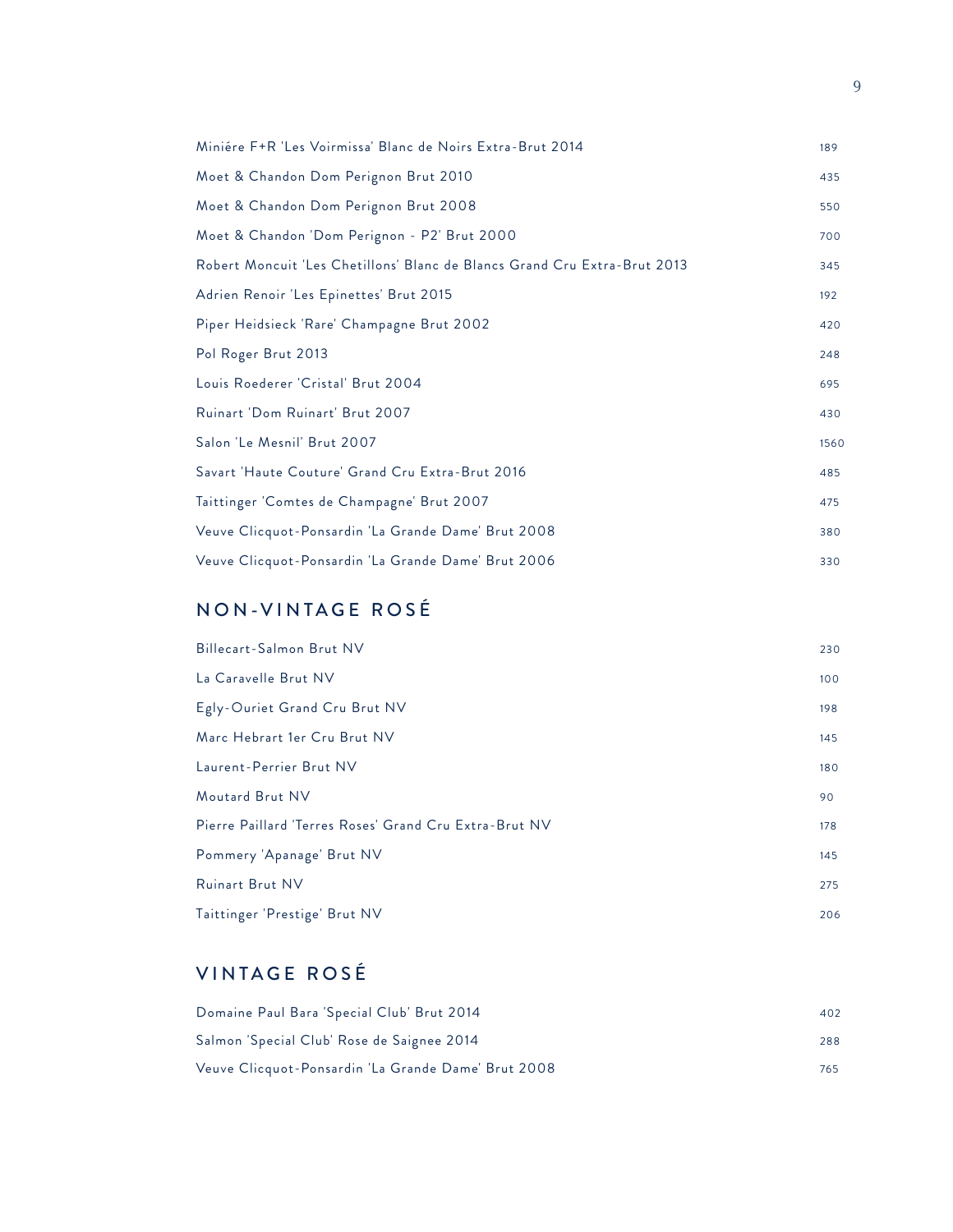## SPARKLING WINE

### FRANCE

| Domaine Labet 'Les Turbulents' Rose 2018, Crémant du Jura | 68 |
|-----------------------------------------------------------|----|
| Arnaud Lambert Brézé Rosé NV, Crémant de Loire            |    |

### ITALY

| Prosecco, Nino Franco 'Rustico' NV, Valdobbiadene, Veneto  | 64. |
|------------------------------------------------------------|-----|
| Franciacorta, Monogram Blanc de Blancs Brut 2015, Lombardy |     |

### AUSTRIA

| Weingut Jurtschitsch Brut Rosé NV                             | 75. |
|---------------------------------------------------------------|-----|
| Hager Matthias Pétillant Naturel Zweigelt Rosé 2018           | 55. |
| Claus Preisinger 'Ancestral' Pétillant Naturel St. Laurent NV | 75. |

### SPAIN

| Raventos i Blanc 'Conca del Riu Anoia de la Finca' Brut Nature 2015, Catalonia | 62 |
|--------------------------------------------------------------------------------|----|
| Recaredo 'Terrers' Gran Reserva Brut Nature 2013, Alt Penedès                  |    |

### USA

| Domaine Carneros Ultra Brut 2013, Carneros, California                                 | 62  |
|----------------------------------------------------------------------------------------|-----|
| Scar of the Sea 'Rancho Tepusquet' Solera Methode Ancestral NV, Santa Maria Valley, CA | 105 |
| Schramsberg Blanc de Blancs Brut 2016, North Coast, California                         | 90  |
| Sparkling Pointe Blanc de Blancs 2015, North Fork Long Island, New York                | 95  |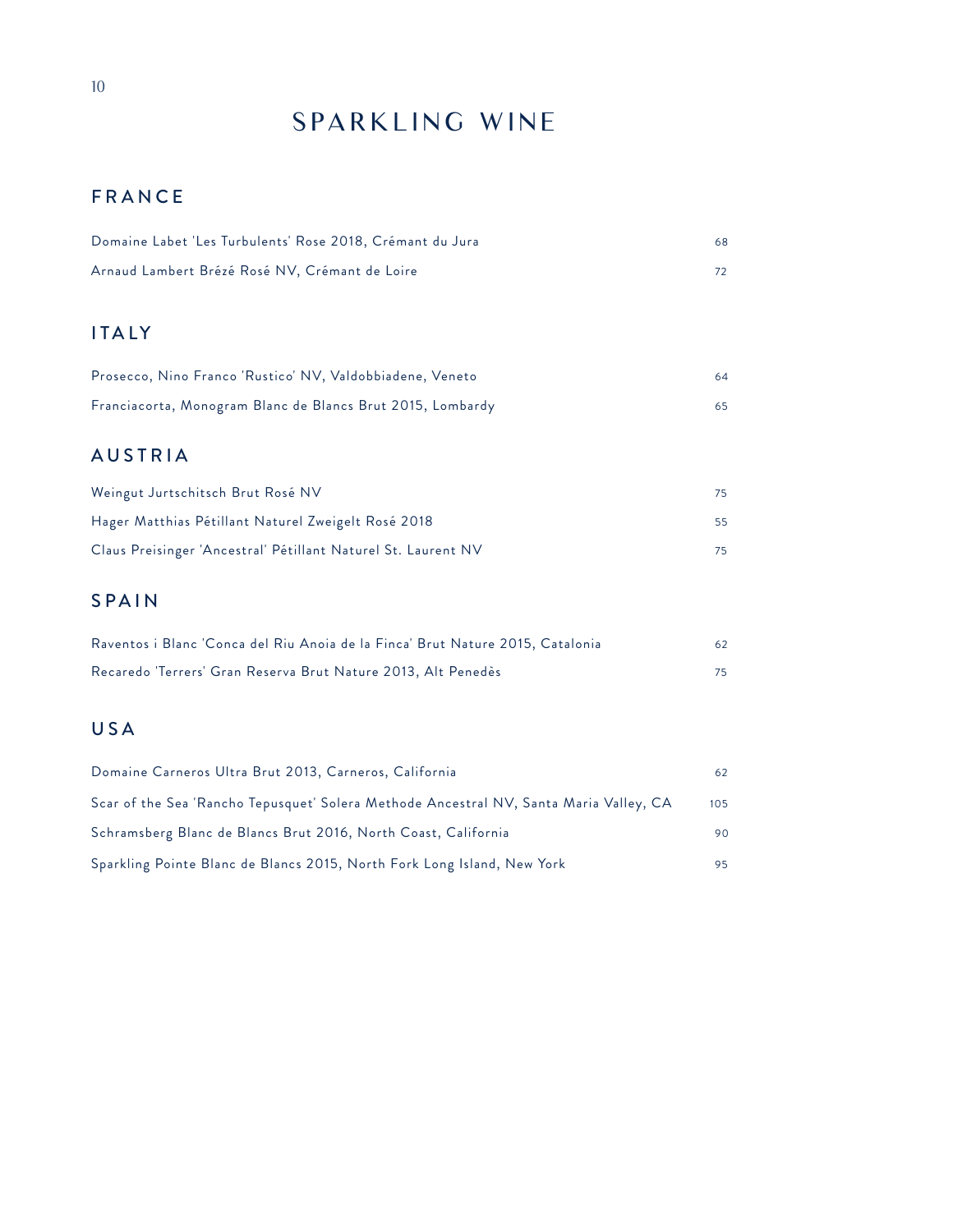## FRENCH WHITE

#### BURGUNDY

#### CHABLIS

| Yannick Cadiou 2018                                  | 75. |
|------------------------------------------------------|-----|
| Henri Costal 'Vaillons' 1er Cru 2016                 | 119 |
| Domaine Roland Lavantureux 2020                      | 104 |
| Domaine Roland Lavantureux 'Vauprin' 2020            | 139 |
| Domaine Roland Lavantureux 'Vaudesir' Grand Cru 2016 | 225 |
| Domaine Christian Moreau 'Vaudesir' Grand Cru 2019   | 286 |

#### BOURGOGNE BLANC

| Pierre Morey 2019                                   | 115 |
|-----------------------------------------------------|-----|
| Domaine Daniel Rion 2018                            | 65  |
| Domaine Thomas-Collardot 'Les Petits Poiriers' 2019 | 105 |
| Domaine Nicolas Rossignol Aligoté 2018              | 70  |
| Emmanual Rouget Aligoté 2017                        | 68  |

#### NUITS-SAINT-GEORGES

| Domaine Dublere 'Les Terres Blanches' 1er Cru 2015                   | 165 |
|----------------------------------------------------------------------|-----|
| Domaine Jacques-Frederic Mugnier 'Clos De La Maréchale' 1er Cru 2018 | 295 |

#### CÔTES-DE-BEAUNE

| Génot-Boulanger 'En Lulunne' 2019                     | 128 |
|-------------------------------------------------------|-----|
| Emmanual Rouget Haute-Côtes-de-Beaune 2015            | 105 |
| Maison Joseph Drouhin 'Clos des Mouches' 1er Cru 2017 | 295 |

#### SAINT-ROMAIN

| Domaine Henri & Gilles Buisson 'Sous le Château' 2015 | 84 |
|-------------------------------------------------------|----|
| Alain Gras 2017                                       |    |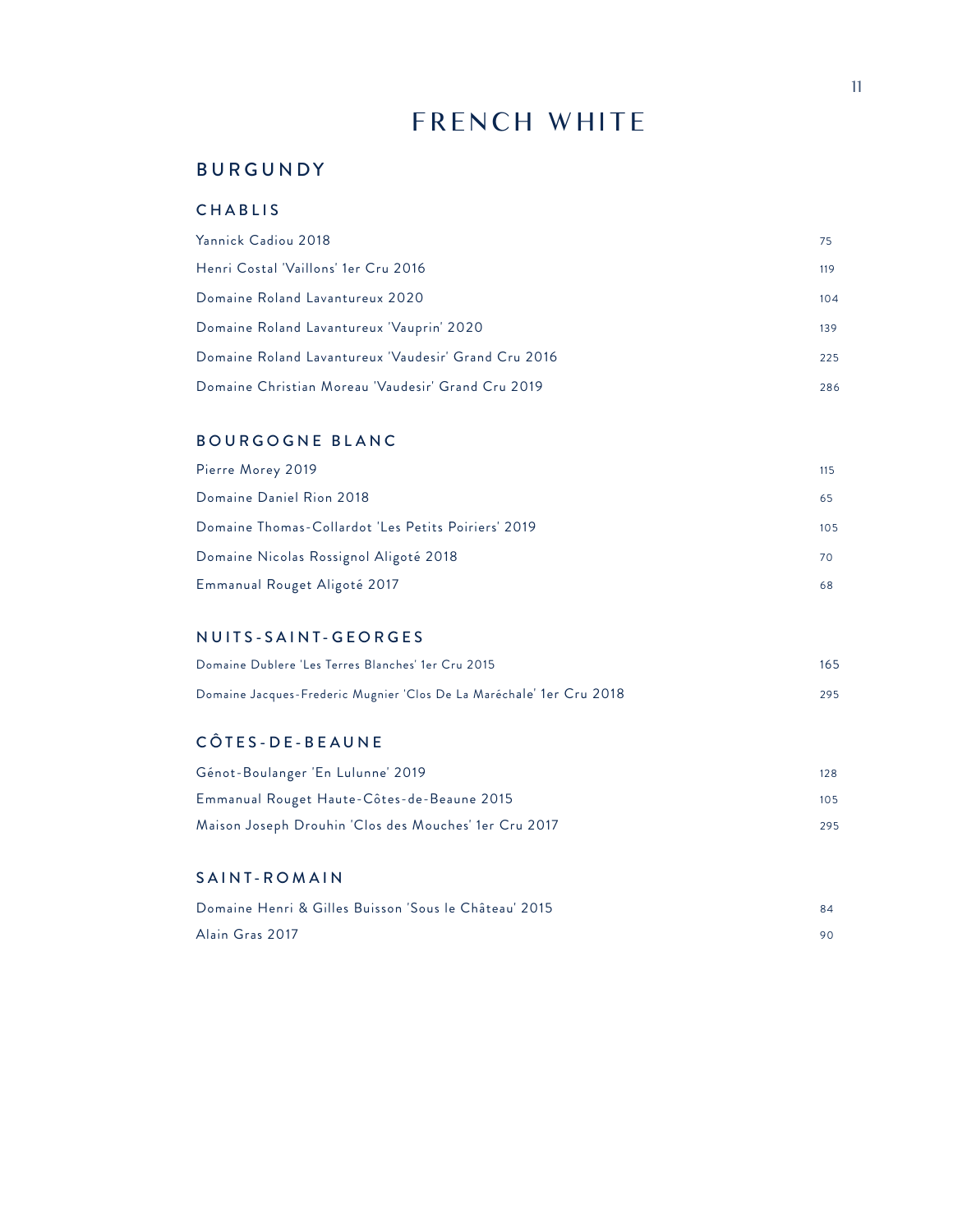#### AUXEY-DURESSES

Domaine Prunier-Bonheur 'Les Crais' 2019 128

#### MEURSAULT

| Dominique Lafon 'Les Narvaux' 2017<br>262               |
|---------------------------------------------------------|
| Benjamin Leroux 'Les Vireuils' 2019<br>208              |
| Thierry et Pascal Matrot 2018, Blagny<br>225            |
| Domaine Michelot 'Sous La Velle' 2018<br>168            |
| David Moreau 'Les Pellans' 2019<br>180                  |
| Domaine de Cherisey 'La Genelotte' 1 er Cru 2017<br>286 |

#### SAINT-AUBIN

| <b>François Carillon 2018</b>                      |     |
|----------------------------------------------------|-----|
| Vincent & Sophie Morey 'Les Charmois' 1er Cru 2015 | 100 |

#### PULIGNY-MONTRACHET

| Vincent Bouzereau 2019                                   | 225   |
|----------------------------------------------------------|-------|
| Domaine J-L & F Chavy 2019                               | 195   |
| Vincent Girardin 2017                                    | 180   |
| Domaine Leflaive 'Clavoillon' 1er Cru 2019               | 650   |
| Chavy Martin 'Les Folatières' 1er Cru 2019               | 305   |
| Domaine Thomas-Collardot 'Hameau de Blagny' 1er Cru 2019 | 346   |
| Pierre Girardin 'Montrachet' Grand Cru 2017              | 2,335 |

#### CHASSAGNE-MONTRACHET

| Maison Pierre Brisset 'La Grande Montagne' 1er Cru 2017       | 265   |
|---------------------------------------------------------------|-------|
| Domaine Bruno Colin 'Les Vergers' 1er Cru 2018                | 388   |
| Domaine Bruno Colin 'La Maltroie' 1er Cru 2018                | 388   |
| Pierre Girardin 'Abbaye de Morgeot' 1er Cru 2017              | 250   |
| Benjamin Leroux 'Abbaye de Morgeot' 1er Cru 2019              | 295   |
| Domaine Jean-Marc Pillot 'Morgeot-Les Fairendes' 1er Cru 2016 | 195   |
| Domaine Blain-Gagnard 'Le Montrachet' Grand Cru 2017          | 1.800 |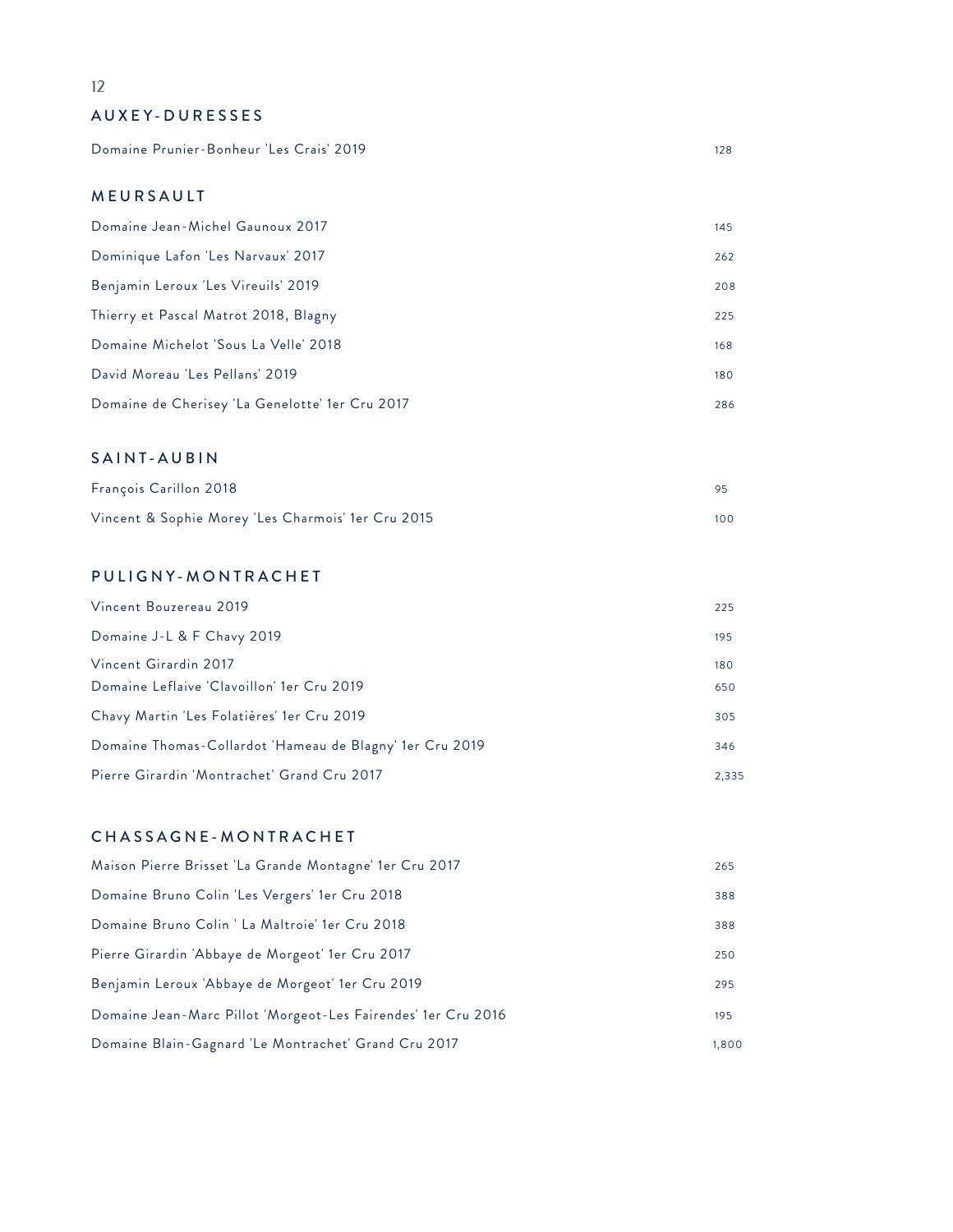### CÔTE CHALONNAISE

| Mercurey, Domaine Bruno Lorenzon 'Pièce 15' 1er Cru 2016 |     |
|----------------------------------------------------------|-----|
| Montagny, Olivier Leflaive 'Bonneveaux' 1er Cru 2018     | 120 |

### MÂCONNAISE

| Mâcon-Chardonnay, Les Héritiers du Comte Lafon 'Clos de la Crochette' 2017 | 80  |
|----------------------------------------------------------------------------|-----|
| Mâcon-Verzé, Domaine Leflaive 'Les Chenes' 2019                            | 193 |
| Pouilly-Fuissé, Château Fuisse 'Le Clos' 2019                              | 199 |
| Pouilly-Fuissé, Domaine Leflaive 'Chaneau' 2017                            | 205 |
| Pouilly-Fuissé, Domaine Leflaive 'En Vigneraie' 2019                       | 275 |

#### BEAUJOLAIS

| Domaine Cheveau 'Les Pouliches' 2019 |  |
|--------------------------------------|--|
|--------------------------------------|--|

### JURA

| Domaine du Pélican 'Ouille' Arbois Savagnin 2019                             | 95  |
|------------------------------------------------------------------------------|-----|
| Domaine de la Renardière 'Jurassique' Chardonnay 2016                        | 75  |
| Rousset-Martin 'La Chaux' Chardonnay 2015, Côtes du Jura                     | 112 |
| Rousset-Martin 'Cuvée du Professeur Sous Roche' Savagnin 2014, Côtes du Jura | 125 |

### ALSACE

| Bechtold 'Engelberg' Grand Cru Riesling 2017                              | 80  |
|---------------------------------------------------------------------------|-----|
| Domaine Albert Boxler Edelzwicker 2018                                    | 72  |
| Domaine Albert Boxler 'Reserve' Riesling 2018                             | 118 |
| Domaine Zind-Humbrecht 'Goldert' Grand Cru Muscat 2016                    | 92  |
| Domaine Zind-Humbrecht 'Rangen Clos Saint Urbain' Grand Cru Riesling 2017 | 250 |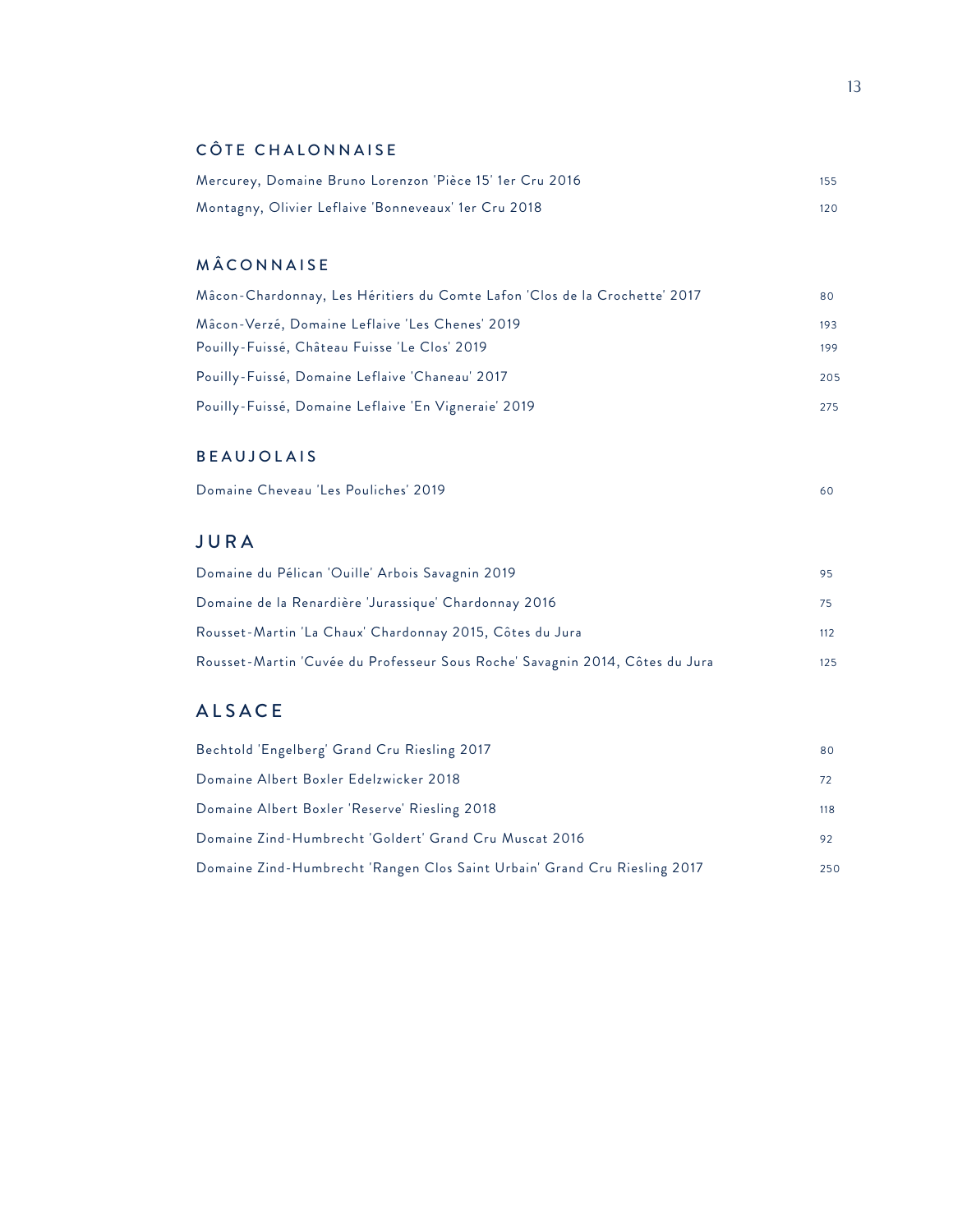### LOIRE VALLEY

#### SANCERRE

| Gérard Boulay 'Clos de Beaujeu' 2020            | 140 |
|-------------------------------------------------|-----|
| Lucien Crochet 'Le Chene Marchand' 2019         | 100 |
| Domaine Roger Neveu 'Côte des Embouffants' 2020 | 88  |
| Lucien Raymond 2020                             | 75  |
| François Cotat 'Cuvée Paul' 2011, Chavignol     | 315 |
| Domaine Vacheron 2020                           | 128 |
| Domaine Vacheron 'Le Paradis' 2020              | 229 |

### POUILLY-FUMÉ & QUINCY

| Marc Deschamps 'Les Champs de Cri' 2019, Pouilly-Fumé         |     |
|---------------------------------------------------------------|-----|
| Domaine Jonathan Didier Pabiot 'Florilège' 2019, Pouilly-Fumé | 80. |
| Domaine Trotereau Vieilles Vignes 2016, Quincy                |     |

### VOUVRAY & MONTLOUIS-SUR-LOIRE

| Catherine & Pierre Breton 'La Dilettante' Sec 2017 | 65  |
|----------------------------------------------------|-----|
| Phillipe Foreau 'Domain du Clos Naudin' Sec 2014   | 99  |
| Domaine Huet 'Haut Lieu' Demi-Sec 2018             | 88  |
| Francois Pinon 'Premier Trie' 1996                 | 160 |
| Domaine la Grange Tiphaine 'Les Epinays' 2018      | 88  |

### JASNIÈRES

|  | Domaine Bellivière 'Calligramme' 2017 |  |
|--|---------------------------------------|--|
|--|---------------------------------------|--|

### ANJOU-SAUMUR

| Château de Bonnezeaux 'Frimas' 2019         | 115     |
|---------------------------------------------|---------|
| Arnaud Lambert 'Clos-du-Midi' 2020          | 65      |
| Domaine M&S Bouchet 2017                    | 65      |
| Brendan Stater-West 'Les Chapaudaises' 2019 | $125 -$ |

#### SAVENNIÈRES

| Domaine des Baumard 2016                  | 78  |
|-------------------------------------------|-----|
| Domaine du Closel 'Les Cailladières' 2016 | 128 |
| Damien Laureau 'La Petite Roche' 2015     | 62  |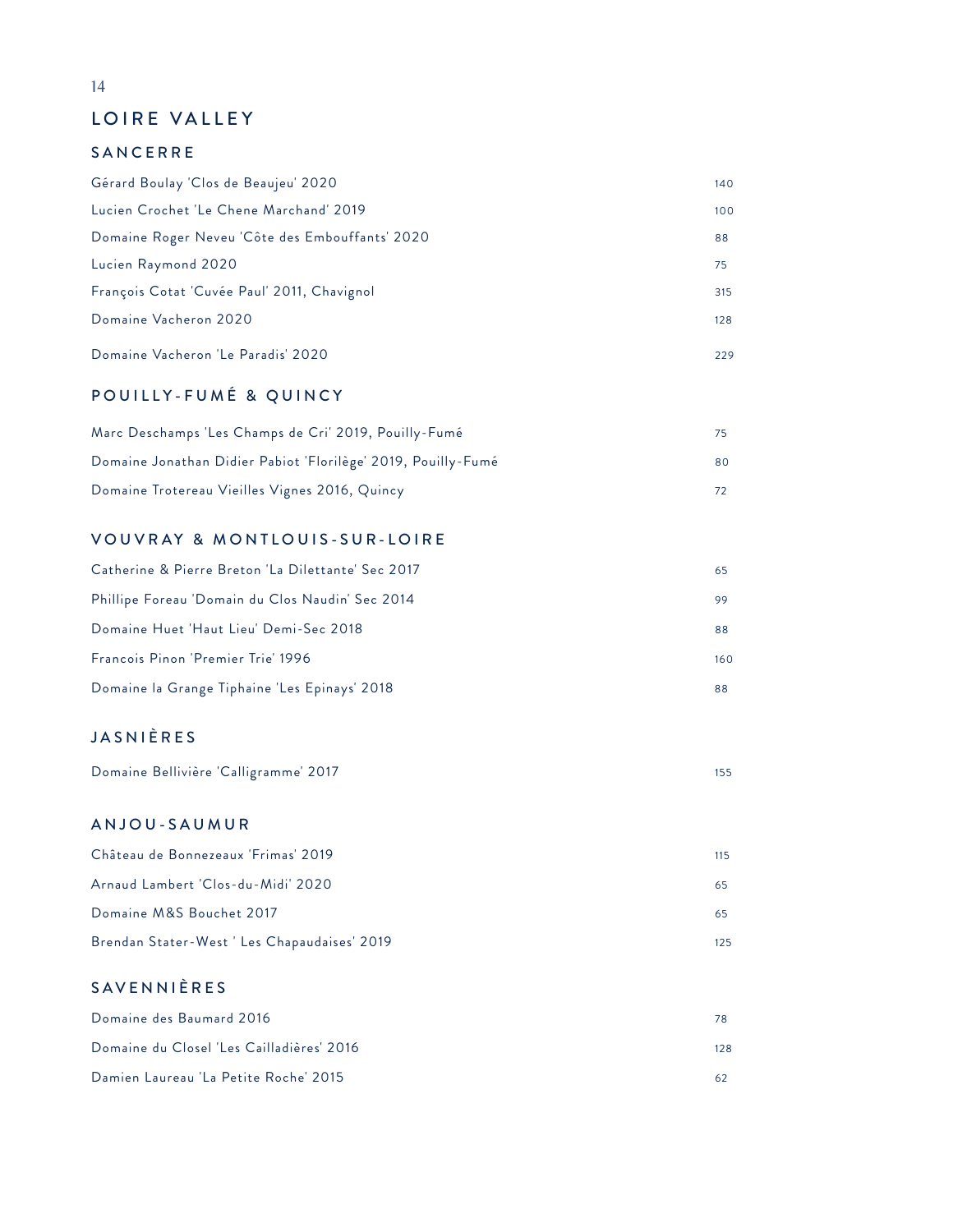#### MUSCADET SÈVRE-ET-MAINE

| Jo Landron 'La Louvetrie' 2019 . | 50  |
|----------------------------------|-----|
| Château de l'Oiselinière 2019    | 55. |

### BORDEAUX

| Château Palmer 'Vin Blanc De Palmer' 2016, Margaux | 390 |
|----------------------------------------------------|-----|
| Château d'Yquem 'Y' 2017                           | 325 |

### RHÔNE VALLEY

| Château Grillet 2016                                         | 625 |
|--------------------------------------------------------------|-----|
| Monier Perreol 2020, St. Joseph                              | 140 |
| Louis Barruol 'La Pierrelle' 2015, Hermitage                 | 160 |
| Alain Graillot 2017, Crozes-Hermitage                        | 78  |
| Domaine de Beaurenard 'Boisrenard' 2019, Châteauneuf-du-Pape | 220 |

### PROVENCE & LANGUEDOC-ROUSILLON

| Château La Gordonne Vermentino 2018, Côtes de Provence             | 56  |
|--------------------------------------------------------------------|-----|
| Triennes 'Sainte Fleur' Méditerranée 2019, Provence                | 64  |
| Château Simone 'Palette Blanc' 2012, Provence                      | 115 |
| Domaine Danjou-Banessy 'Clos des Escounils' 2018, Cô te Catalannes | 116 |

### CORSICA

Domaine Comte Abbatucci 'Faustine' Vieille Vignes 2015 120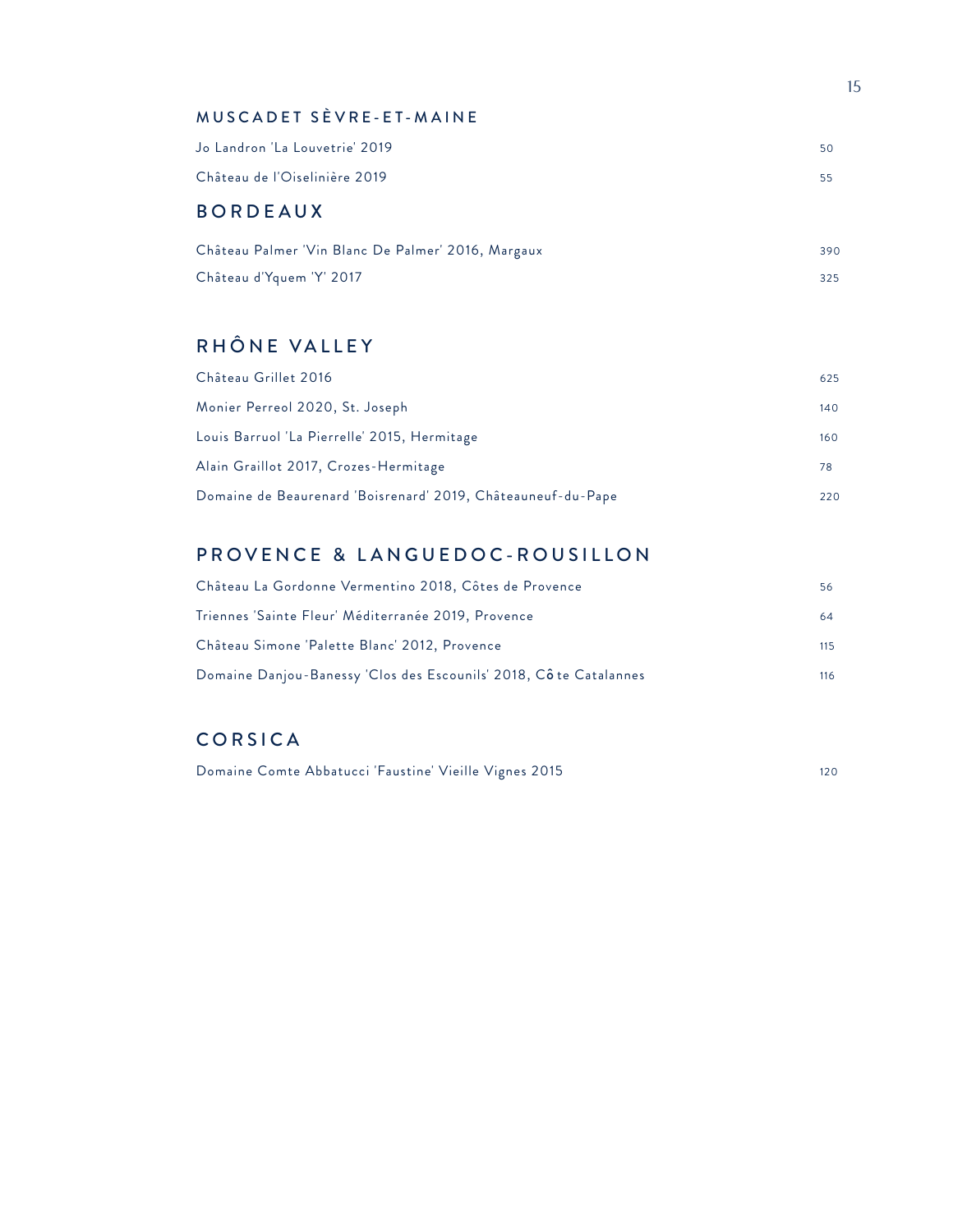## ITALIAN WHITE

### VALLE D'AOSTA

| Cave Mont Blanc de Morgex et de la Salle 'Bianco dei Ghiacci' 2020 |  |
|--------------------------------------------------------------------|--|
|                                                                    |  |
|                                                                    |  |

### ALTO ADIGE

| Kuenhof Eisacktaler Sylvaner 2019, Valle Isarco | 70  |
|-------------------------------------------------|-----|
| Manni Nössing Eisacktaler Kerner 2017           | 77  |
| Cantina Terlano 'Nova Domus' 2018               | 165 |
| Cantina Terlano 'Vorberg' 2019                  | 115 |
| Elena Walch 'Beyond the Clouds' 2019            | 170 |
| Peter Zemmer 'Giatl' Pinot Grigio Riserva 2018  | 95  |

### FRIULI-VENEZIA-GIULIA

| Borgo del Tiglio 'Collio' 2018                   | 75. |
|--------------------------------------------------|-----|
| Ronco del Gnemiz 'Salici' Sauvignon Blanc 2020   | 115 |
| Ronco del Gnemiz 'San Zuan' Friulano 2020        | 115 |
| Venica & Venica 'Ronco delle Cime' Friulano 2020 | 90  |

#### PIEDMONT

| Giovanni Almondo 'Bricco della Ciliegie' Roero Arneis 2020 | 67  |
|------------------------------------------------------------|-----|
| Elvio Cogno 'Anas-Cëtta' 2019                              |     |
| Ferrando 'Cariola' Erbaluce di Caluso 2016                 | 49  |
| Gaja 'Gaia & Rey' Langhe Bianco Chardonnay 2016            | 410 |
| Gaja 'Rossj-Bass' Langhe Bianco Chardonnay 2019            | 225 |
| Roagna Derthona Timorasso 'Montemarzino' 2019              | 250 |

### LIGURIA

| Laura Aschero Pigato Riviera Ligure di Ponente 2020 | 65. |
|-----------------------------------------------------|-----|
| Bruna 'Majé' Pigato Riviera Ligure di Ponente       | 60. |
| Vigneti a Prua Mataossu 2018                        | 60. |

### TUSCANY

| Le Macchiole 'Paleo Bianco' 2017 | 180 |
|----------------------------------|-----|
| Querciabella 'Batar' 2015        | 215 |
| Sesti Sauvignon 2020             |     |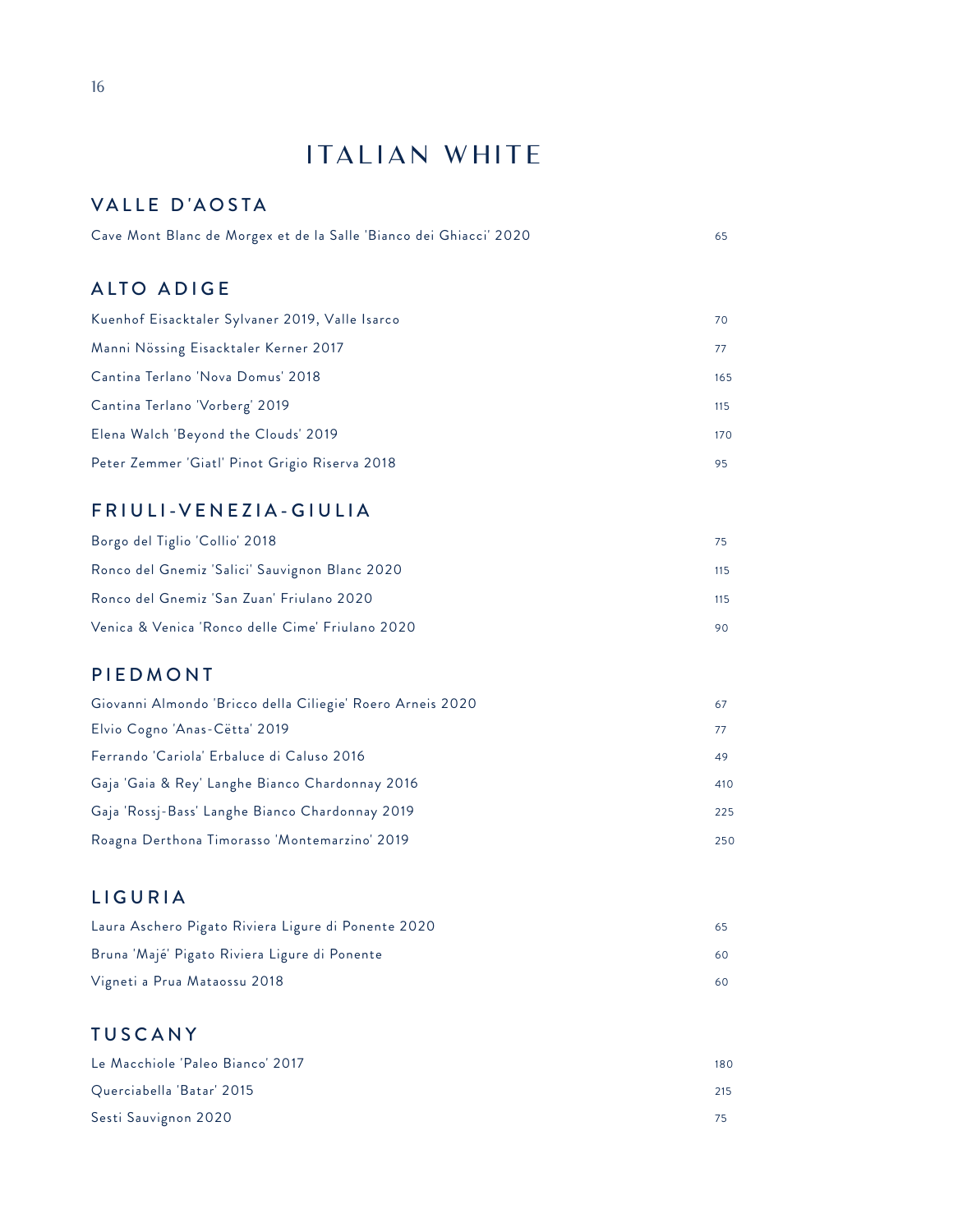### CAMPANIA

| Marisa Cuomo 'Fiorduva' 2019                         | 216 |
|------------------------------------------------------|-----|
| Benito Ferrara 'Vigna Cicogna' Greco di Tufo 2019    | 70  |
| Quintodecimo 'Giallo d'Arles' Greco di Tufo 2020     | 159 |
| Colli di Lapio Fiano di Avellino 2020                | 65  |
| Colli di Lapio 'Clelia' Fiano di Avellino 2019       | 145 |
| Luigi Maffini 'Pietraincantenata' Fiano Cilento 2019 | 95  |
| Pietracupa Fiano 2018                                | 70  |
| Quintodecimo 'Exultet' Fiano di Avellino 2020        | 169 |
| San Salvatore Falanghina 2020                        | 65  |
| Quintodecimo 'Via del Campo' Falanghina 2020         | 149 |

### SICILY

| Alta Mora Etna Bianco 2019                                | 85  |
|-----------------------------------------------------------|-----|
| Benanti 'Contrada Cavaliere' Etna Bianco 2018             | 125 |
| Tenuta di Fessina 'A' Puddara' Etna Bianco 2016           | 115 |
| Tornatore 'Pietrarizzo' Etna Bianco 2019                  | 70  |
| Benanti 'Pietra Marina' Etna Bianco Superiore 2016        | 250 |
| Marco DeBartoli 'Pietranera' Zibibbo Terre Siciliane 2019 | 88  |
| Feudo Montoni Grillo della Timpa 2020                     | 64  |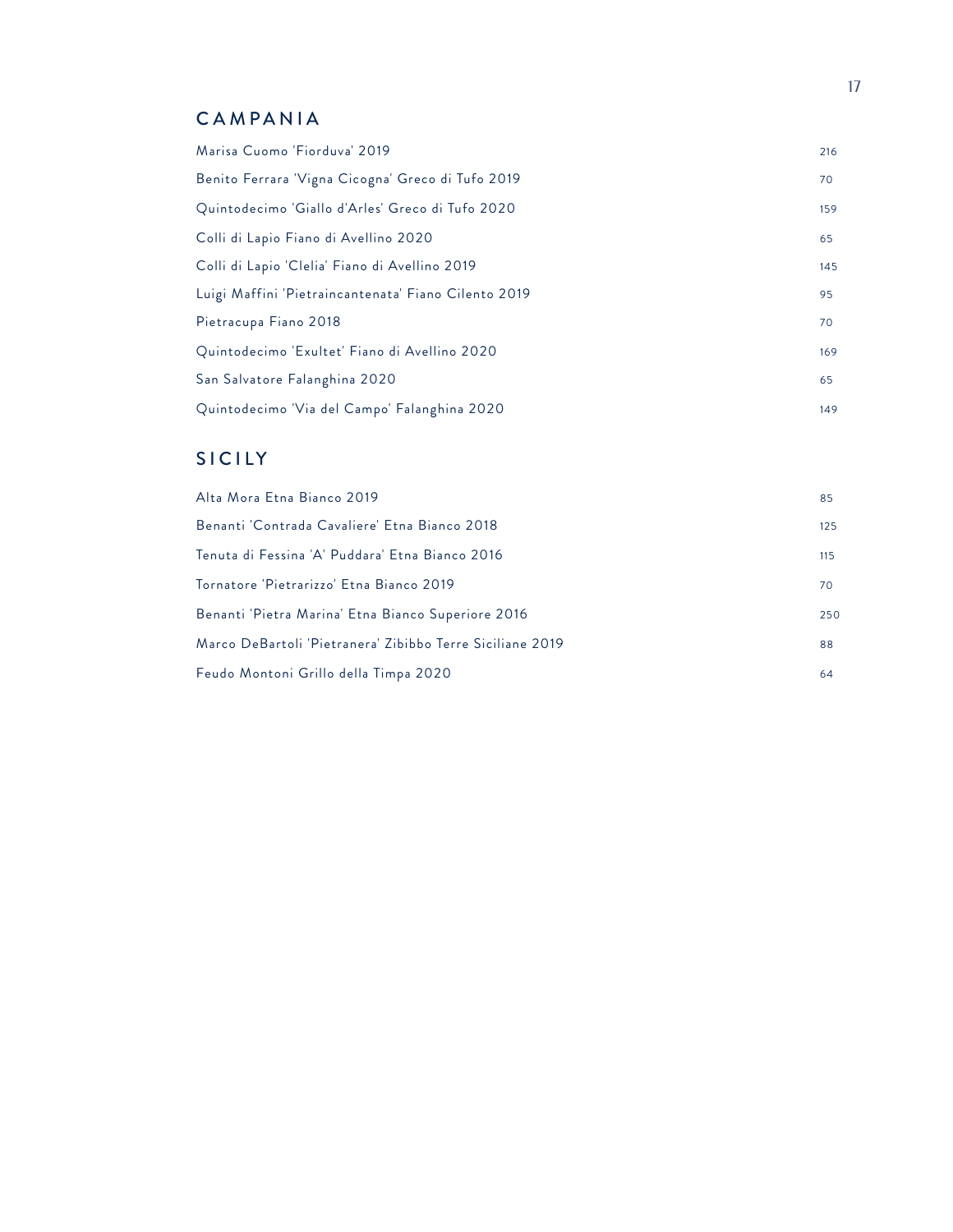## GREEK WHITE

| Domaine Nerantzi Malagousia 2018, Macedonia          | 45 |
|------------------------------------------------------|----|
| Domaine Nerantzi Assyrtiko 2020, Macedonia           | 60 |
| Troupis 'Hoof & lur' Moschofilero 2018, Peloponnisos | 50 |

## HUNGARIAN WHITE

Oremus 'Petracs' Dry Furmint 2017, Tokaj 250

## AUSTRIAN WHITE

#### WACHAU

| Rudi Pichler 'Ried Hochrain' Grüner Veltliner Smargd 2020          | 177 |
|--------------------------------------------------------------------|-----|
| Riesling, Martin Muthenthaler 'Viesslinger Stern' 2017             | 210 |
| Riesling, Peter Veyder-Malberg 'Brandstatt' 2017                   | 252 |
| Riesling, Peter Veyder-Malberg 'Brandstatt' 2016                   |     |
| <b>KAMPTAL</b>                                                     |     |
| Riesling, Hager Matthias 'Terrasen' 2018                           | 50  |
| Grüner Veltliner, Weingut Jurtschitsch Reserve Ried Käferberg 2016 |     |
|                                                                    |     |

#### WEINLAND

| Claus Preisinger 'Kalkund Kiesel' 2018, Weinland |  |  |
|--------------------------------------------------|--|--|
|--------------------------------------------------|--|--|

## GERMAN WHITE

#### MOSEL

| Riesling, Dönnhoff 'Oberhäuser Brucke' Spätlese 2018                 | 129 |
|----------------------------------------------------------------------|-----|
| Riesling, Karthäuserhof Trocken 2018, Ruwer                          | 64  |
| Riesling, Weingut Muller 'Trocken' 2018, Saar                        | 45  |
| Riesling, Selbach-Oster 'Zeltlinger Sonnenuhr' Spätlese Trocken 2017 | 68  |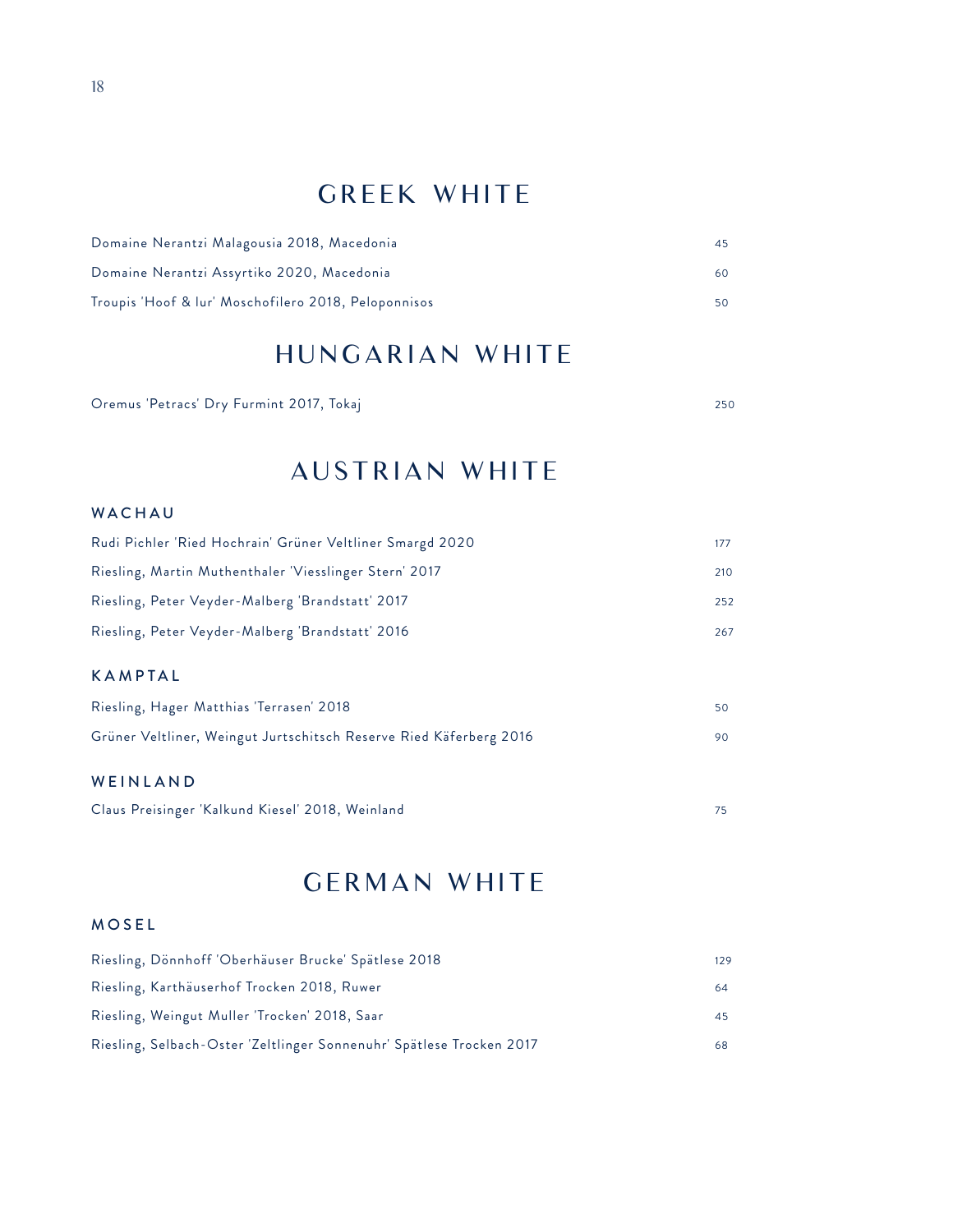#### NAHE

| Riesling, Dönnhoff 'Oberhäuser Brucke' Spätlese 2018 | 129 |
|------------------------------------------------------|-----|
|                                                      |     |

#### PFALZ

| Riesling, Neiss Estate 'Trocken' 2018                                   |  |
|-------------------------------------------------------------------------|--|
| Riesling, Koehler Ruprecht 'Kallstadter Saumagen' Kabinett Trocken 2017 |  |

## PORTUGUESE WHITE

| Gota 'Escolha Azahar' Vinho Verde 2018, Minho                | 40  |
|--------------------------------------------------------------|-----|
| Soalheiro 'Granit' Vinho Verde 2020, Monção e Melgaço, Minho | 60. |

## SPANISH WHITE

| Abando 2017, Rioja                                            | 45  |
|---------------------------------------------------------------|-----|
| Do Ferreiro Albariño 2020, Rías Baixas                        | 76  |
| Pazo Señorans Albariño 2020, Rías Baixas                      | 76  |
| Pazo Señorans 'Selección de Añada' Albariño 2010, Rías Baixas | 155 |
| Emilio Rojo 2016, Ribeiro                                     | 175 |
| Bodegas Viñátigo Vijariego 2019, Canary Islands               | 70  |

## ARGENTINIAN WHITE

| NEW ZEALAND                                     |    |
|-------------------------------------------------|----|
| Kumeu River Estate Chardonnay 2020, Auckland    | 90 |
| Te Mata Estate Sauvignon Blanc 2021, Hake's Bay | 58 |

Mendel Semillon 2018, Mendoza 60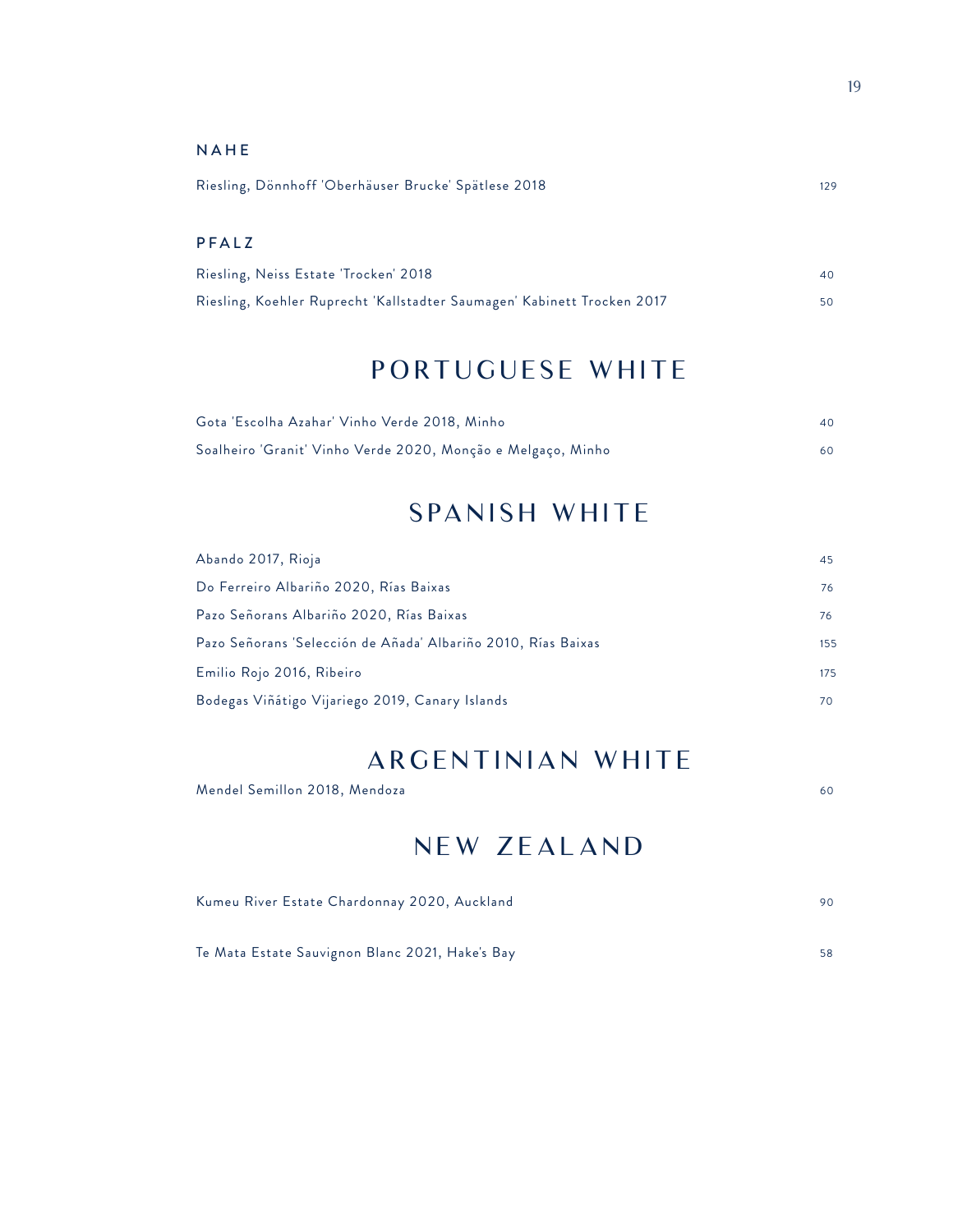## USA WHITE

### **CHARDONNAY**

### OREGON, WILLAMETTE VALLEY

| Antica Terra 'Aurata' 2017                       | 305 |
|--------------------------------------------------|-----|
| Bergström 'Sigrid' 2017                          | 225 |
| Cameron 'Abbey Ridge' 2017, Dundee Hills         | 150 |
| Cameron 'Clos Electrique' 2017, Dundee Hills     | 150 |
| Nicolas-Jay 'Bishop Creek' 2018, Yamhill-Carlton | 185 |

#### CALIFORNIA

| Arnot-Roberts 'Watson Ranch' 2019, Napa Valley                       | 110 |
|----------------------------------------------------------------------|-----|
| Aubert 'UV-SL' 2019, Sonoma Coast                                    | 235 |
| Aubert 'Larry Hyde & Sons' 2019, Carneros                            | 235 |
| Eden Rift 'Valliant' 2018, Central Coast                             | 76  |
| Kistler 'Les Noisetires' 2019, Sonoma Coast                          | 150 |
| Paul Lato 'Belle du Jour - Duvarita Vineyard' 2016, Santa Rita Hills | 185 |
| LIOCO 'La Marisma Vineyard' 2018, Santa Cruz Mountains               | 125 |
| Littorai 'B.A. Thierot Vineyard' 2018, Sonoma Coast                  | 200 |
| Littorai 'Mays Canyon' 2018, Sonoma Coast                            | 200 |
| Liquid Farm 'Golden Slope', 2017, Sta. Rita Hils                     | 120 |
| Lutum 'Gap's Crown Vineyard' 2015, Sonoma Coast                      | 115 |
| Peter Michael 'La Carriere' 2017, Knights Valley                     | 205 |
| Oceano 'Spanish Springs Vineyard' 2017, San Luis Obispo County       | 85  |
| Red Car 2018, Sonoma Coast                                           | 100 |
| Ramey 2019, Russian River Valley                                     | 90  |
| Saintsbury 'Sangiacomo Vineyards' 2019, Carneros                     | 84  |
| Staglin Estate 2019, Napa Valley                                     | 285 |
| Staglin 'Salus' Estate 2019, Napa Valley                             | 128 |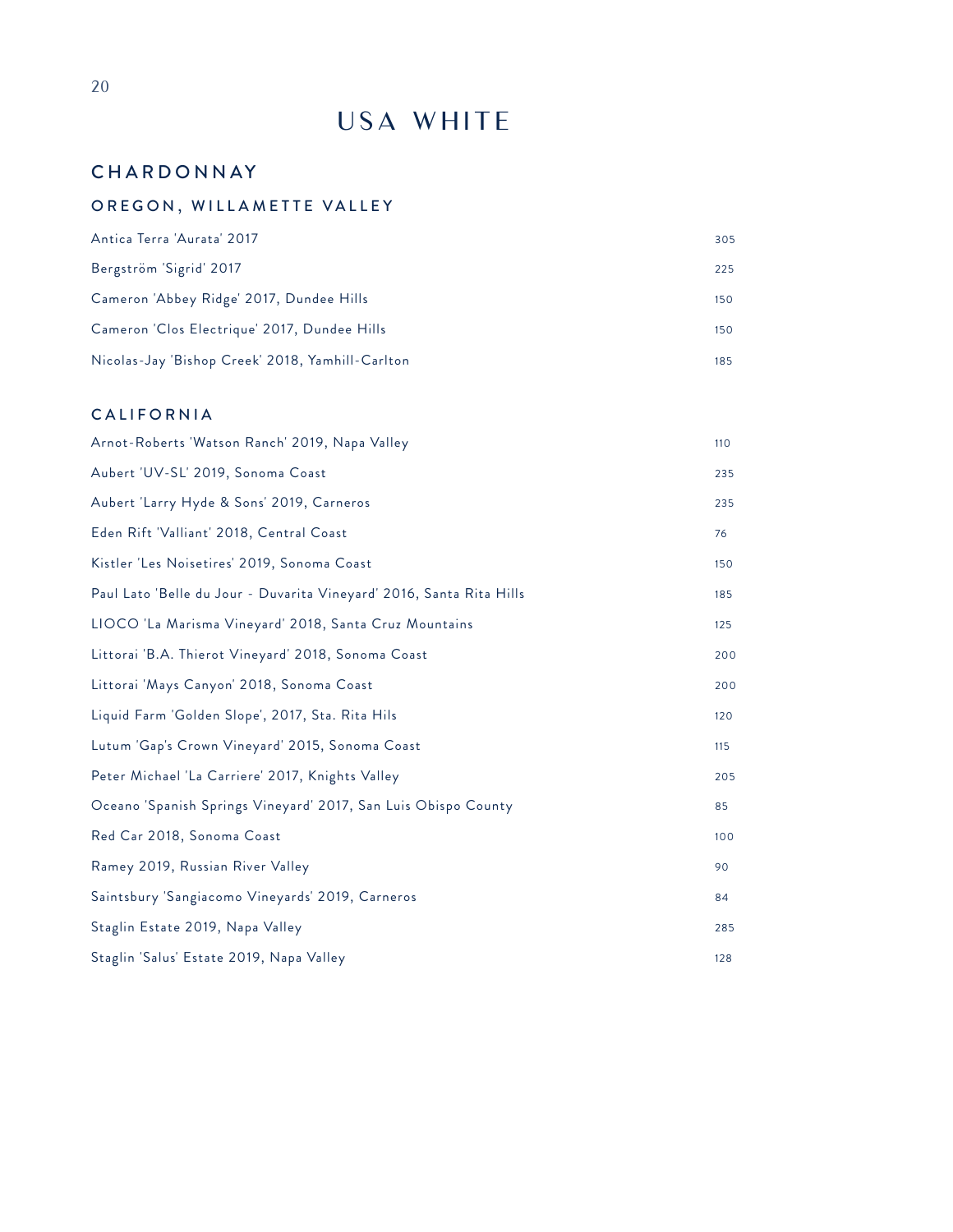### RIESLING

| Brooks 2016, Willamette Valley, Oregon                           | 50 |
|------------------------------------------------------------------|----|
| James Rahn 'Elk Cove' 2016 Yamhill-Carlton, Oregon               | 62 |
| Nathan K 2019, Seneca Lake, Finger Lakes, New York               | 64 |
| Osmote Semi-Dry 2020, Seneca Lake, Finger Lakes, New York        | 55 |
| Ravines 'Dry' 2016, Seneca Lake, Finger Lakes, New York          | 50 |
| Herman J. Wiemer 'Dry' 2019, Seneca Lake, Finger Lakes, New York | 64 |

### SAUVIGNON BLANC

| Merry Edwards 2019, Russian River Valley, California | 116 |
|------------------------------------------------------|-----|
| Eisele Estate 2017, Napa Valley, California          | 248 |

### S É MILLON

| Coury 'Golden Cluster' Semillon 2018, Willamette Valley, Oregon |  | 105 |
|-----------------------------------------------------------------|--|-----|
|-----------------------------------------------------------------|--|-----|

### WHITE BLEND

| Ovid 'Experiment' 2017, Napa Valley, California                               | 195 |
|-------------------------------------------------------------------------------|-----|
| Robert Sinskey 'Abraxas-Scintilla Sonoma Vineyard' 2017, Carneros, California | 90  |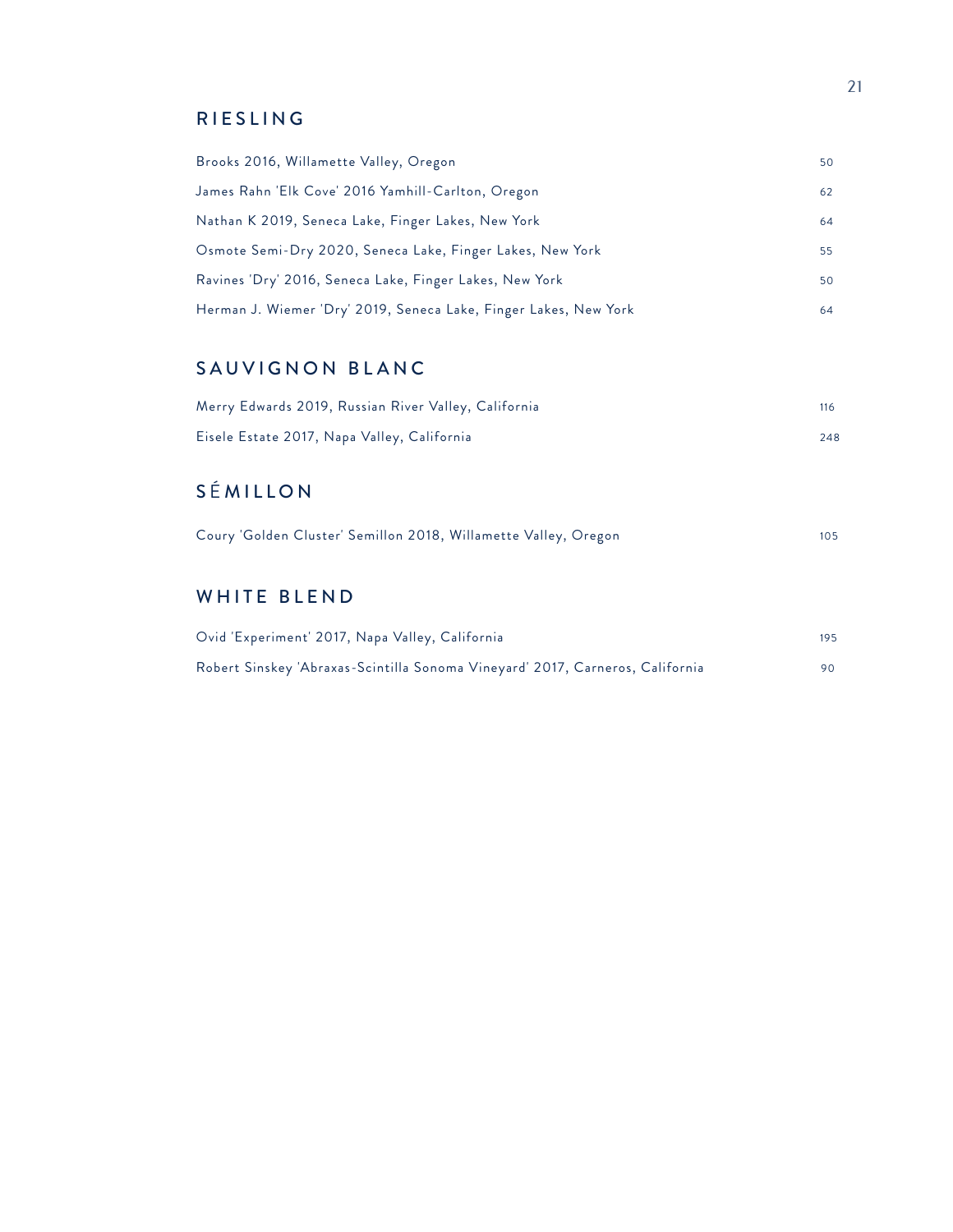## ROSÉ WINE

| Wiengut Knoll Blauer Burgunder Federspiel 2019, Wachau                                | 85  |
|---------------------------------------------------------------------------------------|-----|
| Claus Preisinger 'Rózsa Libre!' 2018, Burgenland                                      | 48  |
|                                                                                       |     |
| Pascal Cotat 2018, Chavignol, Sancerre                                                | 115 |
| Karine Lauverjat 2020, Sancerre                                                       | 64  |
| Domaine Les Mesclances 'Charmes' 2020 Rose Vin de Pays, France                        | 54  |
| Clos Cibonne 'Speciale des Vignettes' 2013, Côtes-de-Provence                         | 145 |
| Jean-Luc Colombo 'Cape Bleue' Mediterrane 2021                                        | 45  |
| Château Simon 'Palette' 2020, Bandol                                                  | 160 |
|                                                                                       |     |
| Praesidium Cerasuolo d'Abruzzo Superiore, Abruzzo, Italy                              | 76  |
| Pasini San Giovani 'Il Chiaretto' 2020, Valténesi, Italy                              | 50  |
|                                                                                       |     |
| Bodegas Ostatu 2019, Rioja Alavesa                                                    | 48  |
| Bodega Los Bermejos, Lanzarote Listan Rosado 2019, Canary Islands                     | 55  |
|                                                                                       |     |
| Swick Wines 2020, Willamette Valley, Oregon                                           | 65  |
| A Tribute to Grace 'Santa Barbara Highlands Vineyard' 2019, Santa Barbara, California | 60  |

## ORANGE WINE

| Sybille Kuntz Riesling Trocken 2017, Mosel                                                 | 82  |
|--------------------------------------------------------------------------------------------|-----|
|                                                                                            |     |
| Paolo Bea 'Arboreus' Trebbiano Spolentino 2012, Umbria                                     | 140 |
| Paolo Bea 'Santa Chiara' 2016, Umbria                                                      | 95  |
|                                                                                            |     |
| Cameron 'Ramato' Pinot Grigio 2018, Willamette Valley, Oregon                              | 75  |
| Frenchtown Farms 'The Pearl Thief-Renaissance Vineyard' 2019, Sierra Foothills, California | 80  |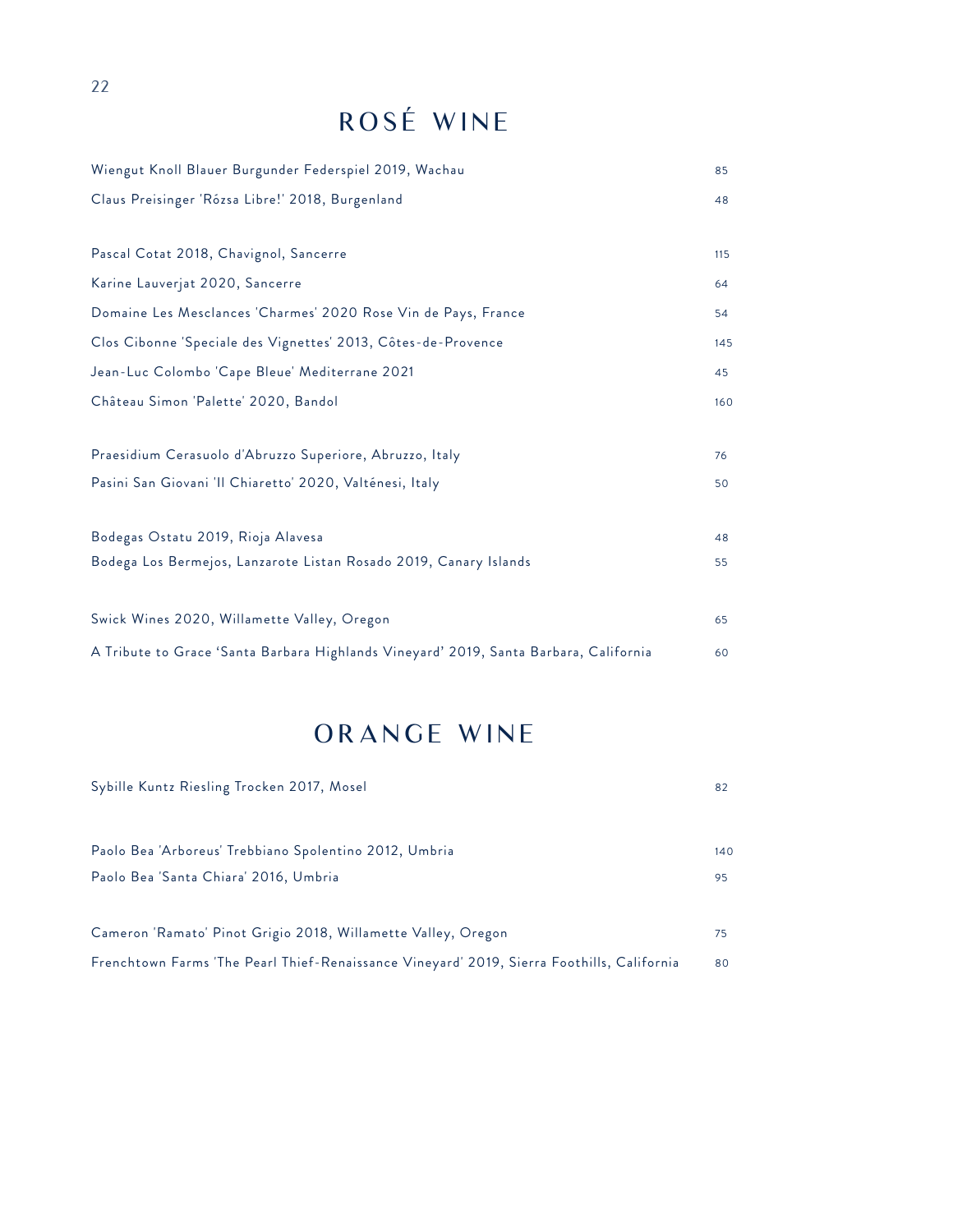## FRENCH RED

### BURGUNDY

#### BOURGOGNE ROUGE

| Camille Giroud 2018                         | 72 |
|---------------------------------------------|----|
| Christophe Lepage 'Côte Saint-Jacques' 2018 | 76 |
| Benjamin Leroux 2019                        |    |

### FIXIN

| Berthaut-Gerbet 2018                               | 120 |
|----------------------------------------------------|-----|
| Domaine Joliet 'Clos de la Perriere' Monopole 2015 | 192 |

#### GEVREY-CHAMBERTIN

| Domaine Bachelet 'Vieille Vignes' 2018                      | 310   |
|-------------------------------------------------------------|-------|
| Domaine Maxime Cheurlin Noëllat 'En Champs' 2017            | 275   |
| Domaine Fourrier 'Aux Echezeaux' 2019                       | 246   |
| Domaine Pierre Labet 2015                                   | 248   |
| Domaine Hubert Lignier 'Les Seuvrées' 2018                  | 255   |
| Domaine Tortochot 'Les Jeunes Rois' 2017                    | 140   |
| Olivier Bernstein 'Cazetiers' 1er Cru 2015                  | 398   |
| Domaine Armand Rousseau 'Lavaux St Jacques' 1er Cru 2018    | 820   |
| Olivier Bernstein 'Charmes-Chambertin' Grand Cru 2014       | 545   |
| Domaine Drouhin-Laroze 'Clos de Beze'' Grand Cru 2014       | 545   |
| Rossignol-Trapet 'Latricieres-Chambertin' Grand Cru 2016    | 490   |
| Domaine Armand Rousseau 'Charmes Chambertin' Grand Cru 2018 | 1,350 |
| Domaine Armand Rousseau 'Charmes Chambertin' Grand Cru 2017 | 934   |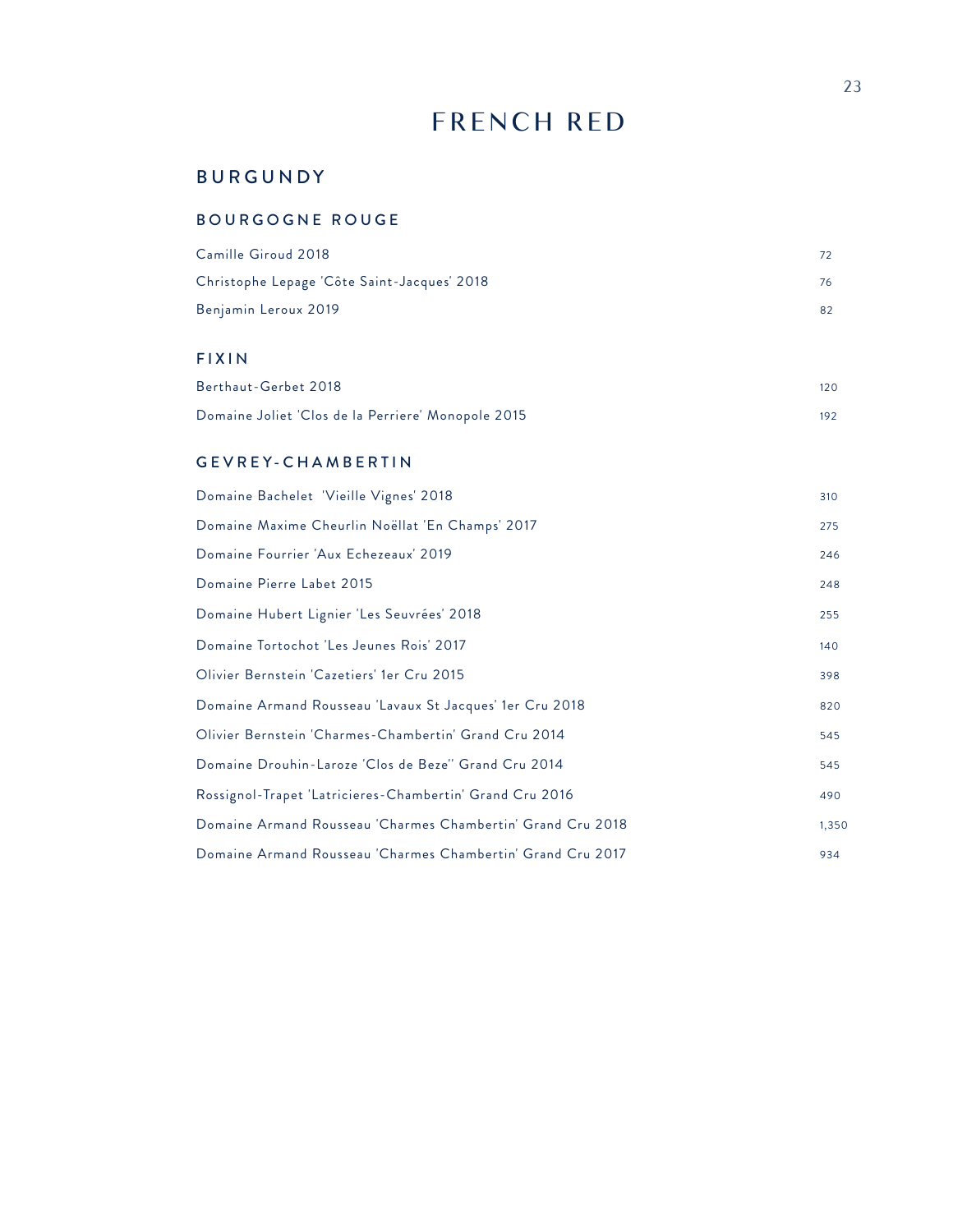#### MOREY-SAINT-DENIS

| Domaine Lignier-Michelot 'Les Faconnières - Vieilles Vignes' 1er Cru 2019 | 280   |
|---------------------------------------------------------------------------|-------|
| Domaine Roumier 'Clos de la Bussière' 1er Cru 2015                        | 340   |
| Mommessin 'Clos de Tart' Grand Cru 2006                                   | 990   |
| Mommessin 'Clos de Tart' Grand Cru 2002                                   | 1.200 |

#### CHAMBOLLE-MUSIGNY

| Digioia-Royer 'Les Fermières-Vielles Vignes' 2014         | 259 |
|-----------------------------------------------------------|-----|
| Domaine Drouhin-Laroze 2015                               | 285 |
| Domaine Hubert Lignier 'Les Bussieres' 2018               | 320 |
| Domaine Jacques-Frederic Mugnier 2018                     | 366 |
| Domaine Faiveley 'Aux Beaux Bruns' 1er Cru 2014           | 205 |
| Domaine Jacques-Frederic Mugnier 'Les Fuées' 1er Cru 2018 | 748 |

#### VOUGEOT

| Domaine Jean-Marc Millot 'Clos de Vougeot, Grand Maupertui' Grand Cru 2017 | 650 |
|----------------------------------------------------------------------------|-----|
|----------------------------------------------------------------------------|-----|

#### FL AGEY-ECHÉZEAUX

| Domaine Jean-Marc Millot 'Grands Echézeaux' Grand Cru 2017 |  | 1050 |
|------------------------------------------------------------|--|------|

#### VOSNE-ROMANÉE

| Camille Giroud 'Les Chalandins' 2015                | 248 |
|-----------------------------------------------------|-----|
| Gérard Mugneret 'Cuvée Precolombière' 2017          | 270 |
| Arnoux Lachaux 'Les Chaumes' 1er Cru 2014           | 345 |
| Domaine Jean-Marc Millot 'Les Suchots' 1er Cru 2017 | 500 |
| Domaine Georges Noellat 'Les Chaumes' 1er Cru 2017  | 550 |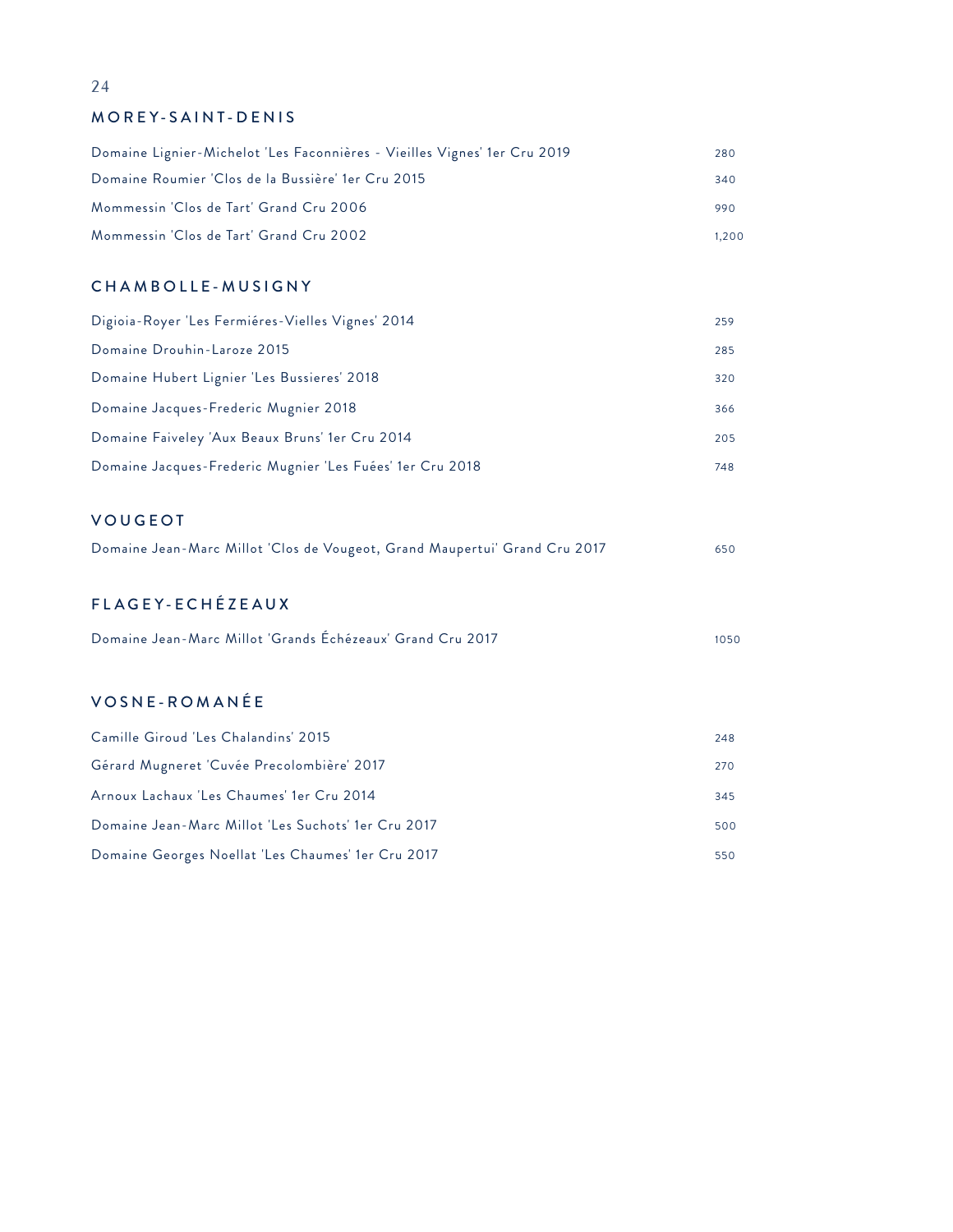#### NUITS-SAINT-GEORGES

| Jerome Chezeaux 'Rue de Chaux' 2016                                  | 152 |
|----------------------------------------------------------------------|-----|
| Domaine Philippe Gavignet 'Aux Bousselots' 1er Cru 2017              | 218 |
| Domaine Jean Grivot 'Aux Boudots' 1er Cru 2017                       | 425 |
| Domaine Jean Grivot 'Roncière' 1er Cru 2017                          | 368 |
| Benjamin Leroux 'Aux Thorey' 1er Cru 2019                            | 336 |
| Domaine Jacques-Frederic Mugnier 'Clos de la Marechale' 1er Cru 2017 | 336 |

#### C Ô TES-DE-NUITS VILLAGES

| Domaine Bachelet 2018 | 200 |
|-----------------------|-----|
| Didier Fournerol 2019 | 99  |
| George Noellat 2017   | 136 |

#### HAUTES-C Ô TES-DE-NUITS

| Domaine Thibault Liger-Belair 2014 |  |
|------------------------------------|--|
|------------------------------------|--|

#### ALOXE-CORTON

| Edmond Cornu 2014                               | 106 |
|-------------------------------------------------|-----|
| Domaine Génot-Boulanger 'Clos du Chapitre' 2017 | 238 |

#### CORTON GRAND CRU

| Pierre Girardin 2017 |  | 375 |
|----------------------|--|-----|
|                      |  |     |

#### PERNAND-VERGELESSES

| Chandon de Briailles 'Les Vergelesses' 1er Cru 2017 |  |  |
|-----------------------------------------------------|--|--|
|-----------------------------------------------------|--|--|

#### SAVIGNY-LES-BEAUNE

| Domaine Simon Bize & Fils 'Aux Grands Liards' 2017  | 145  |
|-----------------------------------------------------|------|
| Domaine Pierre Guillemot 'Les Grands Picotins' 2018 | 108  |
| Chandon de Briailles 'Les Lavières' 1er Cru 2017    | 140  |
| Domaine Pavelot 'Les Peuillets' 1er Cru 2012        | 129. |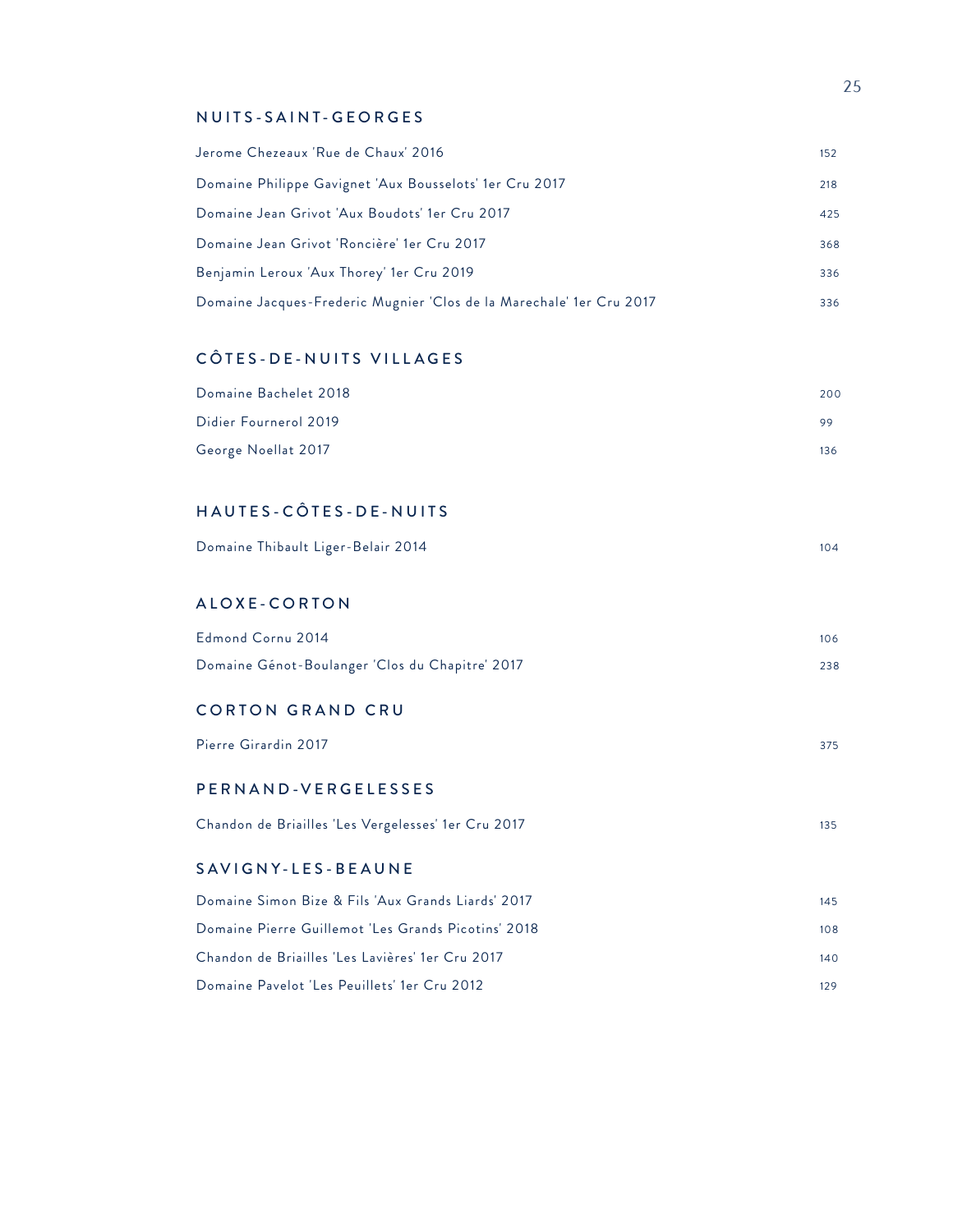BEAUNE

| Domaine de Chérisey 'Cuvée Guignone de Salins' Hospices de Beaune 2017 | 445  |
|------------------------------------------------------------------------|------|
| Domaine Jacques Prieur 'Grèves' 1er Cru 2013                           | 15 O |
| Louis Jadot 'Clos des Ursules' 1er Cru Monopole 2017                   | 175  |

### POMMARD

| Comte Armand 'Clos de Epeneaux' 1er Cru Monopole 2013 | 325 |
|-------------------------------------------------------|-----|
| Domaine Y. Clerget 'Les Rugiens' 1er Cru 2016         | 268 |
| Domaine Genot-Boulanger 'Clos Blanc' 1er Cru 2016     | 205 |
| Pierre Girardin 'Les Epenots' 1er Cru 2017            | 235 |

#### VOLNAY

| Domaine Jean-Marc Bouley 2017                             | 176 |
|-----------------------------------------------------------|-----|
| Vincent Girardin Vieilles Vignes 2017                     | 150 |
| Domaine Marquis d'Angerville 'Caillerets' 1er Cru 2015    | 368 |
| Domaine Marquis d'Angerville 'Champans' 1er Cru 2015      | 488 |
| Domaine Marquis d'Angerville 'Clos des Ducs' 1er Cru 2015 | 590 |
| Domaine Y. Clerget 'Santenots' 1er Cru 2016               | 188 |
| Domaine Nicolas Rossignol 'Caillerets' 1er Cru 2013       | 375 |
| Domaine Nicolas Rossignol 'Mitans' 1er Cru 2018           | 234 |
| Domaine Nicolas Rossignol 'Santenots' 1er Cru 2015        | 250 |
| Domaine Nicolas Rossignol 'Santenots' 1er Cru 2014        | 276 |

### MONTHELIE

|  | Domaine Faiveley 'Les Champs Fuillot' 1er Cru 2013 |  |  |
|--|----------------------------------------------------|--|--|
|--|----------------------------------------------------|--|--|

#### MARANGES

| Domaine Bachelet-Monnot 2019                       | 86      |
|----------------------------------------------------|---------|
| Domaine Bachelet-Monnot 'La Fussière' 1er Cru 2019 |         |
| Domaine Bachelet-Monnot 'La Fussière' 1er Cru 2017 | $105 -$ |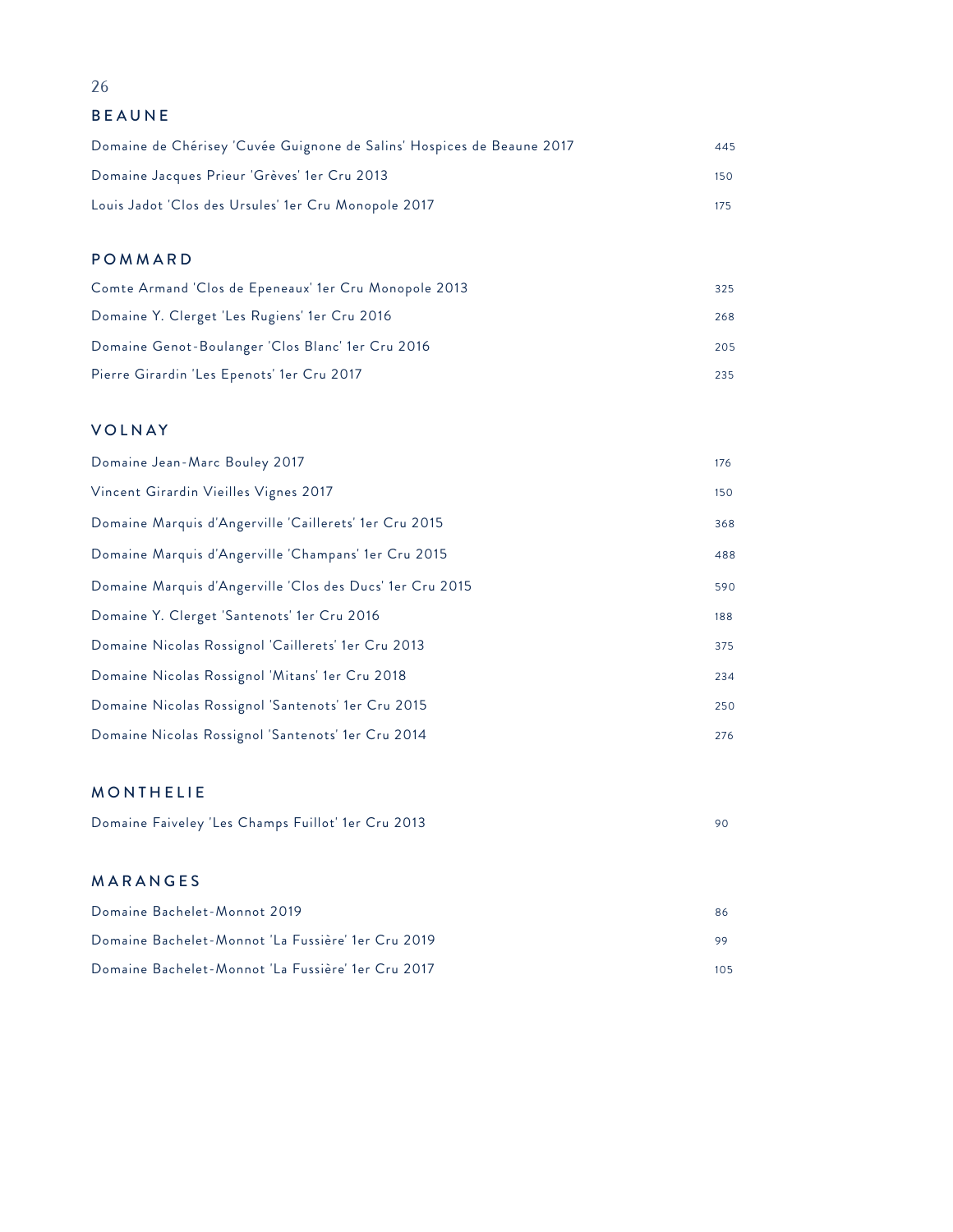#### SANTENAY

| Louis Jadot 'Clos de Gatsulards' 2016          | 75  |
|------------------------------------------------|-----|
| Bachelet-Monnot Vielles Vignes 2019            | 98  |
| Château de la Maltroye 'La Comme' 1er Cru 2019 | 122 |

#### MERCUREY

| Domaine Faiveley 'Clos Rond' Monopole 2019    | 88 |
|-----------------------------------------------|----|
| Domaine Meix Foulot 'Les Veleys' 1er Cru 2014 |    |

### BEAUJOLAIS

| Domaine Pascal Granger 'Clos des Poulettes' 2015, Julienas | 60. |
|------------------------------------------------------------|-----|
| Domaine Saint Cyr 'Les Journets' 2019, Chénas              | 78  |
| Domaine Chapel 'Charbonniéres' 2019, Fleurie               |     |
| Château de la Chaize 2019, Brouilly                        | 53  |

### CHAMPAGNE

|  |  | Egly-Ouriet, Ambonnay Rouge 2017, Coteaux Champenois |  |  |  |  |
|--|--|------------------------------------------------------|--|--|--|--|
|--|--|------------------------------------------------------|--|--|--|--|

### LOIRE VALLEY

| Bernard Baudry 'Le Clos Guillot' 2018, Chinon                          | 87  |
|------------------------------------------------------------------------|-----|
| Catherine & Pierre Breton 'Grolleau' 2018, Vin de Pays de Val de Loire | 75. |
| Catherine & Pierre Breton 'Beaumont' 2016, Chinon                      | 82  |
| Olga Raffault 'Les Picassés' 2015, Chinon                              | 90  |
| Aurélien Revillot 'Grand Mont' 2014, Bourgueil                         | 110 |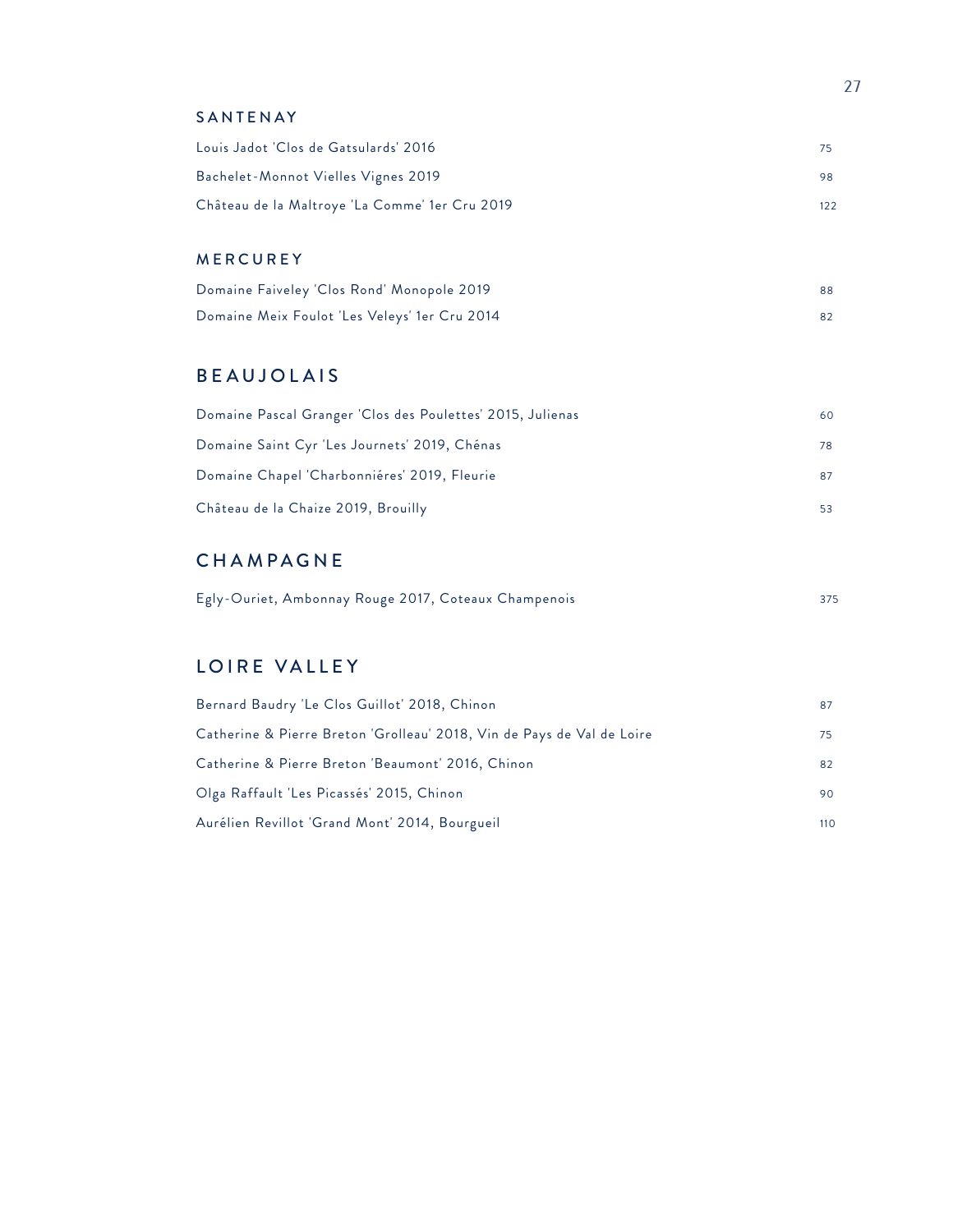### BORDEAUX

### SAINT-ESTÈPHE

| Château Cos d'Estournel 2006, 2ème Cru Classé | 425 |
|-----------------------------------------------|-----|
| Château Cos d'Estournel 2005, 2ème Cru Classé | 725 |
| Château Phélan Ségur 2016                     | 175 |
| Château Phélan Ségur 2015                     | 165 |

#### PAUILLAC

| Château Grand-Puy-Lacoste 2015, 5ème Cru Classé | 275   |
|-------------------------------------------------|-------|
| Château Latour 2005, 1er Cru Classé             | 2,500 |
| Château Lynch Bages 2012, 5ème Cru Classé       | 350   |
| Château Lynch Bages 2010, 5ème Cru Classé       | 552   |
| Château Mouton Rothschild 2009, 1er Cru Classé  | 2,000 |
| Château Mouton Rothschild 2005, 1er Cru Classé  | 2,100 |

#### SAINT-JULIEN

| Château Ducru-Beaucaillou 2001, 2ème Cru Classé  | 525 |
|--------------------------------------------------|-----|
| Château Lagrange 2005, 3ème Cru Classé           | 310 |
| Château Leoville Las Cases 1988, 2ème Cru Classé | 682 |
| Château Leoville Las Cases 1989, 2ème Cru Classé | 752 |

#### MARGAUX

| Château Margaux 2005, 1er Cru Classé | 2,298 |
|--------------------------------------|-------|
| Château Margaux 2000, 1er Cru Classé | 2,585 |
| Château Palmer 2012, 3ème Cru Classé | 698   |
| Alter Ego de Palmer 2015             | 268   |
| Château du Tertre 2000               | 315   |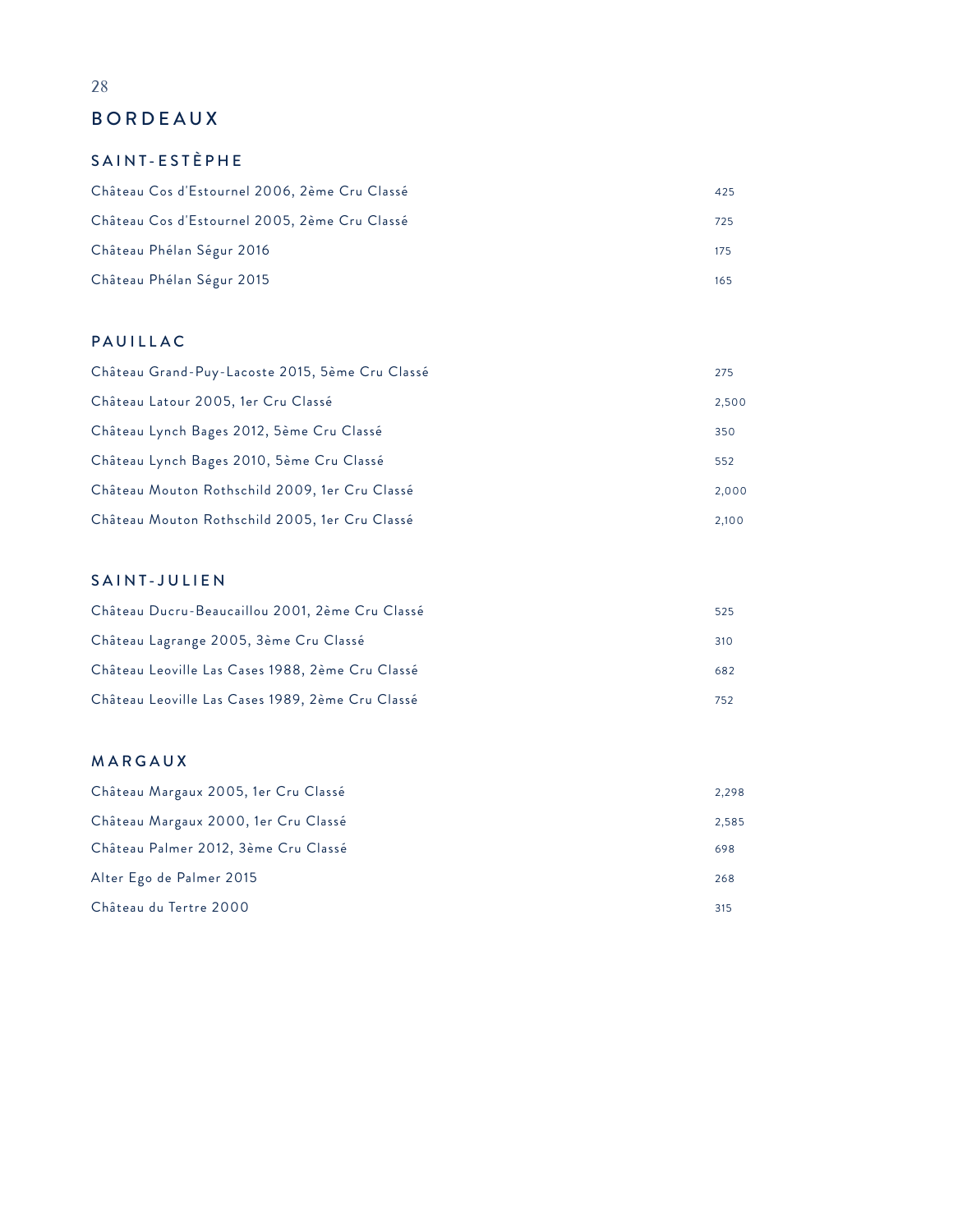### PESSAC-LÉOGNAN

| Croix de Carbonnieux 2016               | 92    |
|-----------------------------------------|-------|
| Domaine de Chevalier 2009               | 288   |
| Château Haut-Bailly 2006                | 345   |
| Château Haut-Brion 2009, 1er Cru Classé | 1.985 |
| Château Pape Clément 2009               | 565   |

### POMEROL

| Château Clinet 2017  | 315 |
|----------------------|-----|
| Clos du Clocher 2017 | 180 |

#### SAINT-EMILION

| Château Figeac 2014, 1er Grand Cru Classé      | 360 |
|------------------------------------------------|-----|
| Château Troplong Mondot 2000, Grand Cru Classé | 495 |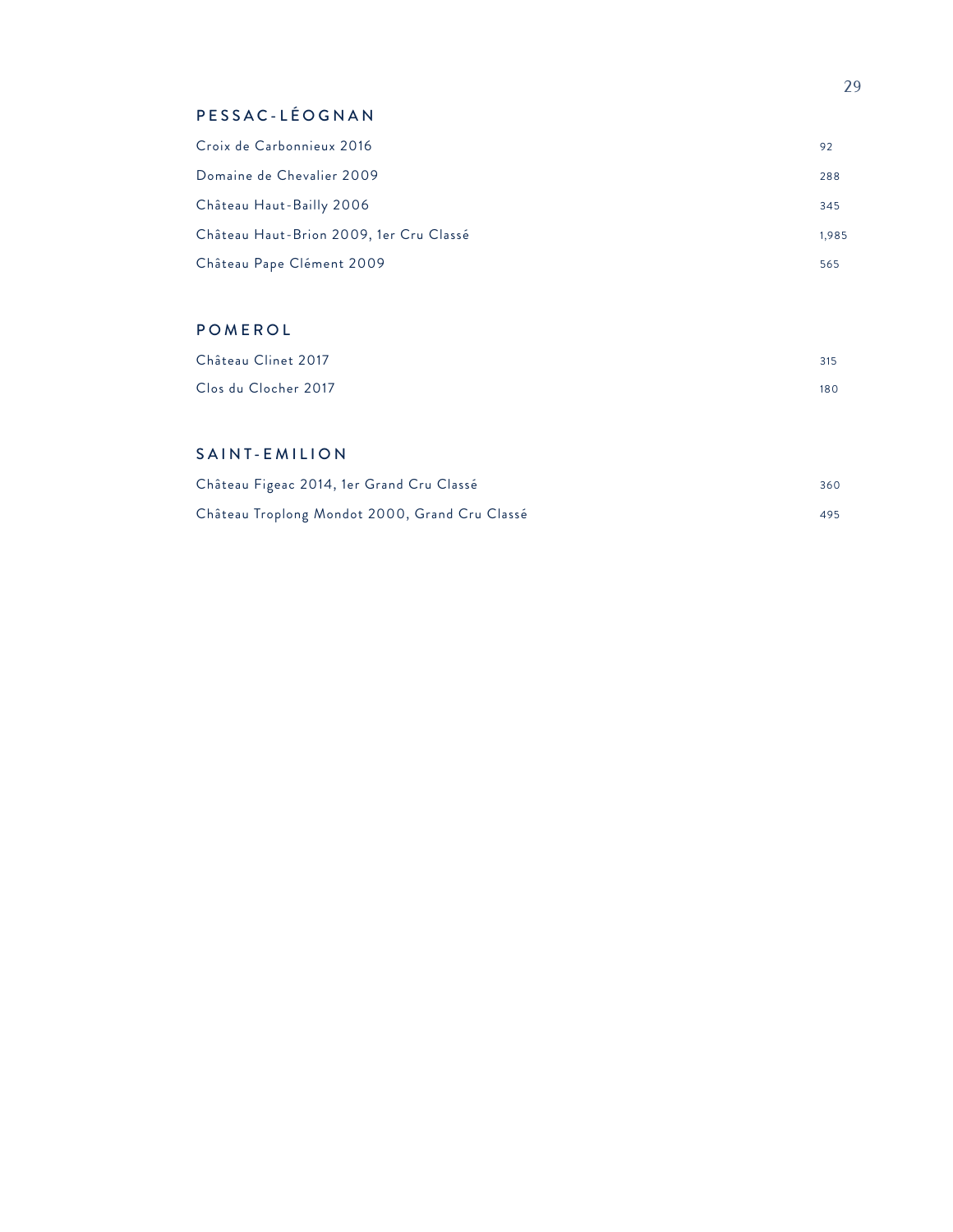### NORTHERN RHÔNE

#### COLLINES-RHODANIENNES

Jean-Luc Jamet 'Valine' 2017 75

### CÔTE-RÔTIE

| Louis Barruol 'La Boisselée' 2014 | 150 |
|-----------------------------------|-----|
| Louis Barruol 'Nève' 2015         | 158 |
| Louis Barruol 'Besset' 2015       | 158 |
| Yves Cuilleron 'Bonnivieres' 2016 | 185 |
| Yves Cuilleron 'Bonnivieres' 2015 | 185 |
| Jean-Luc Jamet 'Terrasses' 2016   | 245 |

#### SAINT-JOSEPH

| Domaine J.L. Chave 2016                         | 175 |
|-------------------------------------------------|-----|
| Domaine de l'Iserand 'Les Sabots de Coppi' 2017 | 90. |
| La Ferme des Sept Lunes 'Chemin Faisant' 2016   | 115 |

#### CROZES-HERMITAGE

| Alain Graillot 'La Guiraude' 2016      | 175 |
|----------------------------------------|-----|
| Domaine Vincent Paris 'Selection' 2018 |     |

#### HERMITAGE

| J.L. Chave 2016 | 550 |
|-----------------|-----|
|                 |     |

#### CORNAS

| Guilaume Gilles 2018                   | 192 |
|----------------------------------------|-----|
| Domaine Lionnet 'Terre Brûlée' 2014    | 115 |
| Domaine Vincent Paris 'Granit 30' 2019 |     |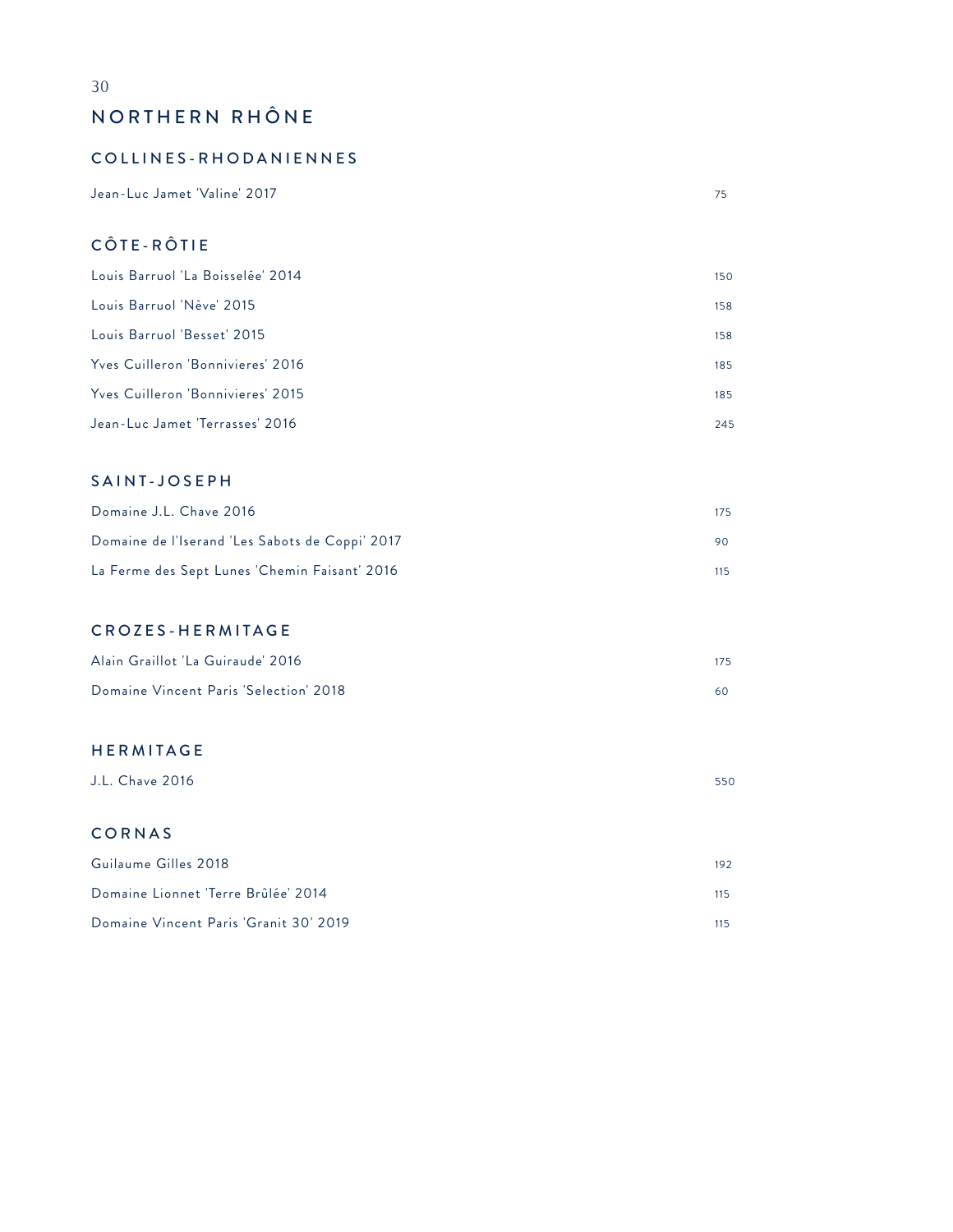### SOUTHERN RHÔNE

#### CÔTES-DU-RHÔNE

| Jean-Luc Colombo 'Les Forots' 2017 | 85 |
|------------------------------------|----|
| Domaine Vallot 2019                | 60 |

#### CHÂTEAUNEUF-DU-PAPE

| Domaine de Beaurenard 2019 | 160 |
|----------------------------|-----|
| Domaine de Marcoux 2015    | 128 |
| Château Mont-Redon 2016    | 105 |

#### VACQUEYRAS

| Clos de Caveau 'Carmin Brillant' 2016 |  |
|---------------------------------------|--|
|---------------------------------------|--|

### LANGUEDOC-ROUSSILLON

| Mas de Brousses 2016, Terrasses du Larzac           | 60  |
|-----------------------------------------------------|-----|
| Danjou-Banessy 'Les Myrs' 2018, Côte Catalannes     | 132 |
| Mas de Daumas Gassac 2016, Saint-Guilhem-le-Desert  | 110 |
| Domaine de la Grange des Pères 2015, Pays L'Herault | 220 |
| Roc D'Anglade 2012, Pays de Gard                    | 146 |

### PROVENCE

| Clos Cibonne Tibouren Rouge' 2020, Côtes de Provence | 80. |
|------------------------------------------------------|-----|
| Château Pradeaux 2014, Bandol                        | 120 |

### CORSICA

| Domaine U Stiliccionu 'Kalliste' 2015 |  |
|---------------------------------------|--|
|---------------------------------------|--|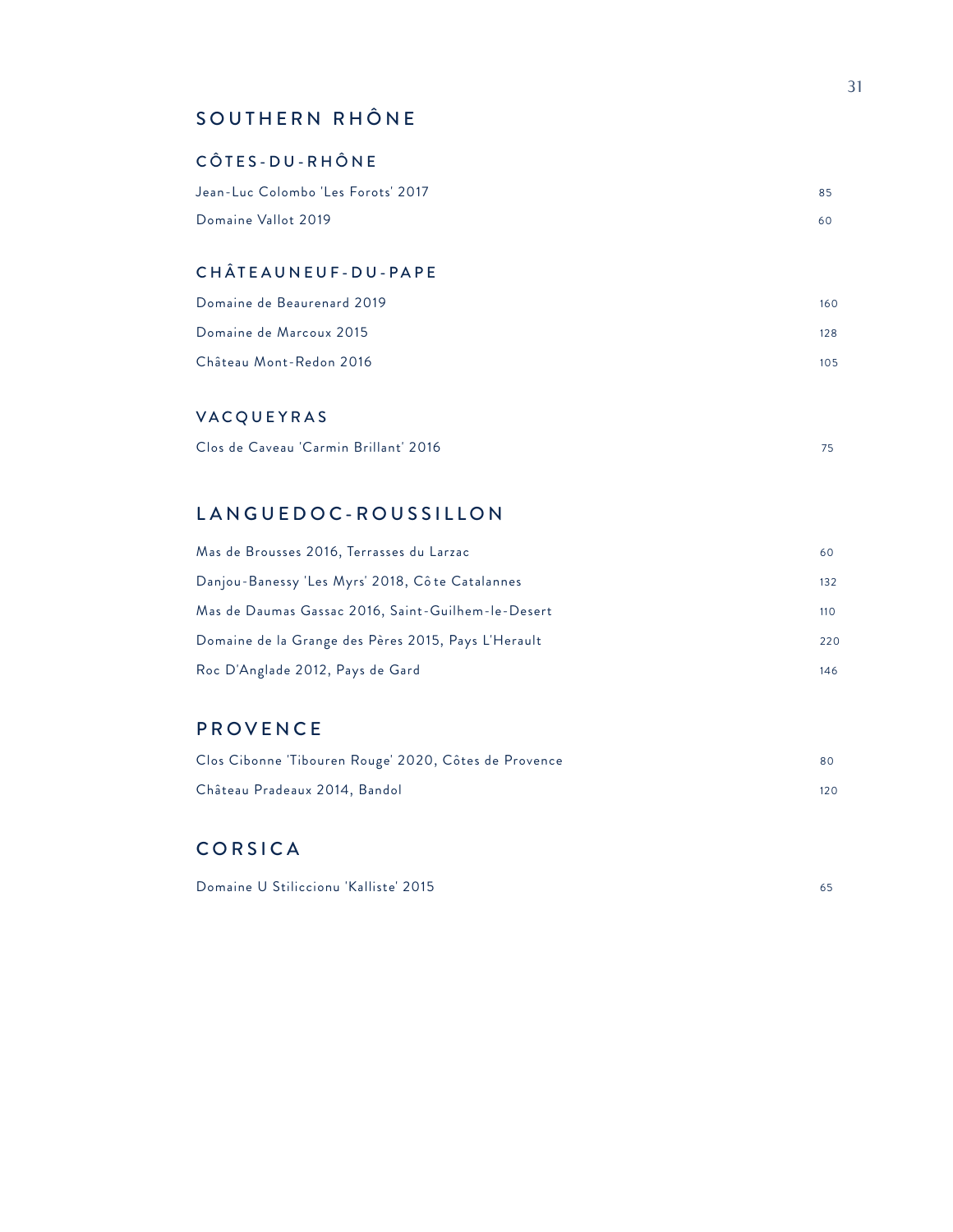## ITALIAN RED

### ALTO ADIGE

| Elena Walch 'Aton' Pinot Noir Riserva 2017 |  |
|--------------------------------------------|--|
|--------------------------------------------|--|

#### LOMBARDY

| Ar.Pe.Pe. Valtellina Superiore 'Sassella Riserva Rocce Rosse' 2007 | 260 |
|--------------------------------------------------------------------|-----|
| Nino Negri Valtellina Superiore 'Quadrio' 2015                     | 55  |
| Nino Negri Valtellina Superiore 'Le Tense - Sassella' 2017         | 110 |

### PIEMONTE

| 65  |
|-----|
| 70  |
| 168 |
| 105 |
| 149 |
| 56  |
| 70  |
| 86  |
| 128 |
| 55  |
| 50  |
|     |

#### BARBARESCO

| Castello di Neive 2016                          | 95  |
|-------------------------------------------------|-----|
| Renato Fenocchio 'Starderi' 2015                | 90  |
| Gaja 2015                                       | 450 |
| Paitin 'Sori Paitin' Riserva Vecchie Vigne 2004 | 315 |
| Paitin 'Sori Paitin' Riserva Vecchie Vigne 1999 | 375 |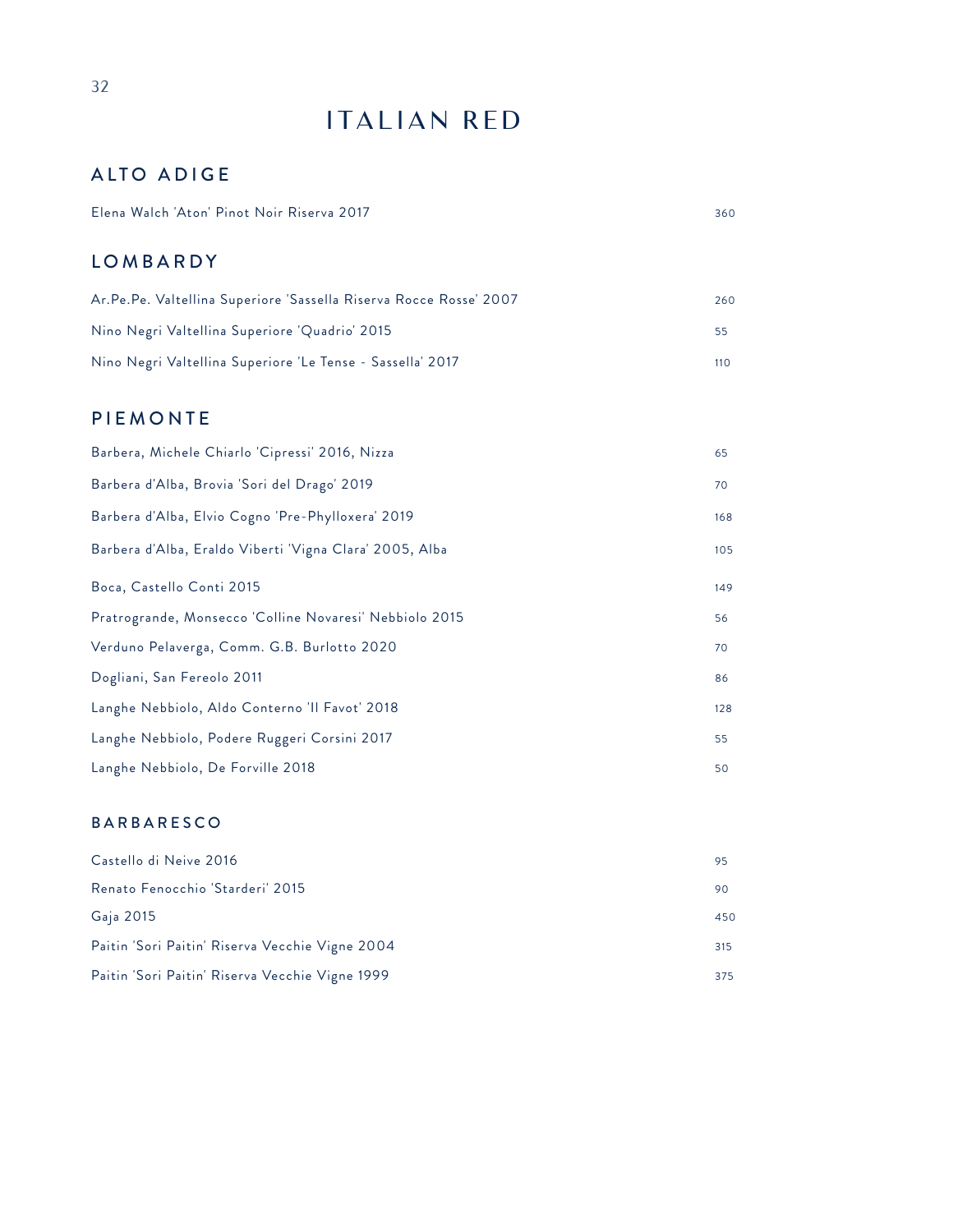#### BAROLO

| Michele Chiarlo 'Cerequio' Riserva 2010, La Morra | 392   |
|---------------------------------------------------|-------|
| Elvio Cogno 'Bricco Pernice' 2013                 | 264   |
| Aldo Conterno 'Bussia' 2017                       | 235   |
| Elio Grasso Gavarini 'Chiniera' 2017              | 230   |
| Marchesi di Barolo 2012                           | 180   |
| Marchesi di Barolo 2011                           | 190   |
| Bartolo Mascarello 1961                           | 2,100 |
| Giuseppe Mascarello 'Monprivato' 2015             | 450   |
| Giuseppe Mascarello 1961                          | 850   |
| Oddero 1961, La Morra                             | 500   |
| Oddero 1974, La Morra                             | 455   |
| Luciano Sandrone 'Le Vigne' 2012                  | 332   |
| G.D. Vajra & Luigi Baudana 'Cerretta' 2014        | 199   |

### LIGURIA

### VENETO

| Giuseppe Quintarelli 'Primofiore' 2016 | 135 |
|----------------------------------------|-----|
| Giuseppe Quintarelli 'Alzero' 2009     |     |

### AMARONE DELLA VALPOLICELLA

| Masi 'Mazzano' 2011     | 437 |
|-------------------------|-----|
| Masi 'Campolongo' 2011  | 364 |
| Le Ragose Classico 2008 | 130 |
| Dal Forno Romano 2010   | 775 |
| Dal Forno Romano 2008   | 760 |
| Dal Forno Romano 2006   | 795 |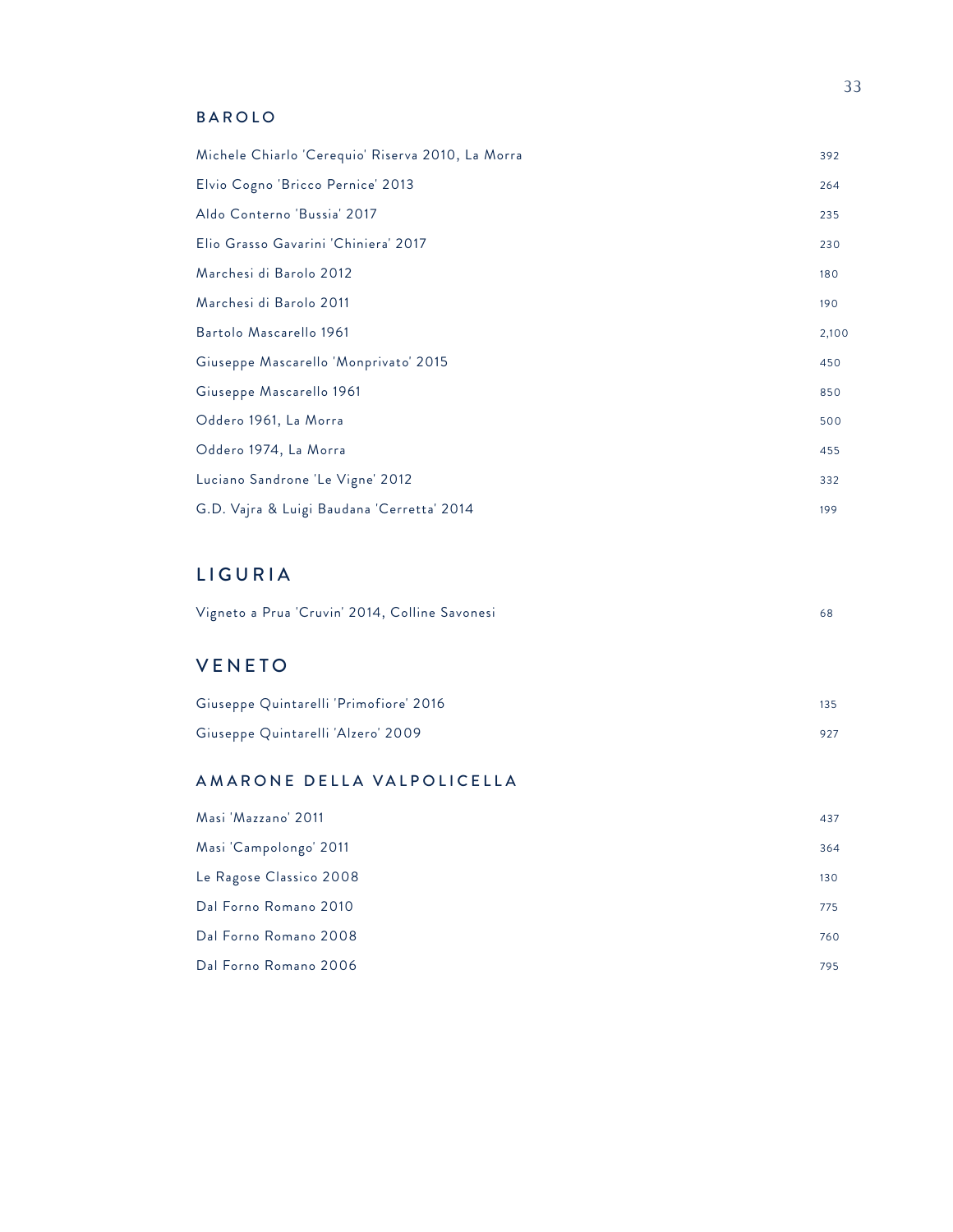### TUSCANY

#### CHIANTI

| Monteraponi 'Baron' Ugo' Classico, Radda 2017                | 139 |
|--------------------------------------------------------------|-----|
| Donatella Cinelli Colombini Fattoria el Colle Superiore 2018 | 60  |
| Castello di Ama 'Vigneto Bellavista' Gran Selezione 2016     | 398 |
| Tenuta di Lilliano Gran Selezione 2017                       |     |

#### ROSSO DI MONTALCINO

| Il Paradiso di Manfredi 2018 | 133 |
|------------------------------|-----|
| Val di Suga 2019             |     |

#### B RUNELLO DI MONTALCINO

| Biondi Santi 2012              | 350   |
|--------------------------------|-------|
| Biondi Santi Riserva 2011      | 895   |
| Biondi Santi Riserva 2006      | 1,265 |
| Biondi Santi Riserva 1995      | 1,495 |
| Sesti 2012                     | 270   |
| Sesti 2011                     | 225   |
| Sesti 'Phenomena' Riserva 2015 | 330   |
| Soldera 'Case Basse' 2016      | 1,550 |
| Stella di Campalto 2015        | 400   |

#### BOLGHERI & SUPER TUSCANS

| Antinori Tignanello' 2018                | 300 |
|------------------------------------------|-----|
| Antinori Tignanello' 2017                | 385 |
| Ficomontanino 'Bulgarelli' 2019          | 70  |
| Tenuta Guado al Tasso 'Il Bruciato' 2017 | 60  |
| Tenuta Guado al Tasso 2016               | 255 |
| Montevertine 'Le Pergole Torte' 2018     | 375 |
| Tenuta San Guido 'Sassicaia' 2016        | 465 |
| Tenuta San Guido 'Sassicaia' 2015        | 500 |
| Sesti 'Monteleccio' 2016                 | 72  |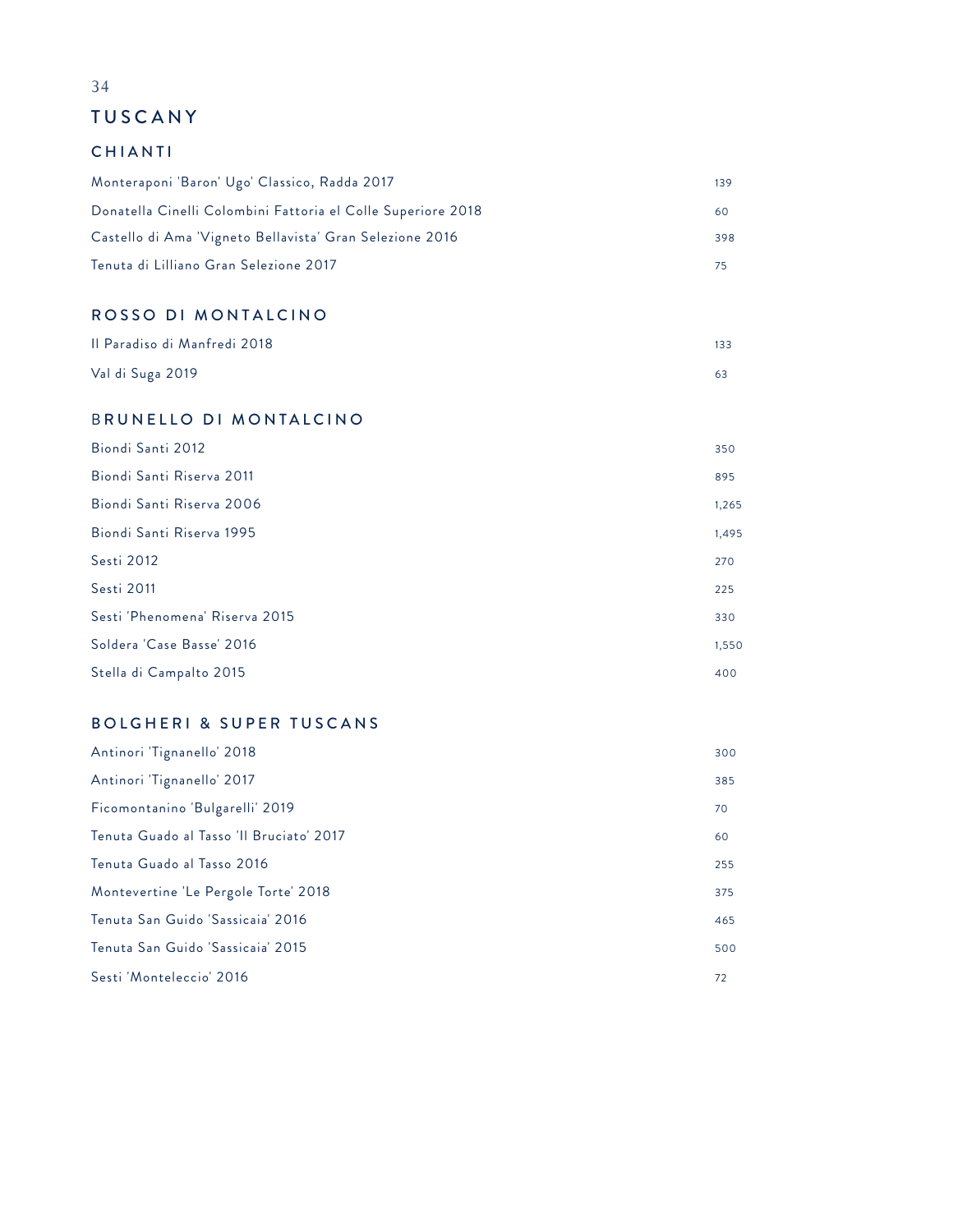#### UMBRIA

| Paolo Bea 'Pagliaro', Montefalco Sagrantino 2016      | 245 |
|-------------------------------------------------------|-----|
| Paolo Bea 'Pipparello', Montefalco Rosso Riserva 2016 | 203 |

### ABRUZZO

| Barone Cornacchia Montepulciano 'Vigne Le Coste' 2014 | 60  |
|-------------------------------------------------------|-----|
| Emidio Pepe Montepulciano 1983                        | 750 |
| Emidio Pepe Montepulciano 1980                        | 710 |
| Emidio Pepe Montepulciano 1974                        | 895 |

### CAMPANIA

| Mastroberardino 'Radici' Taurasi Riserva 2017          | 150 <sub>15</sub> |
|--------------------------------------------------------|-------------------|
| Pietracupa Taurasi 2015                                | $160-$            |
| Quintodecimo 'Vigna Quintodecimo' Taurasi Riserva 2017 | 369               |

### SICILY

| Benanti 'Contrada Monte Serra' Etna Rosso 2018 | 125 |
|------------------------------------------------|-----|
| Terra Costantino deAetna Rosso 2017            | 70. |
| Tenuta delle Terre Nere Etna Rosso 2019        | 65. |
| Feudo Montoni 'Vrucara' Nero d'Avola 2016      | 128 |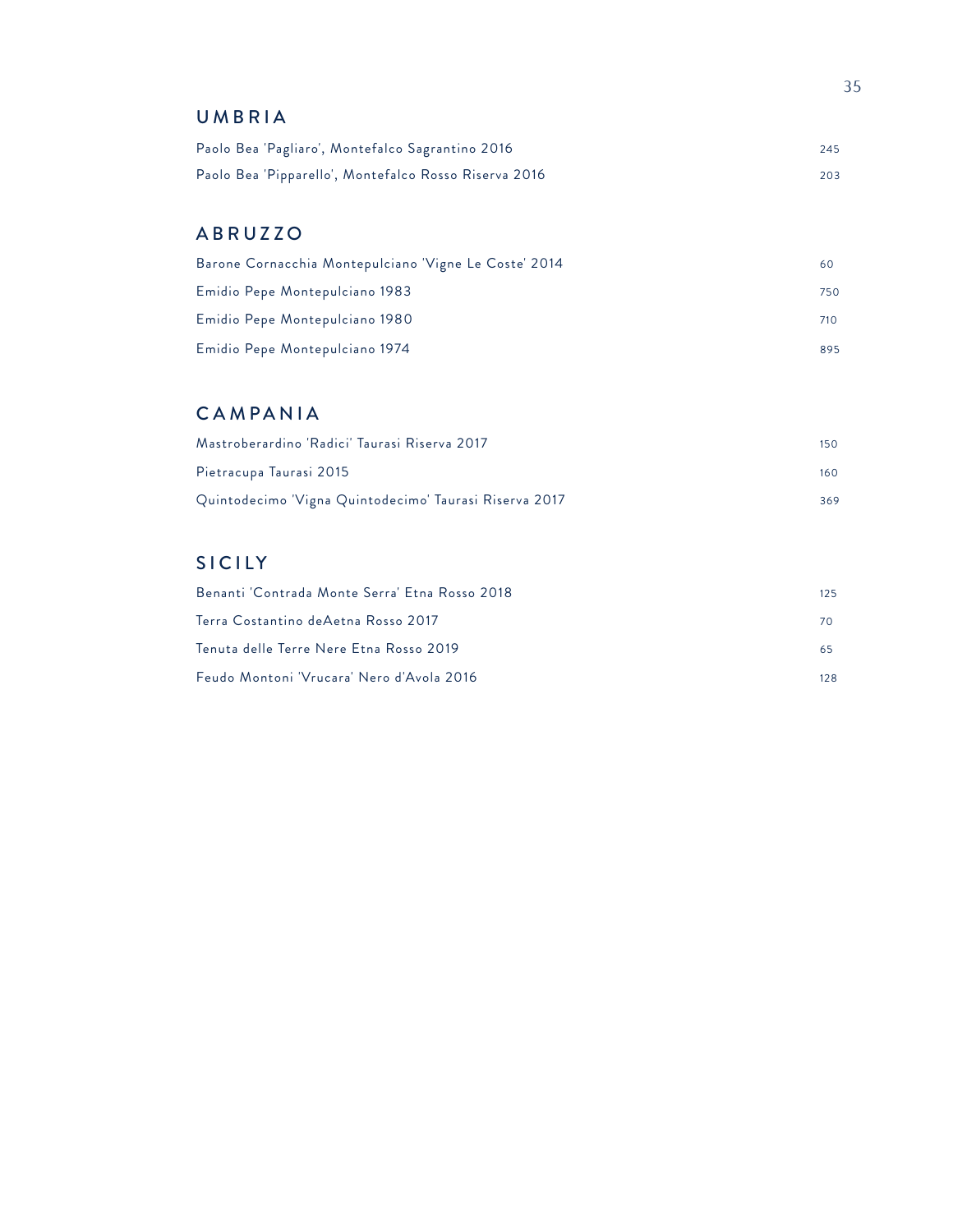## PORTUGUESE RED

| Mau Feitio 2011, Douro                 |  |
|----------------------------------------|--|
| Quinta da Vacariça Baga 2012, Bairrada |  |

## SPANISH RED

#### RIOJA

| Abando Crianza 2000                           | 155 |
|-----------------------------------------------|-----|
| Lopez de Heredia 'Viña Tondonia' Reserva 2008 | 140 |
| Partidas de la Granja 'La Social' 2018        |     |

## CASTILLA Y LÉON

| Brezo de Gregory Perez 2018, Bierzo |  |
|-------------------------------------|--|
| Bodegas Mengoba 2015, Bierzo        |  |

### RIBERA DEL DUERO

| Viña Sastre 'Roble' 2017                     | 50  |
|----------------------------------------------|-----|
| Viña Sastre Crianza 2016                     | 75. |
| Emilio Moro 'Malleolus de Sanchomartin' 2015 | 312 |
| Vega Sicilia 'Unico' 2006                    | 898 |

### TORO

| Telmo Rodriguez 'Gago' 2013 |  |
|-----------------------------|--|
|-----------------------------|--|

### PRIORAT

| Costers del Priorat 'Petit Pissarres' 2016 | 60 |
|--------------------------------------------|----|
| Marco Abella 'Loidana' 2016                | 65 |
| Ferrer Bobet 'Vinyes Velles' 2011          | 82 |

### CASTILLA-LA MANCHA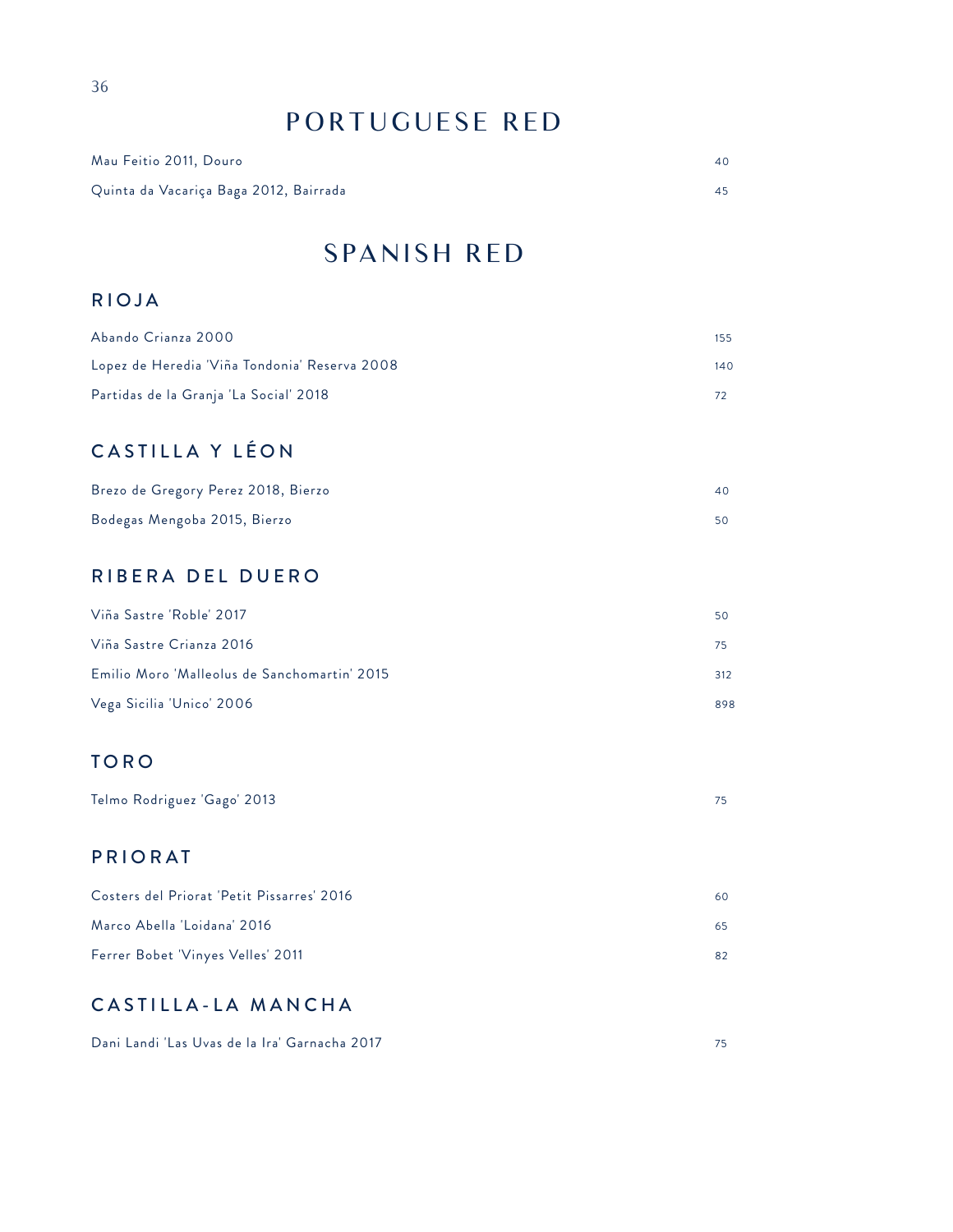## AUSTRIAN RED

| Strehn Blaufränkisch 2016, Mittelburgenland   | 50. |
|-----------------------------------------------|-----|
| Malinga Zweigelt 2017, Weinland               | 58. |
| Claus Preisinger 'Pannobile' 2014, Burgenland | 105 |

## ARGENTINIAN RED

### CABERNET SAUVIGNON & BLENDS

| Alhambra 'Single Vineyard' Reserva Malbec 2019, Uco Valley | 60  |
|------------------------------------------------------------|-----|
| Cheval des Andes 2015, Mendoza                             | 215 |

### MALBEC

| Achaval-Ferrer 'Finca Altamira' 2015, Uco Valley, Mendoza | 248 |
|-----------------------------------------------------------|-----|
|-----------------------------------------------------------|-----|

## AUSTRALIAN RED

| Leeuwin Estate 'Art Series' Shiraz 2014, Margaret River  |     |
|----------------------------------------------------------|-----|
| Gentle Folk 'Piccadilly' Pinot Noir 2020, Adelaide Hills | 105 |
| Clonakilla Shiraz/Viognier 2015, New South Wales         | 175 |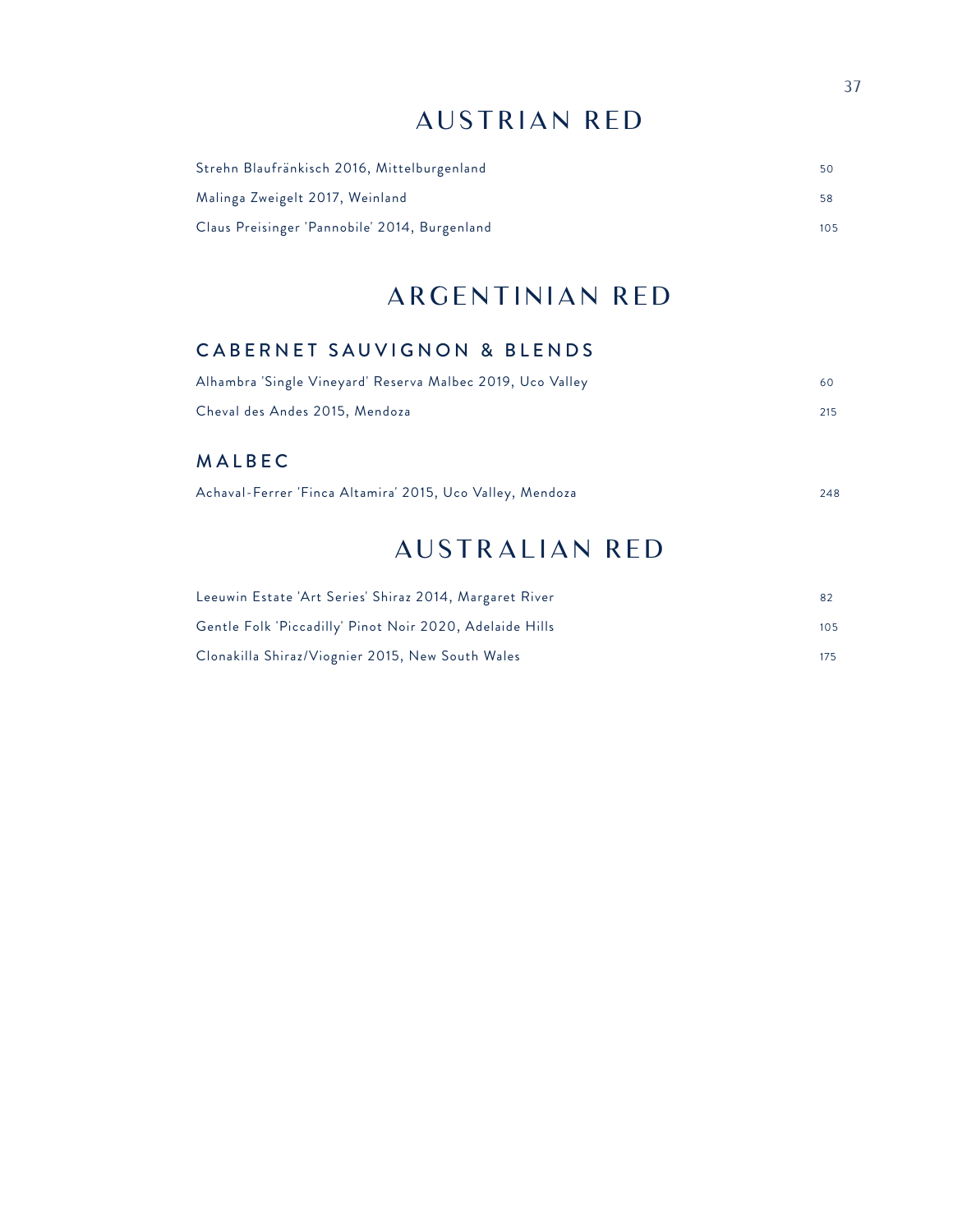## USA RED

### PINOT NOIR

#### OREGON

| Antica Terra 'Ceras' 2017, Eola-Amity Hills             | 235 |
|---------------------------------------------------------|-----|
| Antica Terra 'Antikythera' 2014, Eola-Amity Hills       | 325 |
| Ayres Vineyard 2020, Willamette Valley                  | 68  |
| Beaux Frères 'Beaux Frères Vineyard' 2016, Ribbon Ridge | 210 |
| Cameron 'Abbey Ridge' 2017, Dundee Hills                | 125 |
| Cameron 'Julia-Massale' 2017, Dundee Hills              | 210 |
| J.K. Carriere 'Provocateur' NV, Willamette Valley       | 80  |
| Nicolas-Jay 'L'Ensemble' 2018                           | 170 |
| Nicolas-Jay 'Momtazi' 2016, McMinnville                 | 198 |
| Resonance 'Resonance Vineyard' 2015, Yamhill-Carlton    | 155 |
| Trousse-Chemise 2019                                    | 75  |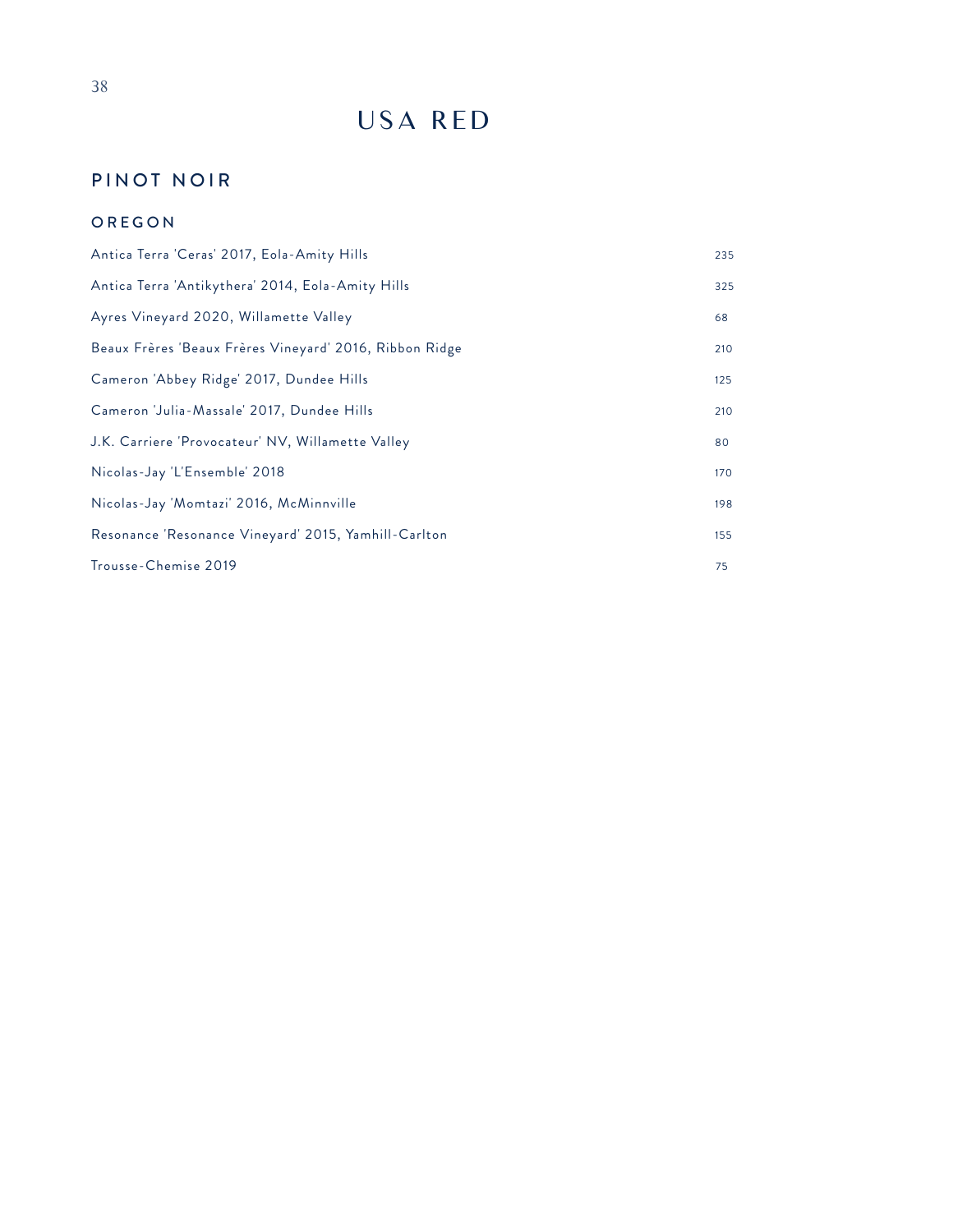#### CALIFORNIA

| Domaine Anderson 2013, Anderson Valley                           | 90  |
|------------------------------------------------------------------|-----|
| Hyde de Villaine 'Ygnacia' 2017, Carneros                        | 252 |
| Littorai 'The Haven Vineyard' 2018, Sonoma Coast                 | 200 |
| Littorai 'Wendling Vineyard E-Block' 2018, Anderson Valley       | 186 |
| Lutum 'La Rinconada Vineyard' 2016, Santa Rita Hills             | 112 |
| Peter Michael 'Le Caprice' 2017, Sonoma Coast                    | 265 |
| Martinelli 'Bella Vigna' 2019 Sonoma Coast                       | 100 |
| Racines 2017, Sta. Rita Hills                                    | 148 |
| Williams Selyem 2020, Russian River Valley                       | 275 |
| Soliste 'l'Esperance' 2014, Sonoma Coast                         | 175 |
| Soliste 'Les Griottes' 2013, Sonoma Coast                        | 250 |
| Tyler 'Bien Nacido Vineyard - Old Vine' 2017, Santa Maria Valley | 188 |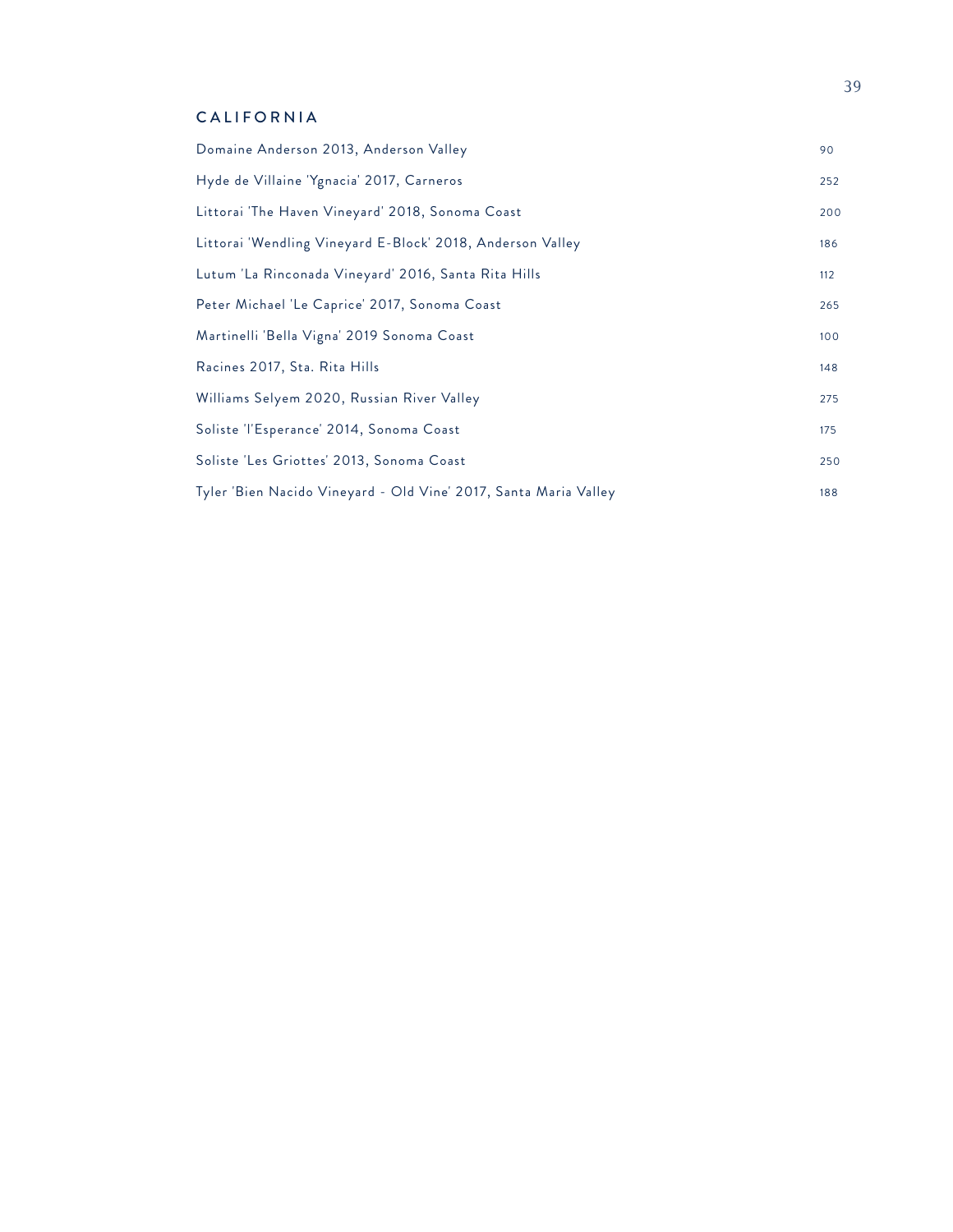40

### CABERNET SAUVIGNON & BLENDS

#### CALIFORNIA

| Abreu Vineyards 'Cappella' 2013, Napa Valley                             | 775 |
|--------------------------------------------------------------------------|-----|
| Arietta 2018, Napa Valley                                                | 325 |
| Arietta 2017, Napa Valley                                                | 325 |
| Arietta 2013, Napa Valley                                                | 325 |
| Arietta 2012, Napa Valley                                                | 325 |
| Arietta 'Hudson Vineyard H-Block' 2017, Carneros                         | 350 |
| Arietta 'Hudson Vineyard H-Block' 2016, Carneros                         | 350 |
| Arietta 'Hudson Vineyard H-Block' 2015, Carneros                         | 350 |
| Arietta 'Hudson Vineyard H-Block' 2014, Carneros                         | 350 |
| Ashes & Diamonds 'Grand Vin No. 3' 2016, Oak Knoll District, Napa Valley | 260 |
| Blind Justice 'Beckstoffer To-Kalon' 2018, Napa Valley                   | 478 |
| Clos Du Val 2016, Napa Valley                                            | 140 |
| Colgin Cellars 'IX Estate' 2016, Napa Valley                             | 925 |
| Continuum 2016, Napa Valley                                              | 360 |
| Dalla Valle 2016, Napa Valley                                            | 560 |
| Dalla Valle 'Collina Dalla Valle' 2016, Napa Valley                      | 250 |
| Dalla Valle 'Maya' 2016, Napa Valley                                     | 950 |
| Dominus 2006, Napa Valley                                                | 700 |
| Domaine Eden 2016, Santa Cruz Mountains                                  | 130 |
| Heitz 'Trailside Vineyard' 2013, Napa Valley                             | 295 |
| Johnson Family 2018, North Coast                                         | 104 |
| Cliff Lede 'Poetry' 2016, Stag's Leap District, Napa Valley              | 415 |
| Mayacamus 'Mt. Veeder' 2005, Napa Valley                                 | 395 |
| Matthiason 2019, Napa Valley                                             | 180 |
| Peter Michael 'Les Pavots' 2016, Knights Valley                          | 450 |
| Chateau Montelena 2005, Calistoga                                        | 375 |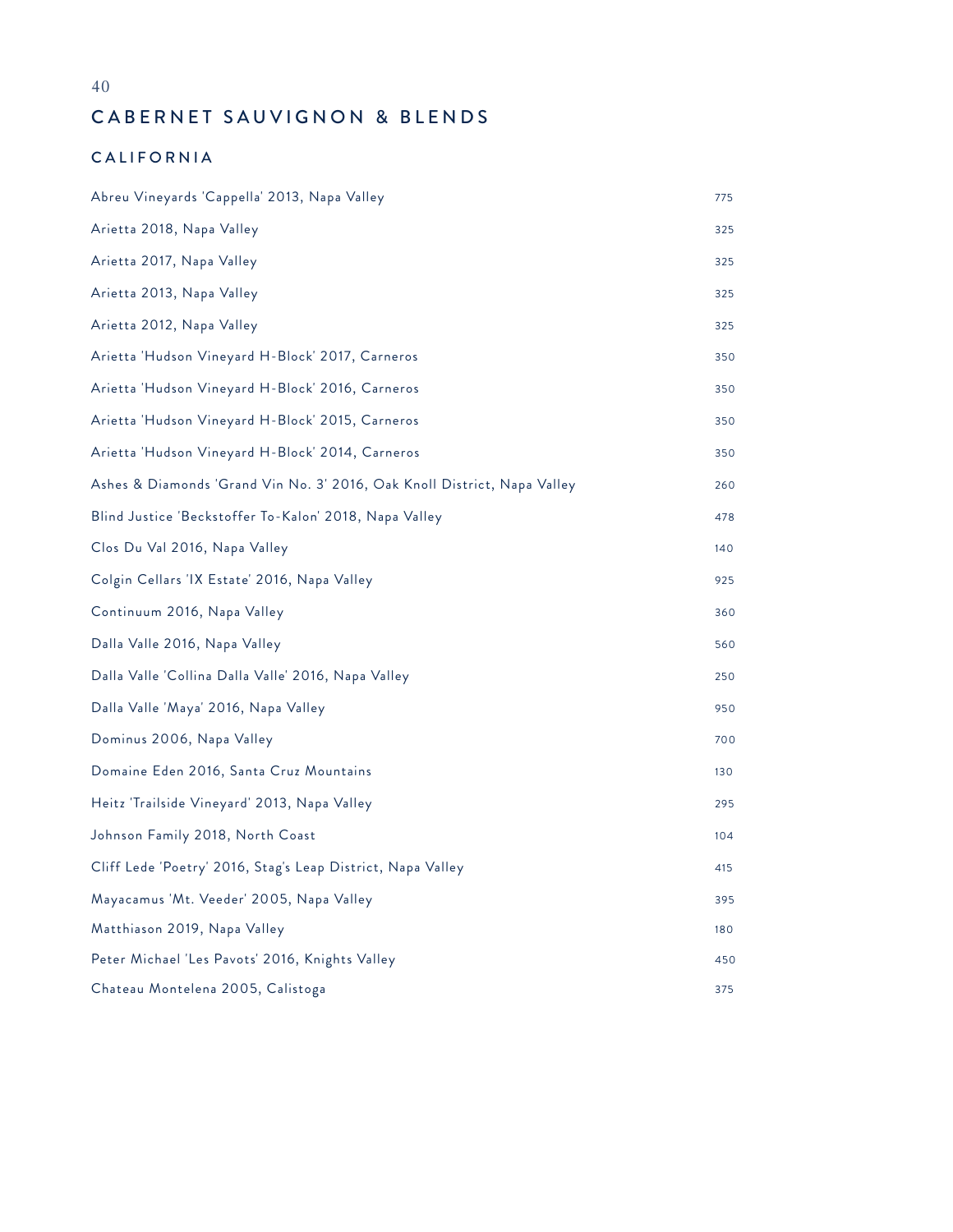| Opus One 'Overture' NV, Napa Valle                    | 325   |
|-------------------------------------------------------|-------|
| Opus One 2009, Napa Valley                            | 795   |
| Ovid 2016, Napa Valley                                | 700   |
| Ovid 'Hexameter' 2016, Napa Valley                    | 650   |
| Ovid 'Experiment M2.6' 2016, Napa Valley              | 325   |
| Promontory 2013, Napa Valley                          | 950   |
| Pursuit 2019, Napa Valley                             | 150   |
| Ramey 2016, Napa Valley                               | 170   |
| Screaming Eagle 'The Flight' 2016, Napa Valley        | 1,650 |
| Robery Sinskey 'POV' 2016, Carneros                   | 125   |
| Sloan 2015, Napa Valley                               | 1,400 |
| Sloan 'Asterisk' 2015, Napa Valley                    | 560   |
| Spring Mountain Vineyard 2006, Napa Valley            | 258   |
| Staglin Estate 2018, Napa Valley                      | 625   |
| Staglin 'Salus' Estate 2018, Napa Valley              | 290   |
| Truchard 2018, Carneros, Napa Valley                  | 112   |
| Waypoint 'Beckstoffer Georges III', 2018, Napa Valley | 295   |

#### WASHINGTON STATE

| Gramercy 'Lower East' 2016, Columbia Valley            | 94  |
|--------------------------------------------------------|-----|
| Quilceda Creek 2016, Columbia Valley                   | 375 |
| Andrew Will 'Two Blondes Vineyard' 2017, Yakima Valley |     |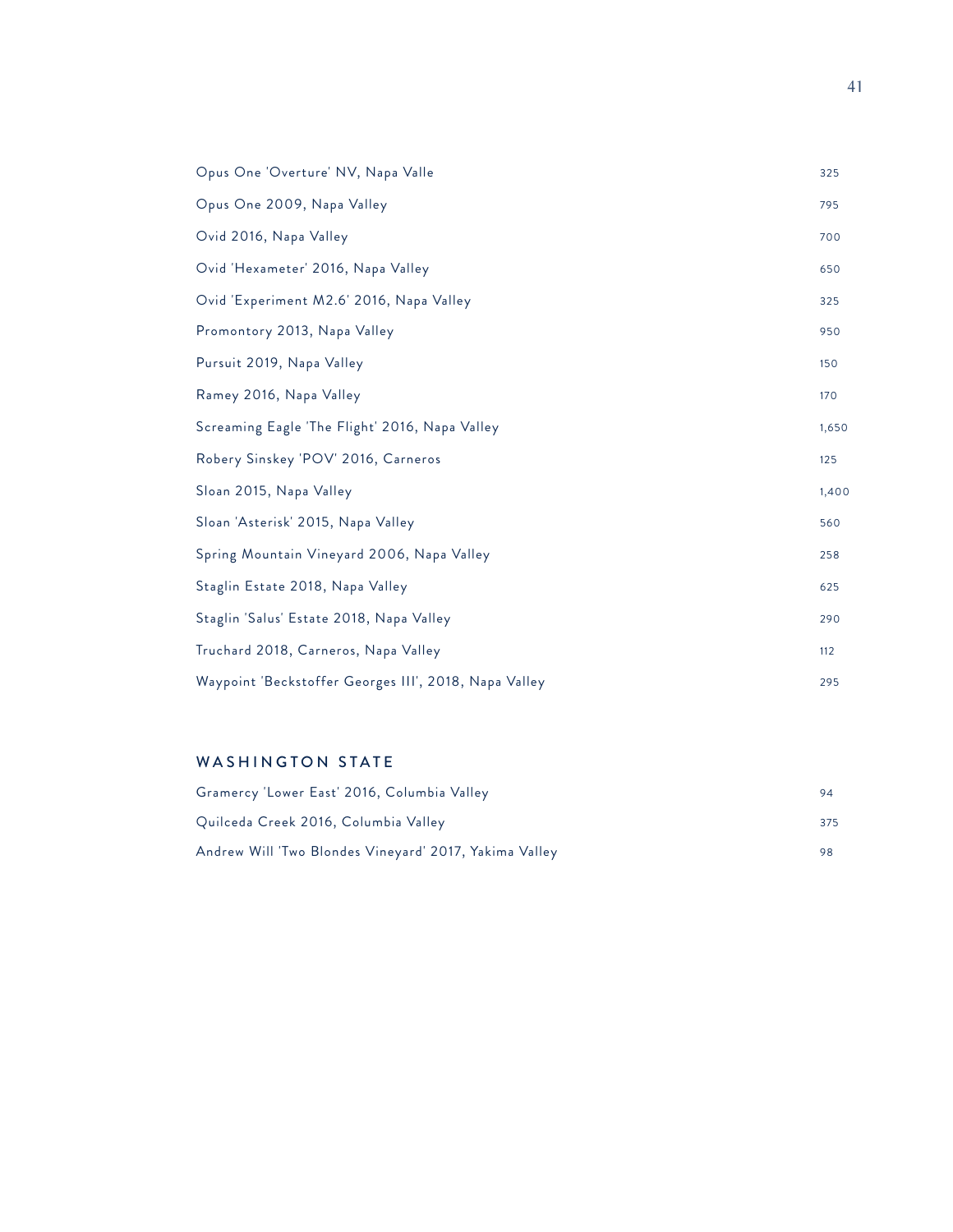### ZINFANDEL

| Amapola Creek 2015, Sonoma Valley                                | 75  |
|------------------------------------------------------------------|-----|
| Bucklin 'Old Hill Ranch-Ancient Field Blend' 2018, Sonoma Valley | 110 |
| Ridge 'Lytton Springs' 2016, Dry Creek Valley                    | 115 |
|                                                                  |     |
| <b>MERLOT</b>                                                    |     |
| Gundlach Bundschu 2015, Sonoma Valley                            | 75  |
| Duckhorn 2016, Napa Valley                                       | 105 |
|                                                                  |     |
| <b>GAMAY</b>                                                     |     |
| James Rahn Jubilee Vineyard, 2019 Eola-Amity Hills, Oregon       | 78  |
|                                                                  |     |
| <b>GRENACHE</b>                                                  |     |
| Paul Lato 'Lumiere' 2016, Santa Rita Hills                       | 105 |
| Lillian 2016, California                                         | 185 |
| The Withers 2016, El Dorado, Sierra Foothills                    | 75  |
|                                                                  |     |
| <b>SYRAH</b>                                                     |     |
| Alban 'Patrina' 2016, Edna Valley                                | 110 |
| Arnot-Roberts 'Clary Ranch', Sonoma Coast 2018                   | 175 |
| Colgin Cellars 'IX Estate' 2016, Napa Valley                     | 495 |
| Lewis 'Alec's Blend' 2016, Napa Valley                           | 130 |
| Lillian 2017                                                     | 165 |
|                                                                  |     |

### TROUSSEAU

Arnot-Roberts 2020, North Coast 82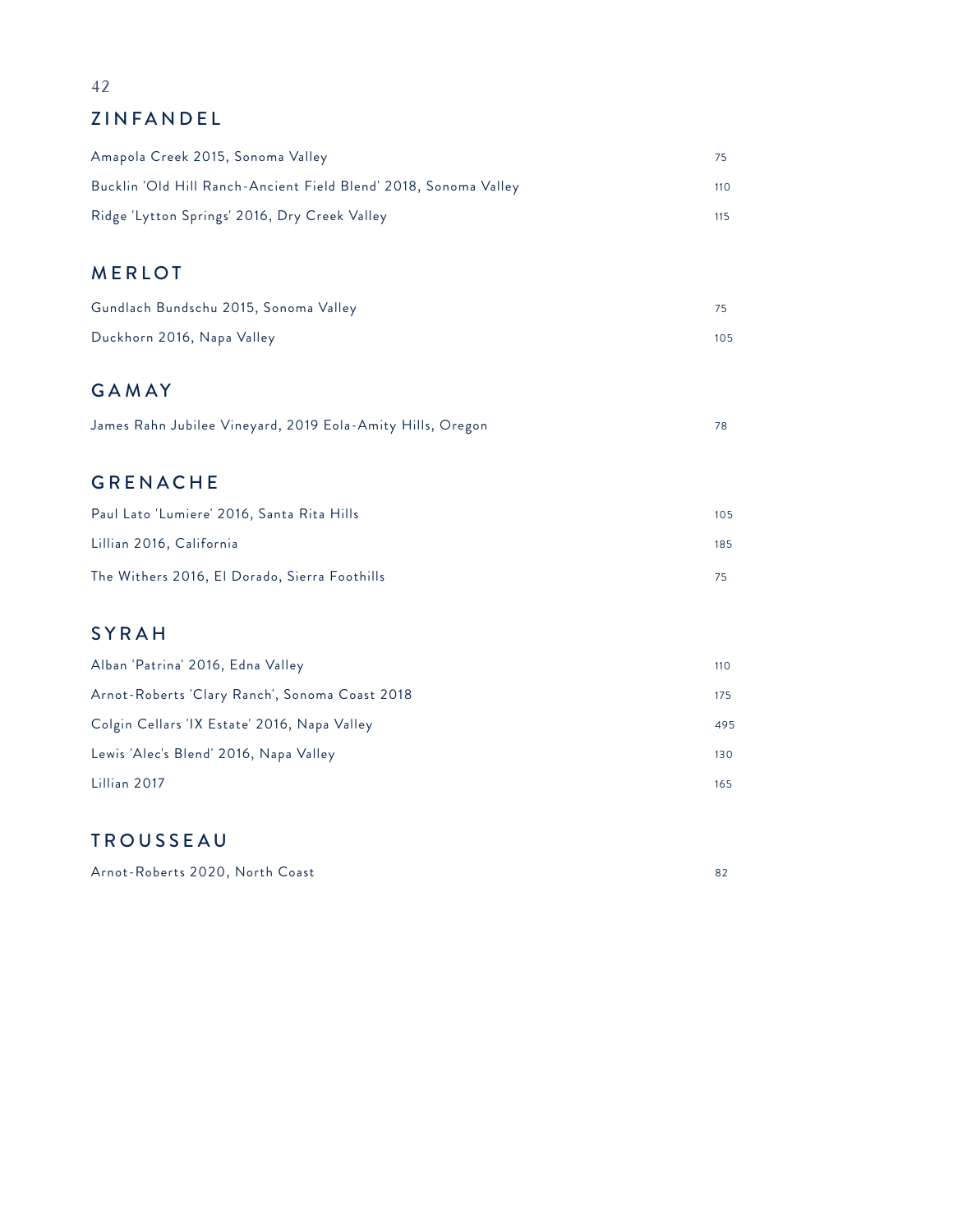## HALF BOTTLES

### SPARKLING

| Pierre Gerbais 'Grains de Celles' Extra-Brut NV, Champagne, France               | 73  |
|----------------------------------------------------------------------------------|-----|
| Gosset Grand Rosé Brut NV, Champagne, France                                     | 105 |
| Ployez-Jacquemart Extra Quality Brut NV, Champagne, France                       | 60  |
| J.L. Vergnon 'Conversation' Grand Cru Blanc de Blancs Brut NV, Champagne, France | 65  |

### WHITE

| Lucien Crochet 'Le Chene Marchand' Sancerre 2019, Loire Valley, France  | 58  |
|-------------------------------------------------------------------------|-----|
| Domaine Vacheron Sancerre 2020, Loire Valley, France                    | 54  |
| Daniel Dampt & Fils Chablis 2018, Burgundy, France                      | 40  |
| Louis Michel & Fils 'Vaudesir' Grand Cru Chablis 2015, Burgundy, France | 80  |
| Staglin Estate Chardonnay 2019, Napa Valley, California                 | 143 |

### RED

| Anne and Herve Sigaut Chambolle-Musigny 2017, Burgundy                  | 85  |
|-------------------------------------------------------------------------|-----|
| Domaine Nicolas Rossignol Volnay 1er Cru 'Santenots' 2011, Burgundy     | 150 |
| Château Beaucastel 2014, Châteauneuf-du-Pape, Rhône Valley              | 91  |
| Antinori 'Tignanello' 2018, Tuscany, Italy                              | 165 |
| Isole e Olena Chianti Classico 2018, Tuscany, Italy                     | 45  |
| Cristom 'Mt Jefferson Cuvée' Pinot Noir 2017, Willamette Valley, Oregon | 50  |
| Domaine Drouhin Pinot Noir 2016, Dundee Hills, Oregon                   | 58  |
| Kosta Browne Pinot Noir 2019, Russian River Valley, California          | 115 |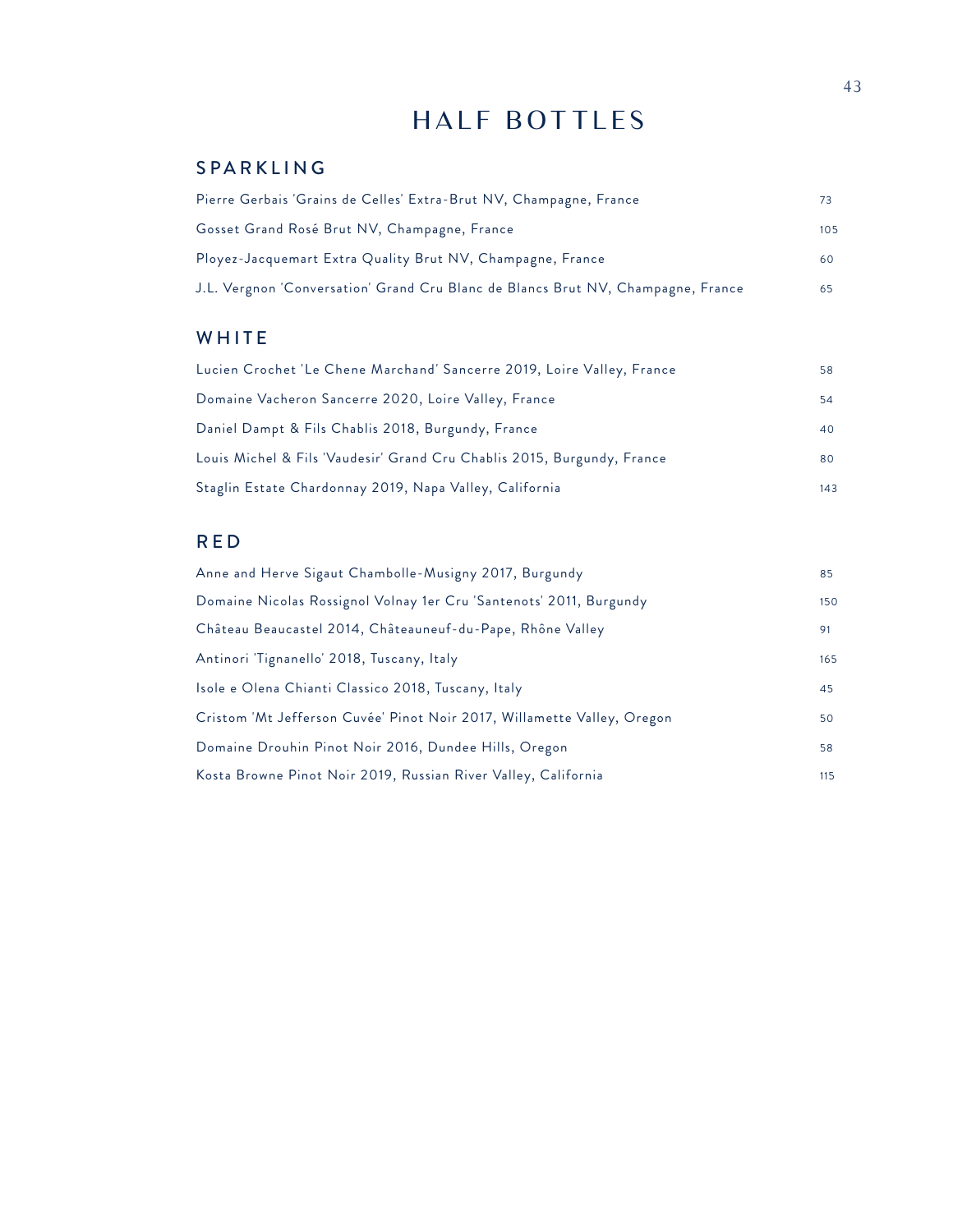## LARGE FORMAT

### SPARKLING

| Bollinger 'Grande Annee' Rosé Brut 2007, Champagne, France                       | 785    |
|----------------------------------------------------------------------------------|--------|
| Gosset Grande Reserve Brut NV, Champagne, France                                 | 310    |
| Roederer Estate Brut NV, California, USA                                         | 150    |
| Louis Roederer 'Cristal' Brut 2009, Champagne, France                            | 1,590  |
| Pol Roger Réserve Brut NV, Champagne, France                                     | 250    |
| Ruinart Rosé Brut NV, Champagne, France                                          | 500    |
| Veuve Clicquot-Ponsardin Brut NV, Champagne, France                              | 350    |
| Veuve Clicquot-Ponsardin 'La Grande Dame' Brut 1990, Champagne, France           | 2,880  |
| Veuve Clicquot-Ponsardin 'La Grande Dame' Rosé Brut 1990, Champagne, France (6L) | 14,400 |

### WHITE

| Aubert 'Ritchie' Chardonnay 2010, Sonoma Coast, California, USA  | 600   |
|------------------------------------------------------------------|-------|
| Domaine Leflaive 'Bâtard-Montrachet' 2014, Burgundy, France      | 2,500 |
| Gérard Boulay 'Monts Damnés' Sancerre 2020, Loire Valley, France | 300   |
| Roc D'Anglade Chenin Blanc 2013, Vin de Pays de Gard, France     | 260   |

### RED

| Gérard Mugneret Vosne-Romanée, Burgundy, 2016                                     | 494   |
|-----------------------------------------------------------------------------------|-------|
| Domaine de la Romanée Conti 'Corton' Grand Cru 2014, Burgundy, France             | 6,100 |
| Domaine de la Romanée-Conti 'Échézeaux' Grand Cru 2014, Burgundy, France          | 6,400 |
| Julien Sunier Morgon, 2018, Beaujolais, France                                    | 190   |
| Catherine & Pierre Breton 'St. Louans' 2013, Chinon, Loire Valley, France         | 250   |
| Marcoux Châteauneuf-du-Pape, 2015, Rhône Valley, France                           | 275   |
| Marcoux Châteauneuf-du-Pape, 2012, Rhône Valley, France                           | 300   |
| Domaine de la Grange des Pères 2014, Languedoc Roussillon, Pays L'Herault, France | 595   |
| Ornellaia 'Ornellaia' 2015, Bolgheri, Tuscany, Italy                              | 1,300 |
| Leviathan Cabernet Sauvignon 2018, California, USA                                | 155   |